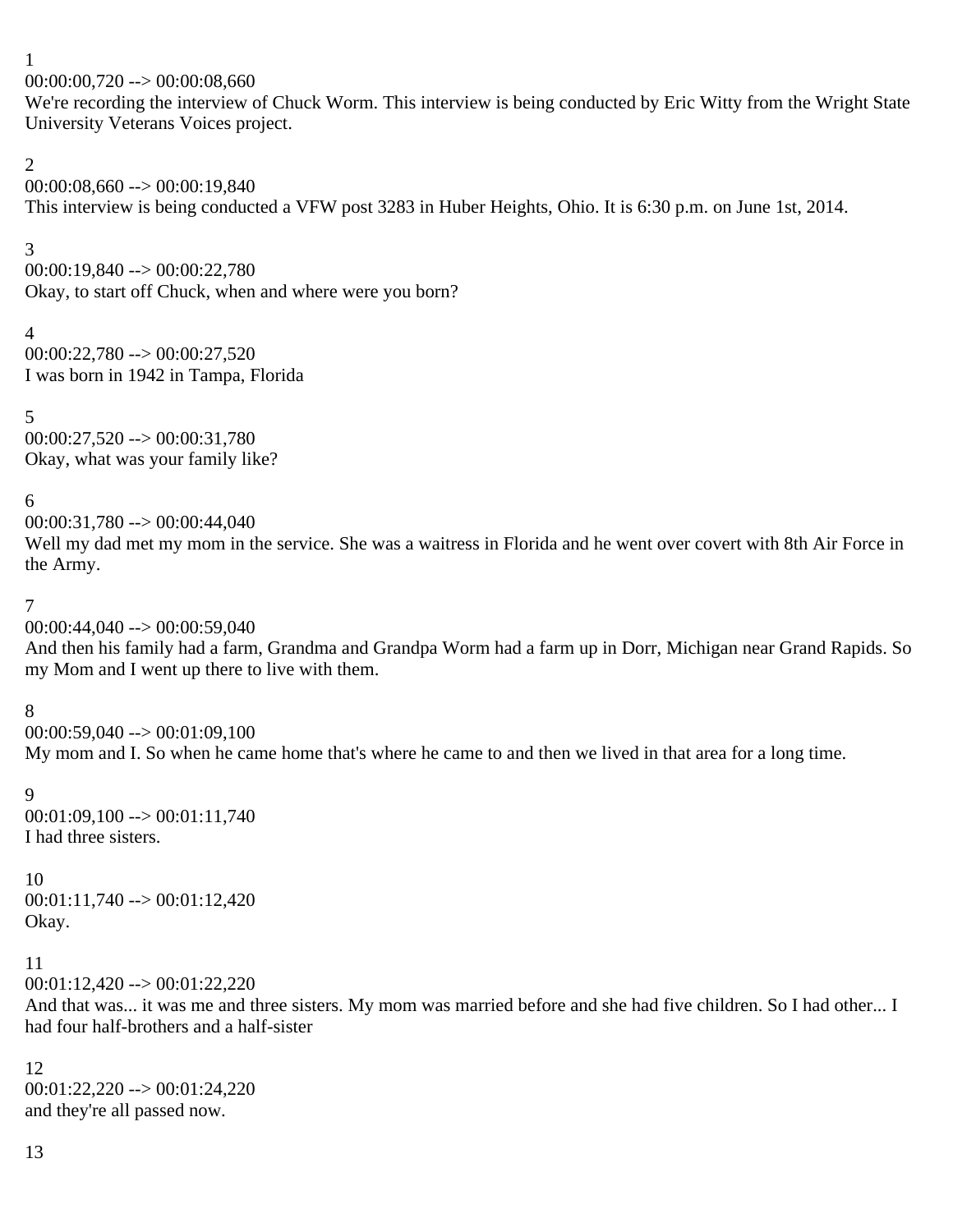#### $00:01:24,220 \rightarrow 00:01:25,740$ Did they live with you guys?

# 14

00:01:25,740 --> 00:01:31,180

They did for some time. They were born in.. they lived down in Ashville, North Carolina for the most part.

15  $00:01:31,180 \rightarrow 00:01:31,680$ Okay.

# 16

 $00:01:31,680 \rightarrow 00:01:39,060$ 

But the boys came up and lived with us for a while. They got jobs and they got married in Grand Rapids area, you know.

# 17

 $00:01:39,060 \rightarrow 00:01:46,500$ And my older sister, she stayed in Brunswick, Georgia and lived, but we visited her from time to time.

# 18

 $00:01:46,500 \rightarrow 00:01:55,280$ 

So but, yeah, it was a good time growing up there, out there on the farm. My dad wasn't much of a farmer.

# 19

 $00:01:55,280 \rightarrow 00:02:10,560$ 

He... After Grandma and Grandpa died, he kind of worked at the co-op in Dorr on various things and we moved to a couple different places in that area over the years.

# 20

 $00:02:10.560 \rightarrow 00:02:23.780$ 

I think when I was 13 we moved into Grand Rapids and I went to High School there and of course, was a teenager there and had a great time.

# 21

 $00:02:23,780 \rightarrow 00:02:35,380$ 

I was a typical teenager I guess, with a -- back then -- with rolled up cigarettes in my t-shirt sleeve and blue suede shoes and all that stuff.

# 22

 $00:02:35,380 \rightarrow 00:02:52,600$ 

But my friend and I, we were working at the Big Boy out on Planefield Avenue. It was after school and we decided to join the Air Force on the buddy plan.

# 23

 $00:02:52,600 \rightarrow 00:03:03,880$ 

So we did that in 1962 and we went from there. After we did that we went on a train [clears throat] -- excuse me -- I can't remember how we went there --

# 24

00:03:03,880 --> 00:03:16,540

we went to Detroit, Michigan for our physical and both of us then went on a train to Lackland there. It was about a three day ride on a train to Lackland.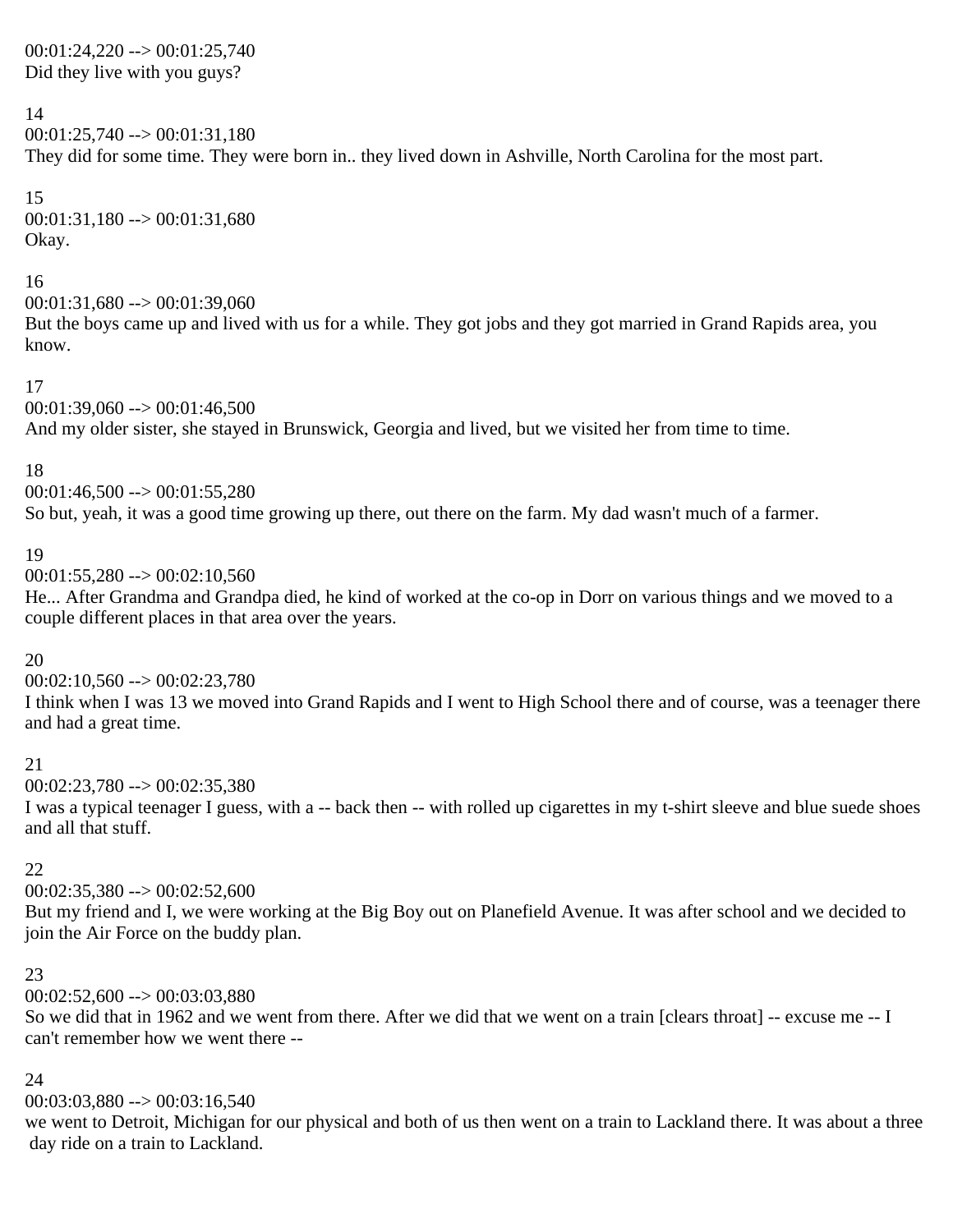$00:03:16,540 \rightarrow 00:03:30,420$ 

So we got there of course and it hit the fan. They really bear into you. I smoked back then they took.... you couldn't smoke, but then when you first got there.

# 26

 $00:03:30.420 \rightarrow 00:03:38.920$ 

I remember the first time they gave us a cigarette, let us have a cigarette it was a couple days later, I inhaled that sucker and I pretty near fainted.

# 27

00:03:38,920 --> 00:03:44,440 Anyway, that's a... My buddy John, he didn't stay in.

28 00:03:44,440 --> 00:03:45,300 Oh he got out?

# 29

 $00:03:45,320 \rightarrow 00:03:52,620$ Well he came here to Wright-Patt coincidentally, back then in '63 and then he got out.

# 30

 $00:03:52.620 \rightarrow 00:04:05.280$ 

I, after basic training I stayed there a little extra, because I cut my foot in the pool. Someone had broke a pop bottle in there and I had to go up to like Wilfred Hall for a couple of weeks.

# 31

00:04:05,280 --> 00:04:19,340

So that put me back. So then when I did get out of there I went to Amarillo, Texas for technical school, aircraft maintenance technical school on B-47s there.

# 32

00:04:19,340 --> 00:04:37,780

And I stayed there from, well, I think left Lack in August or September. Anyway, I stayed there until early in '63 and then I was transferred to my first duty assignment in Grissom Air Force Base in Indiana

# 33

00:04:37,780 --> 00:04:51,660

at the 305th Bomb Wing on B-58s. SO I went there of course. And of course, I went... It wasn't too far from Grand Rapids.

# 34

 $00:04:51,660 \rightarrow 00:05:07,020$ 

I was there for 4 and a half, 5 years the first time I was at Grissom and I used to hitchhike to Grand Rapids and my wife -- then my girlfriend -- Carol lived there

# 35

 $00:05:07,020 \rightarrow 00:05:16,320$ 

and we started becoming... Actually, before I left I became kind of good friends with here. We worked together at Big Boy out there

# 36

 $00:05:16,320 \rightarrow 00:05:28,040$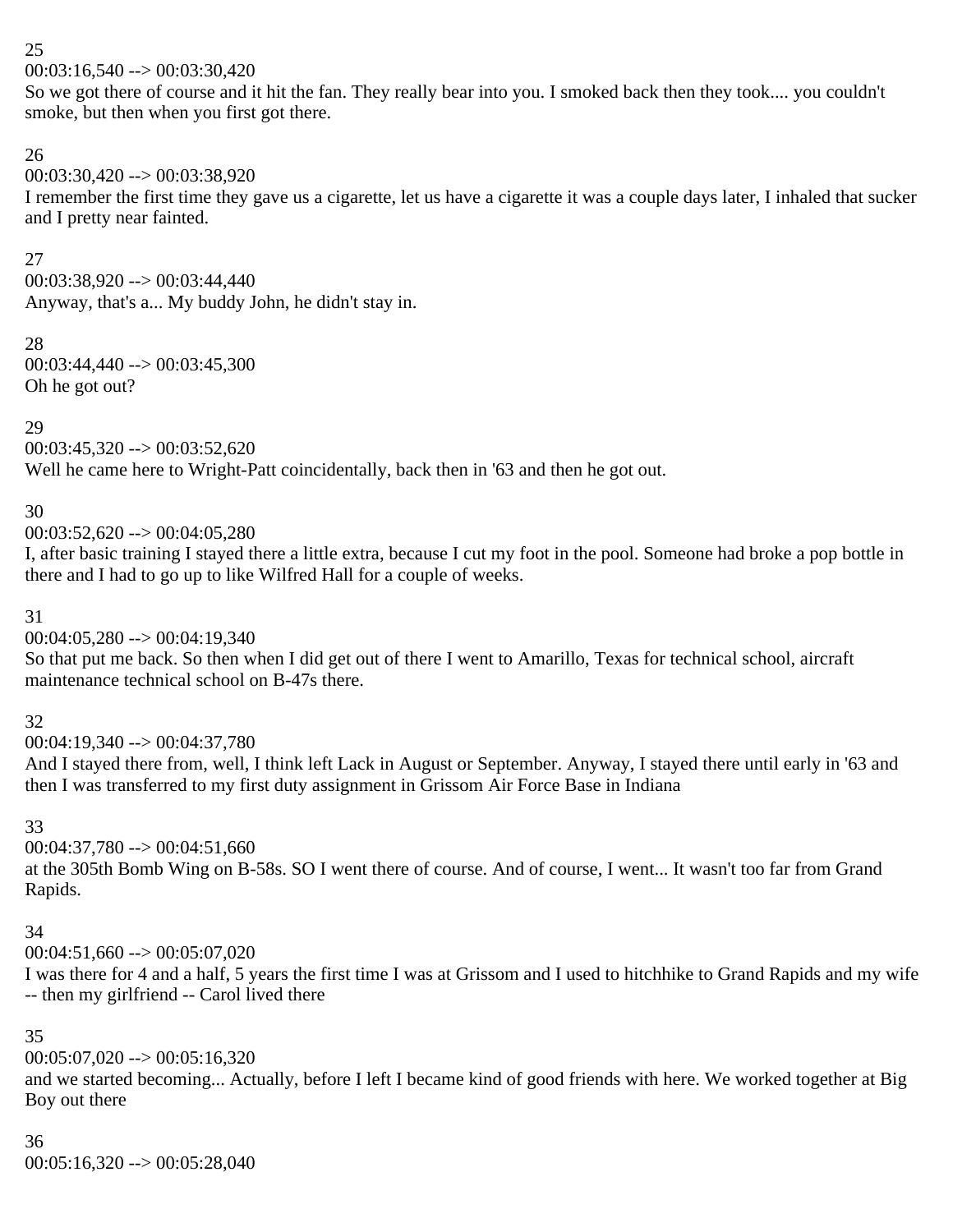and we were pretty good friends and she wrote me letters at basic training an they kept getting more and more you know, intimate so to speak.

#### 37

00:05:28,040 --> 00:05:41,900

So we started kind of a relationship by mail and then when I went home we kind of got together and then we got married in '63, September, yeah.

#### 38

 $00:05:41,900 \rightarrow 00:05:50,760$ And then she came back down and we lived in Kokomo, Indiana for a number of years. No, yeah, we lived in Kokomo.

#### 39

00:05:50,760 --> 00:06:00,380

But when we first got there lived in a little apartment by the railroad tracks. So we lived there for the whole first time I was there

#### 40

00:06:00,380 --> 00:06:14,420

and I stayed there doing... I was a maintenance man, I was an assistant crew chief, I was a crew chief, kind of evolved over the years that I was there.

#### 41

00:06:14,420 --> 00:06:31,300

And from there I got an assignment to Guam in '68, '63, yeah 5 years and I went to Guam.

#### 42

 $00:06:31,300 \rightarrow 00:06:43,500$ 

Carol came over about 6 months later and joined me there. She went to Grand Rapids with her parents and lived and... Oh we had a son, my son Kevin had been born

# 43

 $00:06:43,500 \rightarrow 00:06:59,140$ and also my son Douglas had been born there at Grissom Air Force Base during that time. I think Kevin was born in '65 and I think Doug was born in '67

# 44

 $00:06:59,140 \rightarrow 00:07:12,640$ and I went to Guam in '68 and the she came over, because I was there 24 months. So first six. She was there 18 months with me.

# 45

 $00:07:12,640 \rightarrow 00:07:13,320$ Okay.

# 46

00:07:13,320 --> 00:07:20,720

About 6 months after... 9 months after she got there we had our youngest son, Chris. He's a Guamanian, he was born at the Naval Air station.

47 00:07:20,720 --> 00:07:21,780 Oh wow.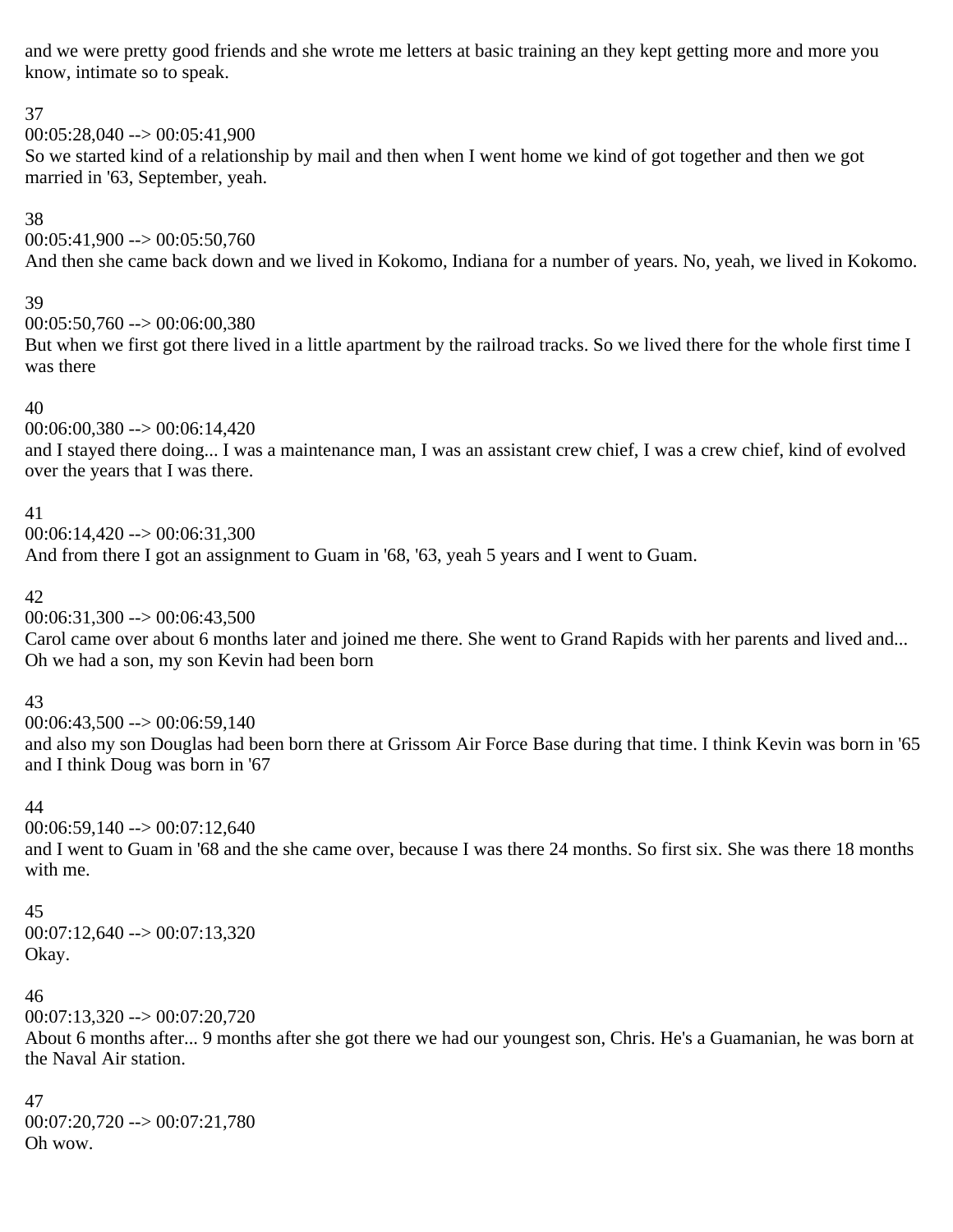00:07:21,780 --> 00:07:39,500

So yeah, I had... I was there from '68, '69, and '70 and it was an interesting time. We flew a lot of missions. I was on B-52 D models back then.

# 49

00:07:39,500 --> 00:07:49,880

I was everything from a flight line expediter on North Ramp 3 to... and before she got there, Carol got there we were on 12 hour shifts.

# 50

00:07:49,880 --> 00:08:01,060

It was 12 on, 12 off every day, every day and I you got one day off, but we got used to doing that.

#### 51

00:08:01,060 --> 00:08:17,680

But I was flight chief, recovery chief, but we did launch a lot of airplanes out of there through 19... before I left. So we were there 24 months.

# 52

00:08:17,700 --> 00:08:28,900

So a lot of bombing out of there and that place was full of bombers and also back then they had KC-97s, it was an older aircraft over on the other ramp.

#### 53

 $00:08:28,900 \rightarrow 00:08:42,420$ 

But I know when I came back in '68, I went right back to Grissom Air Force Base. Well the B-58s were gone and they had tankers. So I became a tanker troop.

# 54

00:08:42,420 --> 00:08:43,040 Okay.

# 55

 $00:08:43,040 \rightarrow 00:08:53,460$ 

I was a crew chief on tankers for a number of years. But shortly after that, 1970, I got tasked to go back to Guam on a TDY.

# 56

 $00:08:53,460 \rightarrow 00:09:03,520$ 

That was during Linebacker 2, I believe it was called. Yeah, back in there and for that I was there for just close to 6 months.

# 57

00:09:03,520 --> 00:09:09,860

They call it 179 days, because they don't want it to be 180 days for some reason. Anyway...

58 00:09:09,860 --> 00:09:11,800 Stretch your overseas deployment, right?

# 59

 $00:09:11,800 \rightarrow 00:09:26,100$ 

But that was an experience. They had both D models and H models then, but again, I worked North Ramp 3 and I did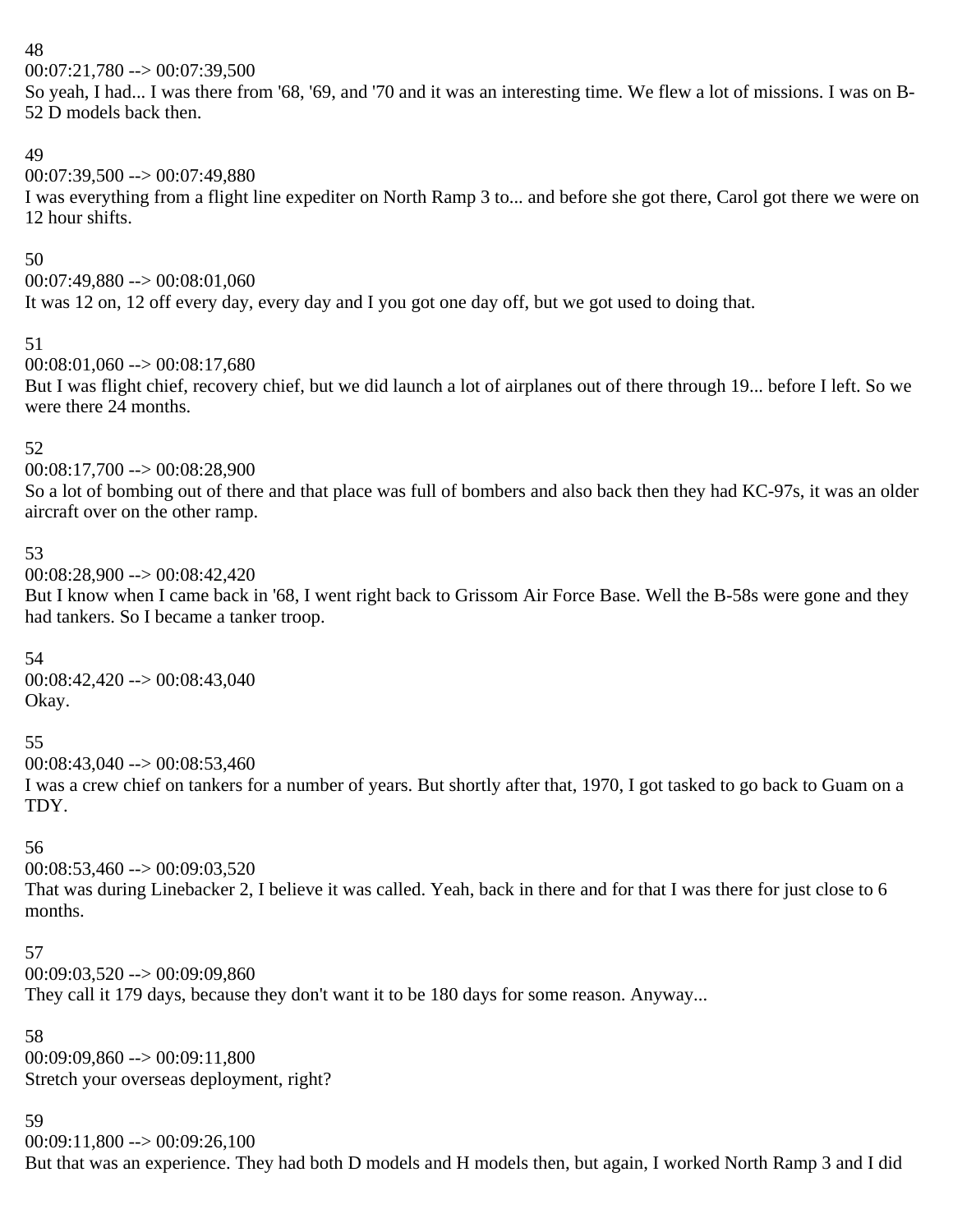about every jobs you can think of there.

#### 60

00:09:26,100 --> 00:09:39,840

I think I made tech sergeant, finally, during that time. But I was there 6 months. The I came back to Grissom and finished up there.

# 61

00:09:39,840 --> 00:09:48,180

I did a number of jobs there. I was a mobility chief, I was a crew chief, I was a flight chief, whatever.

# 62

00:09:48,180 --> 00:10:02,700 And then I went to... I transferred in 60... '74 I transferred to Eielson Air Force Base in Alaska.

# 63

 $00:10:02,700 \rightarrow 00:10:05,020$ Okay.

# 64

 $00:10:05,020 \rightarrow 00:10:16,180$ 

And I was up there on tankers, up there at the tanker task force that was up there and I started out there as a flight line chief

# 65

 $00:10:16,180 \rightarrow 00:10:37,520$ 

and my old boss from Grissom was there, he was a flight chief there and he put me charge of support brands that did everything: de-icing, towing aircraft, repair of aerospace ground maintenance,

# 66

00:10:37,520 --> 00:10:48,360

delivering specialists to flight line. It was kind of a cool operation and I think I made master sergeant there and then I transferred up to...

# 67

00:10:48,360 --> 00:10:54,780 We really liked Guam, though. That was a good time. We were there 5 years. I mean -- Guam -- Eielson.

# 68

 $00:10:54,780 \rightarrow 00:10:55,580$ Eielson.

# 69

 $00:10:55,580 \rightarrow 00:11:06,620$ 

We were up there for about 5 years and long, cold winters and short summers. It was always daylight. In the summer I'd be out there working on the car

# 70

 $00:11:06.620 \rightarrow 00:11:13.440$ and Carol would say "are you coming in?" and I says... she says "it's 11:30" and it's still kind of light out, you know.

# 71

 $00:11:13,440 \rightarrow 00:11:21,660$ 

I'm thinking "oh, okay, I'll be in". Anyway, we stayed up there for that 5 years and I was trying to thing of something.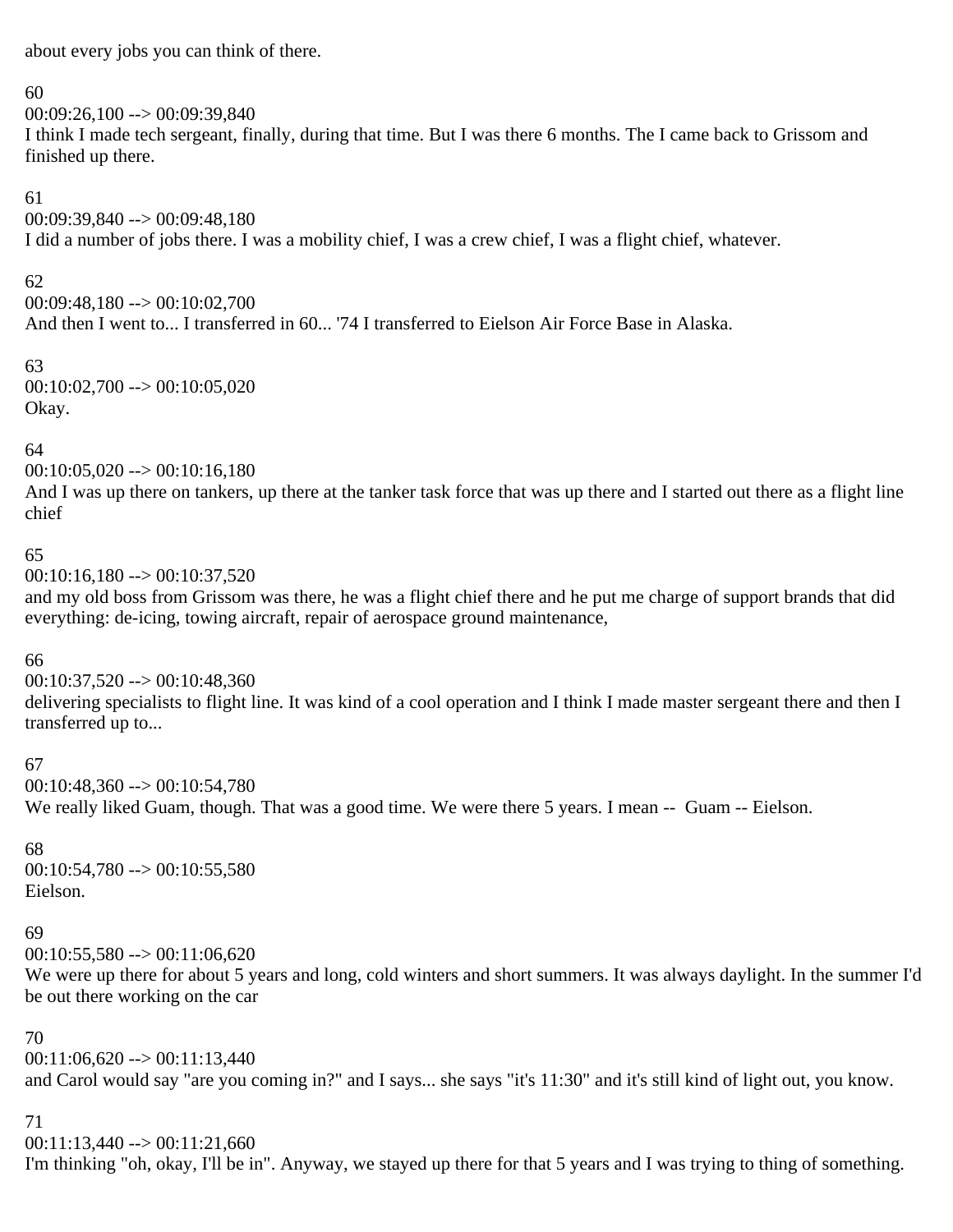$00:11:21,660 \rightarrow 00:11:30,740$ 

We did a lot of camping up there, I remember that, that was a lot of fun. Made a couple forays over into Canada.

# 73

 $00:11:30,740 \rightarrow 00:11:45,660$ 

Let me think. The I took over as the chief of quality control office with all the inspectors that inspected the rest of the wing.

# 74

 $00:11:45,660 \rightarrow 00:11:56,140$ I made a couple of trips out to Shimea, which is out in the middle of nowhere, out in the ocean, pretty close to Russia.

# 75

00:11:56,140 --> 00:12:05,720

I don't know if it's close to Russia, but we had the RC-135s, which were reconnaissance airplanes and they flew out of there

# 76

 $00:12:05,720 \rightarrow 00:12:14,280$ 

and we'd go out every 6 months and inspect their operation out of quality control, but they were very interesting.

# 77

 $00:12:14,280 \rightarrow 00:12:25,120$ 

They used to fly, they'd take off and when they knew there was a missile launch out of Russia they would normally come down in the Kamchatka Peninsula.

# 78

00:12:25,120 --> 00:12:33,920

That was their re-entry point. They would be up there photographing it,all the information you know, infrared or whatever they used.

# 79

 $00:12:33.920 \rightarrow 00:12:44.220$ 

In fact it was said that that was Kissinger's airplane, because he got a lot of his information on multiple entry warheads they were using and things like that

# 80

 $00:12:44,220 \rightarrow 00:12:55,200$ 

that he used in his negotiations. So he used that as a lot of his information. In fact, when they would fly along on their missions they were right on the airspace

# 81

 $00:12:55,200 \rightarrow 00:13:06,740$ 

and MiGs would be right there with them, Russian airplanes and they had to be very careful that they didn't stray over into the zone, so.

# 82

 $00:13:06,740 \rightarrow 00:13:18,560$ 

That was pretty interesting, but I really like Alaska. Too many mosquito in the summer and very cold in the winter, but it was enjoyable.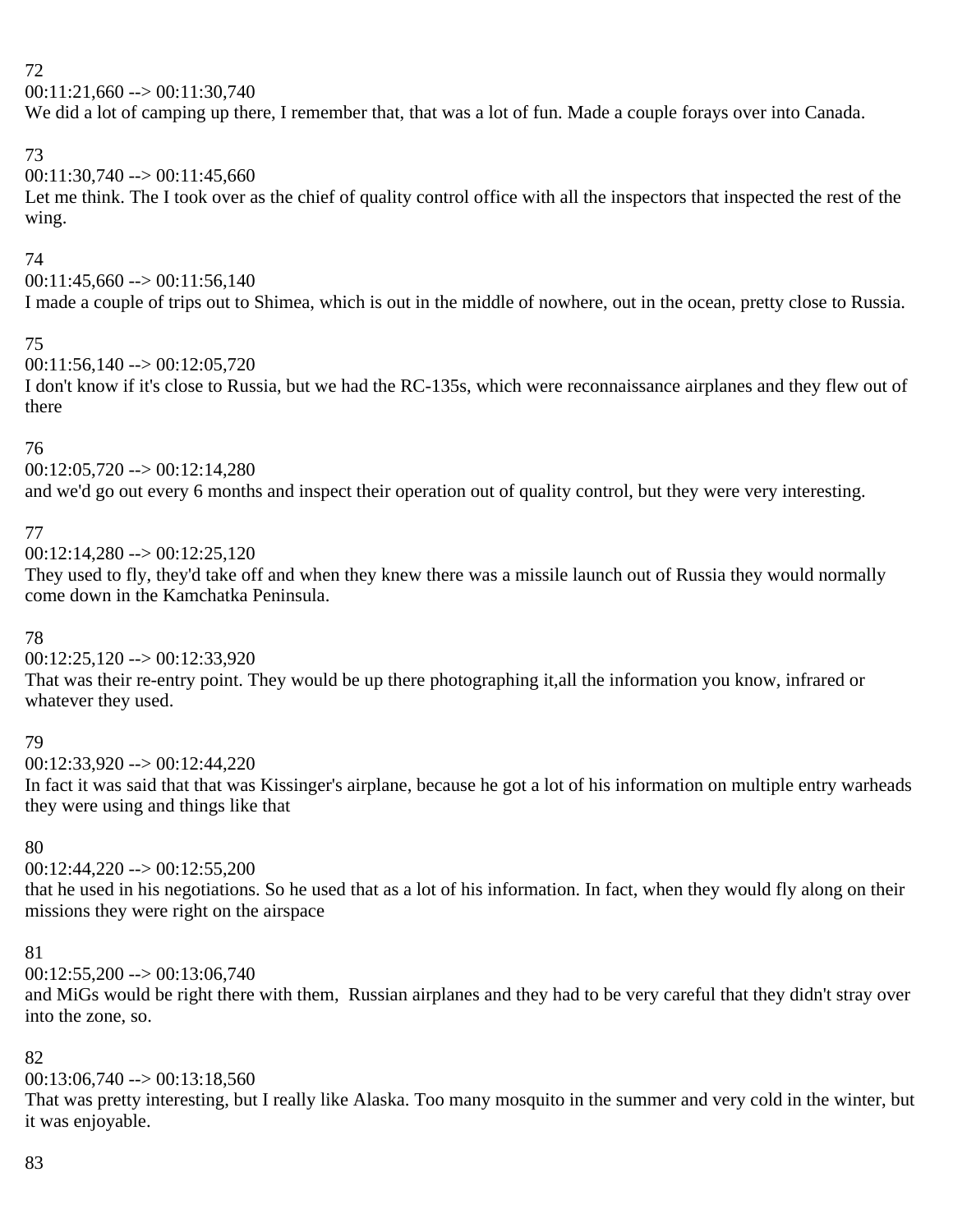$00:13:18,560 \rightarrow 00:13:28,000$ 

I came back to... after I left there... Oh traveling up there was kind of interesting. We drove the ALCAN Highway.

# 84

00:13:28,000 --> 00:13:38,940

I had a fold-out camper and a '71 Pontiac and I had my wife and Carol, her sister, our 3 boys, and a dog and that was fun.

85

00:13:38,940 --> 00:13:43,840

Man, that... every night we'd have camp. It took us about 10 days to get there

# 86

00:13:43,840 --> 00:13:44,340 Oh wow.

# 87

 $00:13:44,340 \rightarrow 00:13:50,660$ A couple of times that camper was covered wit mud. We'd have to wash it off to open it up an use it, but

# 88

 $00:13:50.660 \rightarrow 00:14:01.720$ that was a lot of fun. Coming back was a lot easier to camp, because we came down the inland passage on a boat, on an inland ferry with our camper on it.

# 89

00:14:01,720 --> 00:14:08,800

That, then I had a class C motor home, which wasn't a big one, but we came down to Seattle.

# 90

00:14:08,800 --> 00:14:18,800 When I was transferring to Offutt Air Force Base, Nebraska I went to the aircraft engineering division there

# 91

 $00:14:18,800 \rightarrow 00:14:26,180$ 

and I think, on the way I got a call to call back to somebody and he says "well you made senior master sergeant". I says "cool".

# 92

 $00:14:26,180 \rightarrow 00:14:27,000$ [laughing]

# 93

 $00:14:27,000 \rightarrow 00:14:38,860$ 

So when I got there I really enjoyed that job. I was 17 years in that division. We did a lot of projects around,

# 94

00:14:38,860 --> 00:14:54,840

all over strategic air command trying to solve problems and I worked with the air logistic centers a lot with their engineers to come up with solutions to issues that maintenance was having.

# 95

00:14:54,840 --> 00:15:03,700

I remember one time, it was really -- and we used to fly on the T-39s a lot when we traveled to different ALCs.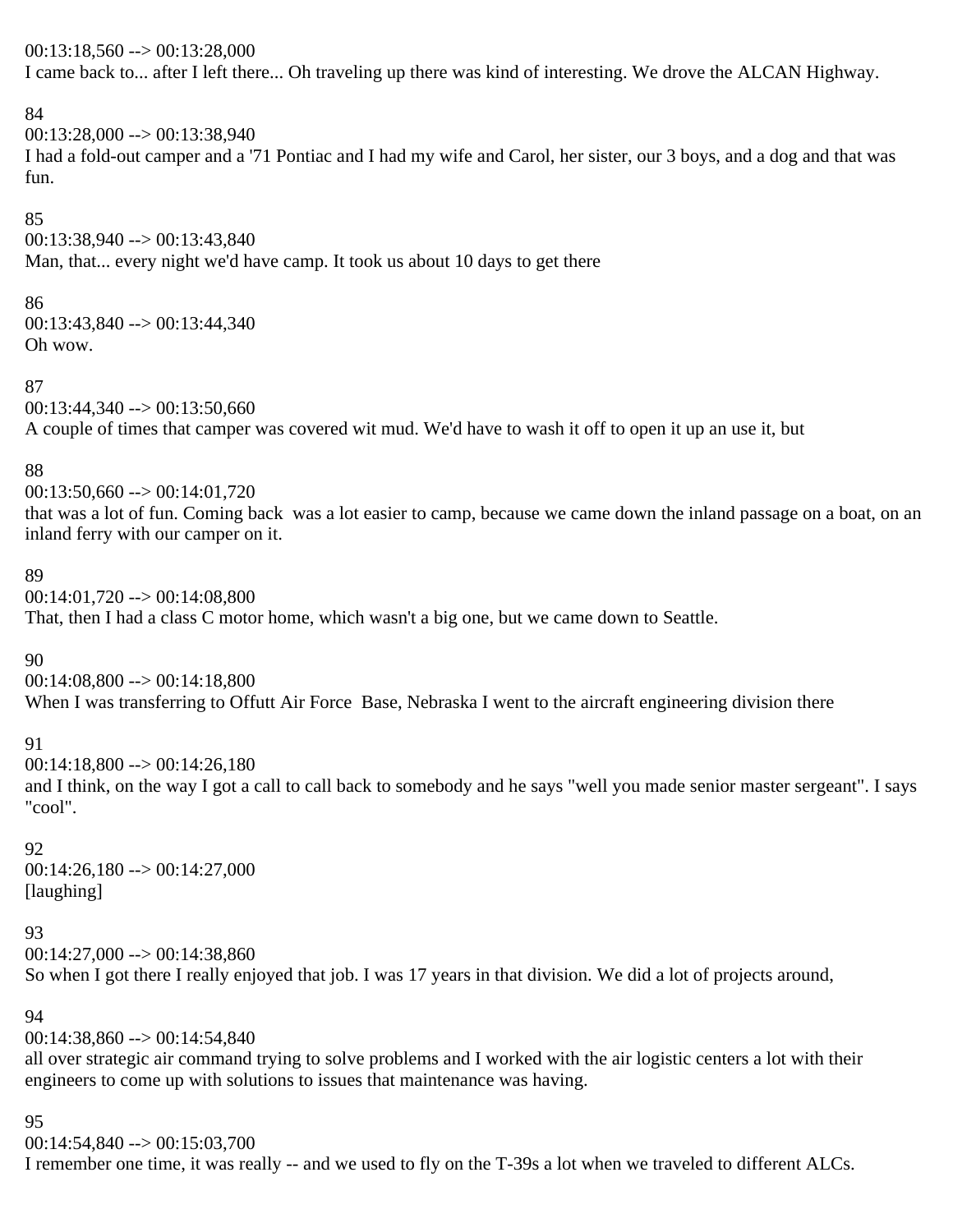$00:15:03,700 \rightarrow 00:15:11,020$ 

I remember on time we were going... we were having trouble with the B-52 hydraulic packs on the D models

# 97

 $00:15:11.020 \rightarrow 00:15:28.580$ 

and it was made by a company in Kansas and me and a chief senior had driven down there to do an inspection to kind of find out what was going on

# 98

 $00:15:28,580 \rightarrow 00:15:37,520$ and we found out some interesting stuff. We came back and our 2 star general wanted to go down there bad.

# 99

 $00:15:37.520 \rightarrow 00:15:46.200$ 

I remember seeing him, I can't remember his name. Anyway, he was kind of a pushy guy to say the least.

# 100

 $00:15:46,200 \rightarrow 00:15:56,520$ 

So me and this other EA, we got on on a T-39 with him and two 2 pilots and somebody else and he could fly if he wanted to.

# 101

 $00:15:56,520 \rightarrow 00:16:04,000$ 

But we were headed down there and he went into... we came across a line of thunderstorms and they could not get through.

# 102

 $00:16:04,000 \rightarrow 00:16:11,380$ 

t-39 didn't have radar on it and we couldn't fly over pr around it and boy, he was bound determined that he was going to go through

# 103

00:16:11,380 --> 00:16:20,920 and the captain was of course the aircraft commander and he says "sir, we are not flying through that"

# 104

00:16:20,920 --> 00:16:28,780

and after we got back and we finally came back to Offutt after hanging around out there for a couple of hours.

# 105

00:16:28,780 --> 00:16:37,940

And then he came back in of course, the general stomped off to his car. The captain, we come up to the captain, "thank you for not listening to him".

# 106

00:16:37,940 --> 00:16:48,400

We'd have been dead. I don't know, maybe not, but and he was hot. He says "man, he acts like he's mad at us". I says "no, he's always that way.

# 107

00:16:48,400 --> 00:16:52,700

So it has nothing to do with you". So that made him feel better, I guess.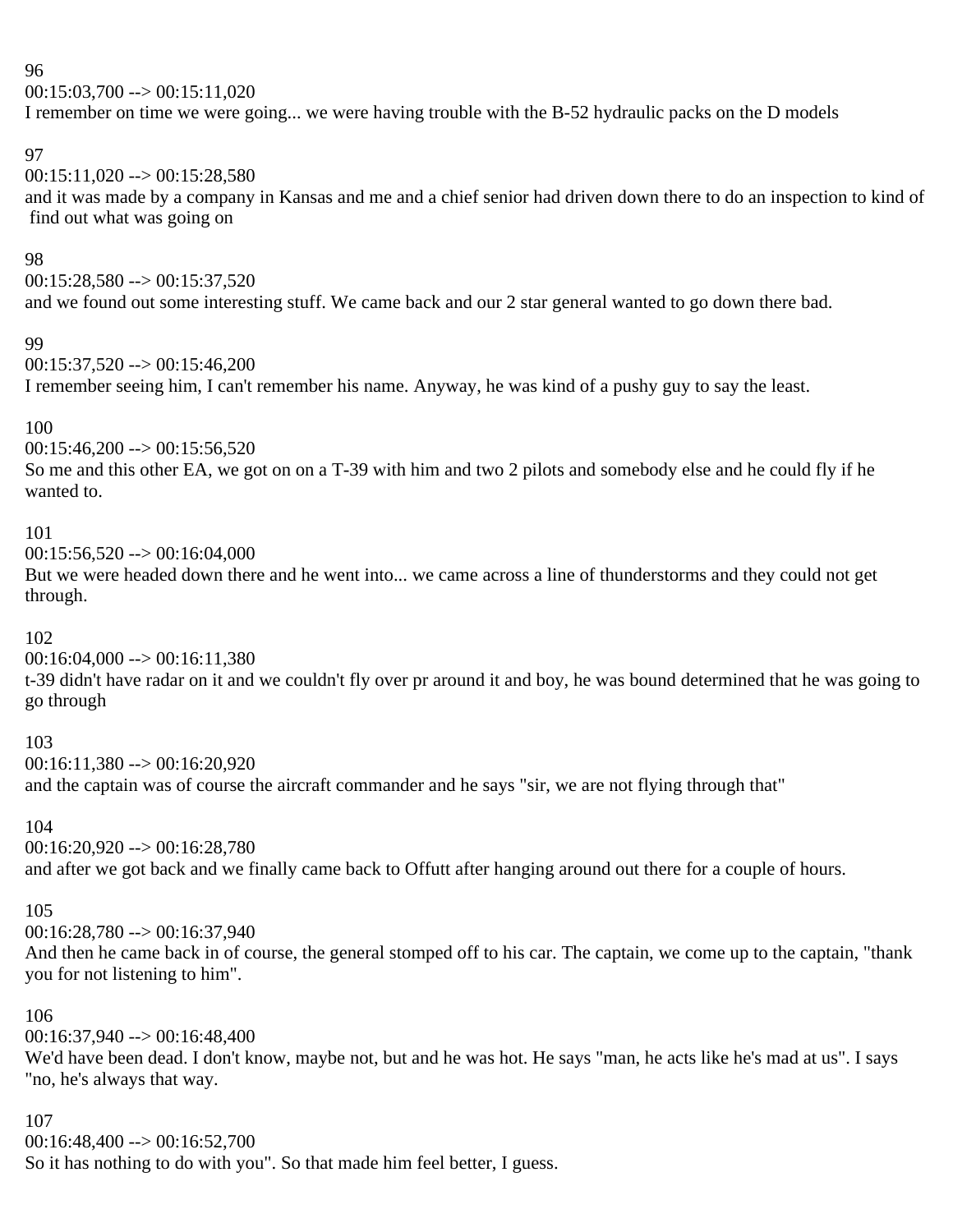00:16:52,700 --> 00:17:01,700

Anyway, I was there 7 years, did a lot of... I could go into a lot of details, but it was an interesting time trying to solve all of those problems

# 109

 $00:17:01,700 \rightarrow 00:17:14,600$ and travel all over the different SAC bases and doing different issues with tire inflation, starter cartridges storage, engine issues.

# 110

 $00:17:14,620 \rightarrow 00:17:27,760$ 

Just any number of engineering issues that needed someone to go in and take an engineer with them and try to solve the problem over some period of time.

# 111

 $00:17:27.760 \rightarrow 00:17:52.860$ And we did a lot of good stuff. And then I got transferred to Offutt Air Force Base in '89, no wait '89, '86, sorry. I was at Offutt from '79 to '86

#### 112

 $00:17:52,860 \rightarrow 00:18:00,640$ and it was such a good job that I could not turn it down, it was called the Blue 2 Visit program.

# 113

00:18:00,640 --> 00:18:07,040

It was with the Air Force coordinating officer logistics research, which had a 2 star in charge of it

# 114

00:18:07,040 --> 00:18:19,000

and we were at, in the area B over here and called aeronautical systems division then, systems B and we took teams of contractors and you know, they were from Boeing

# 115

 $00:18:19,000 \rightarrow 00:18:36,140$ and from Lockheed and any number of other aerospace companies and we'd take engineers with us and program managers from the acquisition world

# 116

00:18:36,140 --> 00:18:49,720

and we'd go out to... we'd take them out to different bases for a week and we'd go to like 3 bases and maybe an air logistics center and we'd go out on any number of subjects

# 117

00:18:49,720 --> 00:19:00,240

and try to get the maintainers view of reliability and maintainability on airplanes and get their point of view on what could have been done better

# 118

00:19:00,240 --> 00:19:15,520

with this that or the other, which was very interesting. We did about 6 trips per year. There was like 3 of us that kind of alternated in doing that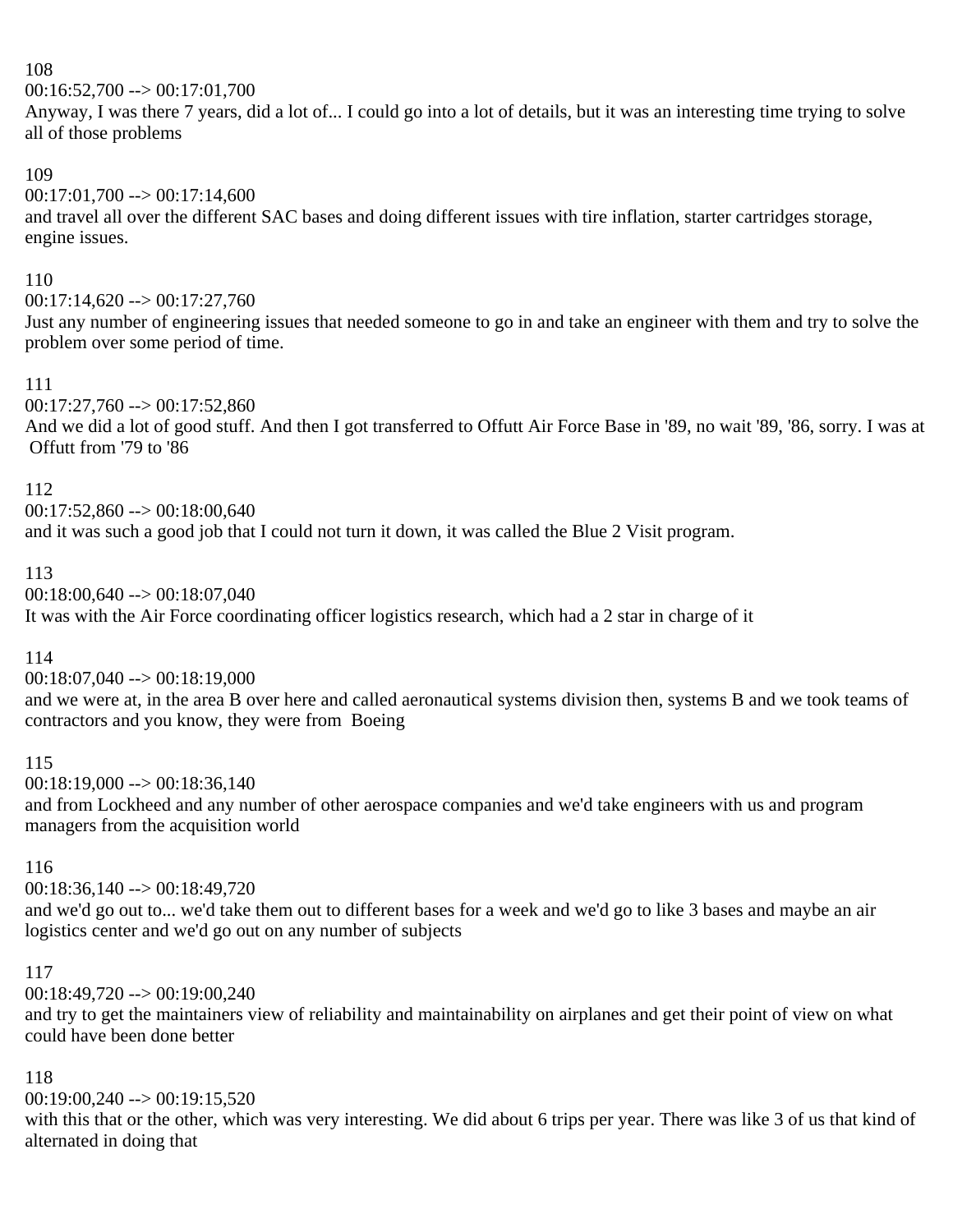$00:19:15,520 \rightarrow 00:19:31,020$ 

and we would go out and do things like aerospace might be one theme one time, one time might be engines, one night might be air frame, another time might be avionics,

#### 120

 $00:19:31,020 \rightarrow 00:19:47,340$ 

and that would be the theme, the subject. We would go, we would actually do 2 trips to those groups and kind of set up the program, a scenario to each organization or

#### 121

00:19:47,340 --> 00:19:56,660

or work center that we were going to visit and tell we want you to put together the things that... and ask them certain... that gives them some information

#### 122

 $00:19:56,660 \rightarrow 00:20:05.540$ 

that would help them make better decisions in the future and you know and designing and logistics, planning, and things like that.

#### 123

 $00:20:05,540 \rightarrow 00:20:15,100$ 

So we would go out and we would do like 3 bases. We'd end up at an air logistics center that kind of covered that particular discipline, you know.

#### 124

00:20:15,100 --> 00:20:29,320

Engines might be at Tinker Air Force Base at the air logistics center there. You know, hydraulics might be at... that was at Kelly Air Force Base then, in San Antonio.

#### 125

00:20:29,320 --> 00:20:37,960

But any number of places we would go to, we would end up there, but what we called the depot point of view. They were called the depots.

#### 126

00:20:37,960 --> 00:20:45,920

That's where they had the depot work. We did stuff. Organizational maintenance was like the crew chief and stuff that did something.

#### 127

00:20:45,920 --> 00:21:01,180

Intermediate maintenance was like hydraulic shop, the engine shop, the fuel cell shop, the avionics like bomb nav, radar, and those people.

#### 128

00:21:01,180 --> 00:21:06,900

Those were intermediate maintenance and they... but certain things that were beyond that level was a depot maintenance.

#### 129

 $00:21:06,900 \rightarrow 00:21:16,560$ 

So some things could be fixed at the local level, but most units probably had to go to a depot for overhaul or repair.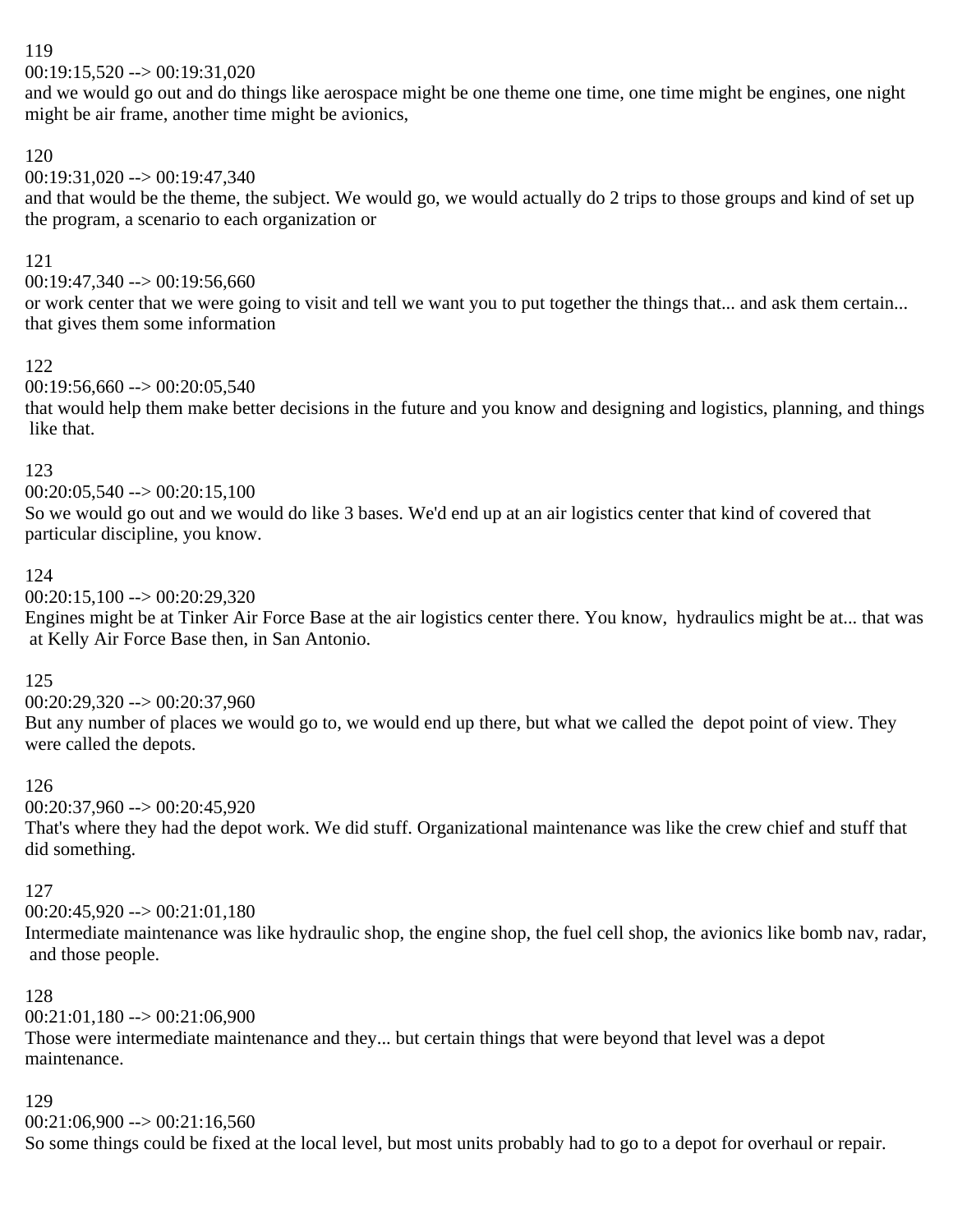130  $00:21:16,560 \rightarrow 00:21:21,380$ So that was kind of our logistics chain.

131 00:21:21,380 --> 00:21:24,200 So who were you talking to?

132 00:21:24,200 --> 00:21:24,700 What do you mean?

133 00:21:24,700 --> 00:21:26,880 Were you like interviewing enlisted people, the actual mechanics working on things?

134  $00:21:26.880 \rightarrow 00:21:35.740$ 

Yeah, we were going to the shops and work center saying "look guys" and we'd kind of go through things with them and say you need to tell them,

135

00:21:35,740 --> 00:21:48,540 give them a good list of items that kind of could be better and that's.... What I hated to do was go through there and when we'd go to a work center

136

 $00:21:48,540 \rightarrow 00:21:55,440$ and this work center supervisor would say to the bunch "well what do you want to know?"

137

 $00:21:55,440 \rightarrow 00:22:04,520$ And I would kind of say "they're here to know what you know. Maybe the guy that I talked to was on leave or something, I don't know.

138

 $00:22:04,520 \rightarrow 00:22:14,140$ 

But that would make... It didn't happen a lot, but sometimes it would happen and I'd kind of have to go back and says "you talked to them about what you need to tell them about.

139

00:22:14,140 --> 00:22:22,720 They want to know what you... they're trying to hear from you". So and I did that for 2 years and...

140

 $00:22:22,720 \rightarrow 00:22:25,380$ Do you feel like that made a difference? Did the generals...

141 00:22:25,380 --> 00:22:26,280 Oh heavens.

142 00:22:26,280 --> 00:22:27,880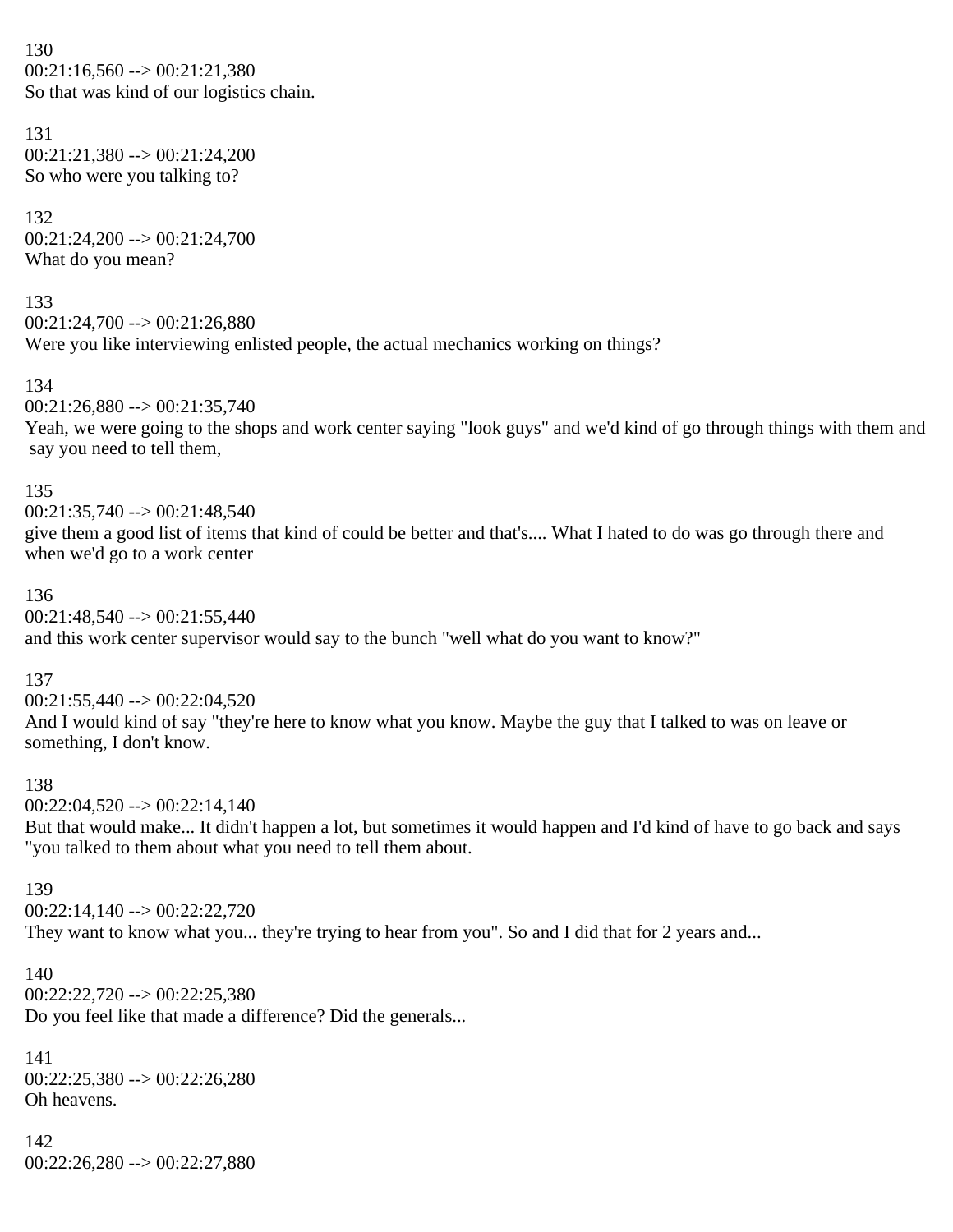... and the contractors listening?

#### 143

 $00:22:27.880 \rightarrow 00:22:35.100$ Oh heavens, yes. Oh my goodness, yes. Oh yeah. I know that... I think one of things I...

# 144

 $00:22:35,100 \rightarrow 00:22:45,180$ 

Engines used to have, aircraft engines used to have to be covered with safety wire. Safety wire's that stuff that holds bolts together and keeps them from backing off.

#### 145

 $00:22:45.180 \rightarrow 00:22:53.300$ The engines were covered with them. I think one of the things ended up getting the systems to do...

#### 146

 $00:22:53.300 \rightarrow 00:23:01.620$ 

Engines now hardly have, if they have any, they probably have no safety wire on them. They have fasteners that don't need it, they just don't...

#### 147

 $00:23:01,620 \rightarrow 00:23:15,820$ 

It's just better hardware that doesn't need that and that's a big thing in both man hours -- it takes a lot of time to safety wire all around the whole, the shroud of the exhaust thing.

#### 148

 $00:23:15,820 \rightarrow 00:23:26,120$ 

You know, on the engine. It's just a lot of bolts and stuff. Each one has to be safety wired. But anyway that was one of the things.

# 149

 $00:23:26,120 \rightarrow 00:23:28,940$ I know I've kind of given you a quick tour here, but...

# 150

00:23:28,940 --> 00:23:29,820 No that's fine.

# 151

00:23:29,820 --> 00:23:37,480 If you want to revisit anything... I'm trying to think of thing that might be important, but you know...

# 152

 $00:23:37,480 \rightarrow 00:23:41,620$ Well no, I mean that's a great summery. If you're kind of...

# 153

 $00:23:41.620 \rightarrow 00:23:46.240$ If you want me to go back and sort of talk about details in any given area I can do that.

#### 154

00:23:46,260 --> 00:23:52,040

Yeah I mean I've got a couple questions that we kind of breezed over that I want to go back into.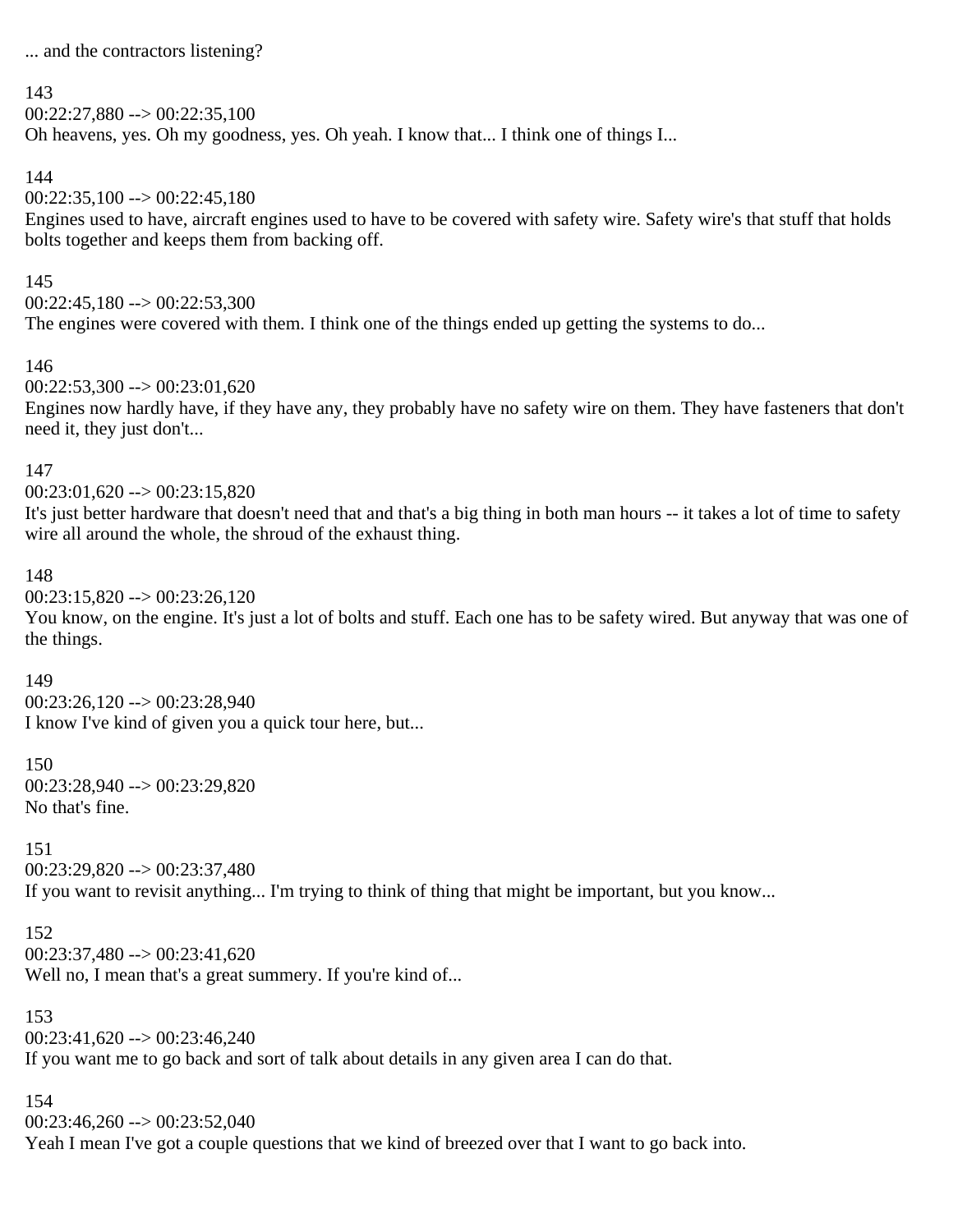155  $00:23:52.040 \rightarrow 00:23:57.600$ 

So first off, you and your buddy joined the Air Force. Why did you pick the Air Force?

156

00:23:57,600 --> 00:24:08,340

I don't know. We were out goofing off, running around, driving around town in Grand Rapids doing something and for some reason we just kind of had this thing,

157

 $00:24:08,340 \rightarrow 00:24:13,640$ 

"well you know what, that'd be cool to do that" and so we did.

# 158

 $00:24:13,640 \rightarrow 00:24:14,600$ [laughing]

159

 $00:24:14,600 \rightarrow 00:24:27,520$ 

We just went down and done it and ended up 26 years in the Air Force, but it's just one thing led to another.

#### 160

00:24:27,520 --> 00:24:42,400

You know, like my first enlistment they had a re-up bonus, which was like \$1,200 and that was big bucks to me back in 60 whatever it was.

161 00:24:42,400 --> 00:24:43,040 '66, yeah.

# 162

 $00:24:43,040 \rightarrow 00:25:01,100$ 

And I says "oh my god". I said to Carol, I says "you know we can really use that money". Well you know it was back then, I got like \$40 every 2 weeks and she got a separate check for \$95.

163  $00:25:01,100 \rightarrow 00:25:03,000$ They always payed the wife separate.

164  $00:25:03,000 \rightarrow 00:25:04,200$ The housing allowance?

# 165

 $00:25:04,200 \rightarrow 00:25:15,480$ 

Yeah, all that, because to make sure that money got there and we made do on that. She got a part time job in Kokomo there at Montgomery Ward's I think

166

 $00:25:15,480 \rightarrow 00:25:28,240$ 

and that always helped. I think I got a part time job too. We weren't spendthrifts. We were very... We didn't need a lot to entertain and we just entertained ourselves, you know.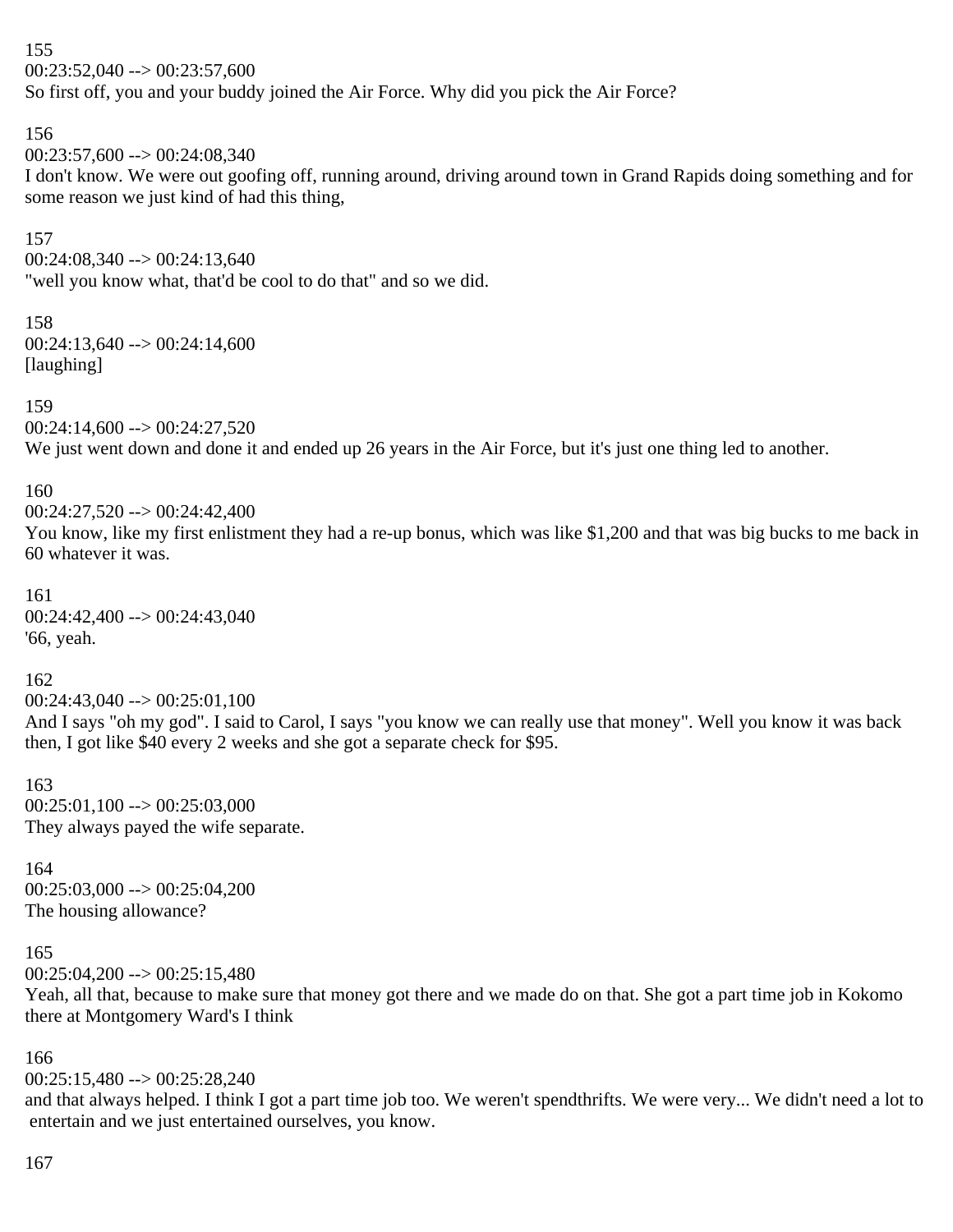#### 00:25:28,240 --> 00:25:30,720 Did you guys usually live in base housing?

# 168

 $00:25:30,720 \rightarrow 00:25:41,540$ 

No, actually, the first to hitch at Affutt, we did not. We rented in Kokomo in a couple different places there.

# 169

 $00:25:41,540 \rightarrow 00:26:01,520$ 

When I came back from Guam and on Guam we lived downtown in Mongmong near Agana in a little... it was a house, it was a 2 section house that kind of raised up, had blocks under them.

# 170

 $00:26:01,520 \rightarrow 00:26:13,060$ 

You know, they were nice little houses. I think I, to separate bedrooms I put up sheets and blankets or something. I had constructed some kind of system in the house.

# 171

 $00:26:13,060 \rightarrow 00:26:21,800$ 

We lived there for a while and then we got base housing and moved down to the base and they were really nice houses.

# 172

 $00:26:21,800 \rightarrow 00:26:35,660$ 

Except everything was so muggy there. The temperature was like, it was so constant, it was like a low of 79 and a high of 84 everyday, something like that

# 173

 $00:26:35,660 \rightarrow 00:26:46,840$ 

and it was raining somewhere all the time. You could go out and look over Patty's Point and look out over the ocean there's be a rain squall here, be one over here, one over there.

# 174

 $00:26:46.840 \rightarrow 00:26:55.800$ 

You could be in base housing or on the flight line, you could be on this side in the revetments raining like hell on you and over there it ain't raining at all.

# 175

 $00:26:55,800 \rightarrow 00:27:05,020$ 

So when you'd first get there you'd run to get out of the rain and after a while you just "oh, this will be a minute" and it'd be gone.

# 176

 $00:27:05,020 \rightarrow 00:27:15,380$ 

But everything was humid and moist and a lot of geckos. They were funny little animals. Anyway, yeah we really enjoyed that.

# 177

 $00:27:15,380 \rightarrow 00:27:24,080$ 

I had what we called a Guam bomb. It was a Nash Rambler. I can't even remember the year it was. It was pretty old.

# 178

 $00:27:24,080 \rightarrow 00:27:40,500$ 

I think I payed 400 bucks for it, but you could see the roof... the street through the floor. I went and got some fuel sealant and some tin and I sealed that up so that you couldn't.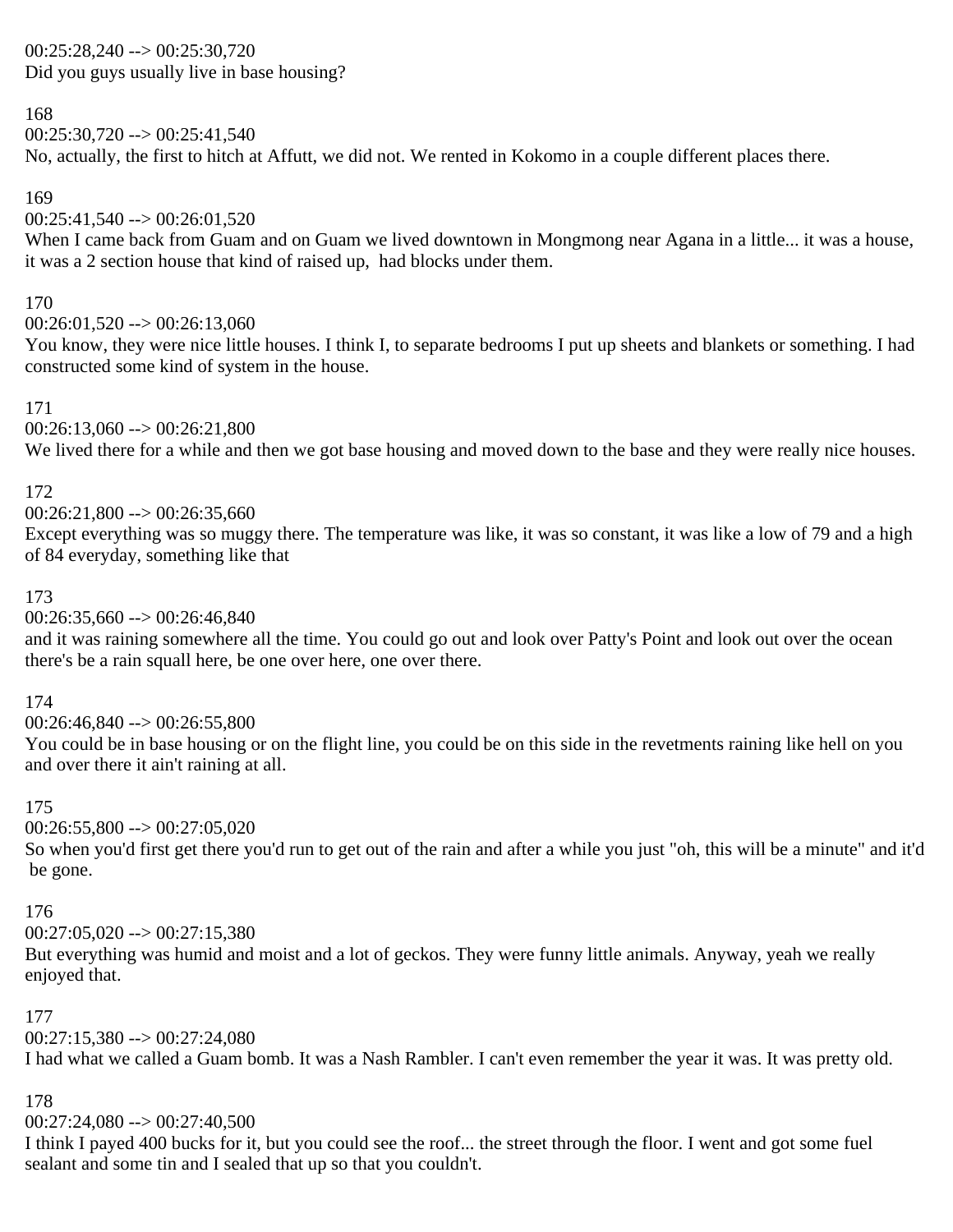179  $00:27:40,500 \rightarrow 00:27:53,480$ 

You know I made kind of a floor in there with fuel cell sealant and tin. You couldn't open the back doors. They opened like this and I had them shut so you couldn't open them,

180  $00:27:53,480 \rightarrow 00:27:56,840$ but the kids would get in out of the back seat through the window

#### 181

00:27:56,840 --> 00:27:57,360 [laughing]

182

 $00:27:57,360 \rightarrow 00:28:06,680$ It was really funny. I had that sucker all the time we were there and I sold it for \$400. I mean, you know.

# 183

00:28:06,680 --> 00:28:10,260 Now I mean was there any other way to get a car other than buy it?

# 184

 $00:28:10.260 \rightarrow 00:28:20.580$ 

No you could get one. In fact, when I was there, when we came back I ordered one through... you could order a car through Avis then

# 185

00:28:20,580 --> 00:28:30,500 and I ordered a brand new 1971 Pontiac that I picked up at Pontiac Michigan when we went up home, coming back. I went there and picked it.

# 186

00:28:30,500 --> 00:28:39,380

Never buy a car and pick it up from the factory, because you'd be surprised how much dealer prep goes into a car.

# 187

00:28:39,380 --> 00:28:48,040

I had a lot of issues that finally got fixed, but... and dealers that didn't sell it to you don't want to mess with it you know, even though it's under warranty.

# 188

00:28:48,040 --> 00:28:59,840

So yeah, anyway, it was interesting. It was a nice car. I think I sold it up in Alaska. That's when we... No, that's... Yeah, that's the one we drove to Alaska.

# 189

00:28:59,840 --> 00:29:01,520 Yeah, it was a nice car.

#### 190

 $00:29:01,520 \rightarrow 00:29:13,820$ Huh, alright. Did any of your siblings... were any of them in the military?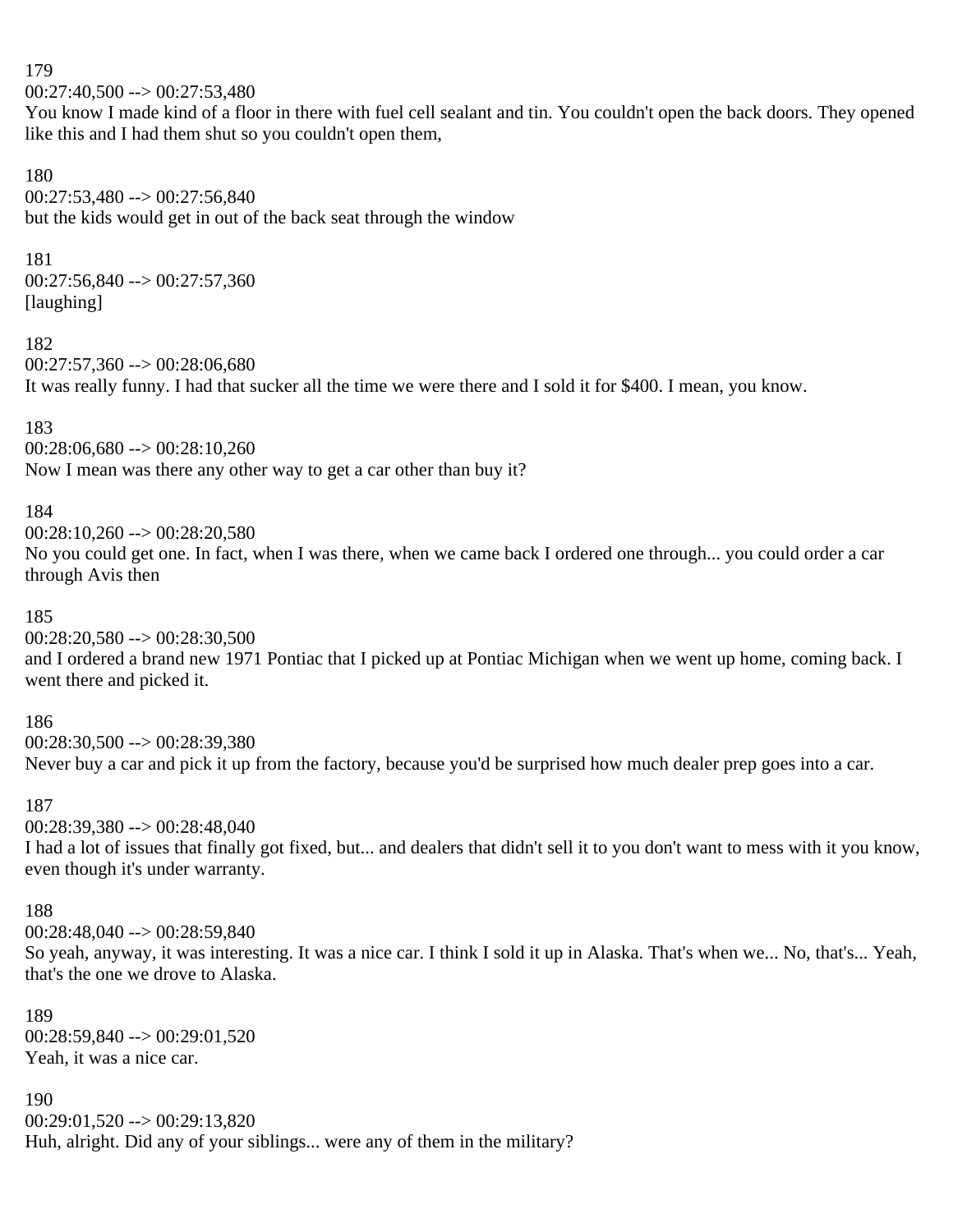00:29:13,820 --> 00:29:29,780

My... no, my son Douglas, he's my middle one. He joined the military when we were at Offutt and we were coming, we were transferring here, Wright-Patt

#### 192

 $00:29:29,780 \rightarrow 00:29:39,020$ and he come in... it wasn't, we weren't transferring yet and he come in and says "well Dad, I joined the service". I said "what?" He said "I joined the Marines".

#### 193

00:29:39,040 --> 00:29:49,420

I said "oh my god". He says "yeah, yeah". Well he got in pretty good shape. He joined the Marines and went to... he was a California Marine.

#### 194

00:29:49,440 --> 00:30:04,300

He went to Sand Diego, the training camp there and then, after that, he transferred to Pendleton, which is right up the road, toward Los Angeles.

#### 195

 $00:30:04,300 \rightarrow 00:30:19,560$ 

He was a field MP, he was a field MP there. It was kind of neat.I, on one of my trips out that way, I had some... a trip in San Diego or no, in San Antonio.

#### 196

 $00:30:19,560 \rightarrow 00:30:35,560$ 

Well he had gone to tech school, all the cops tech schools are in Lackland and they have a Marine quadrangle there that and he was there

#### 197

00:30:35,560 --> 00:30:43,380

and I was there and I says "I'm going to come visit you Doug, when I get down there". He says "ok, but Dad, wear your uniform" I said "alright".

#### 198

00:30:43,380 --> 00:30:52,200 Well they you know, that was a lot of stripes for an E9 to be... It's a funny thing you know, you go on the base at Lackland

#### 199

 $00:30:52,200 \rightarrow 00:31:01,560$ 

and the airmen would kind of... you're kind of a scarcity at Lackland. Here you see them all over the place at Wright-Patt, because of the headquarters,

#### 200

 $00:31:01,560 \rightarrow 00:31:13,240$ 

but going there, airmen would not... it seemed like they were... didn't want to come my... it seemed like they'd cross the street or something and it was funny.

#### 201

00:31:13,240 --> 00:31:25,000

But when I got to the Marine area, as soon as I got to that certain spot there was a young marine looking me in the face, "sir, can I help you?"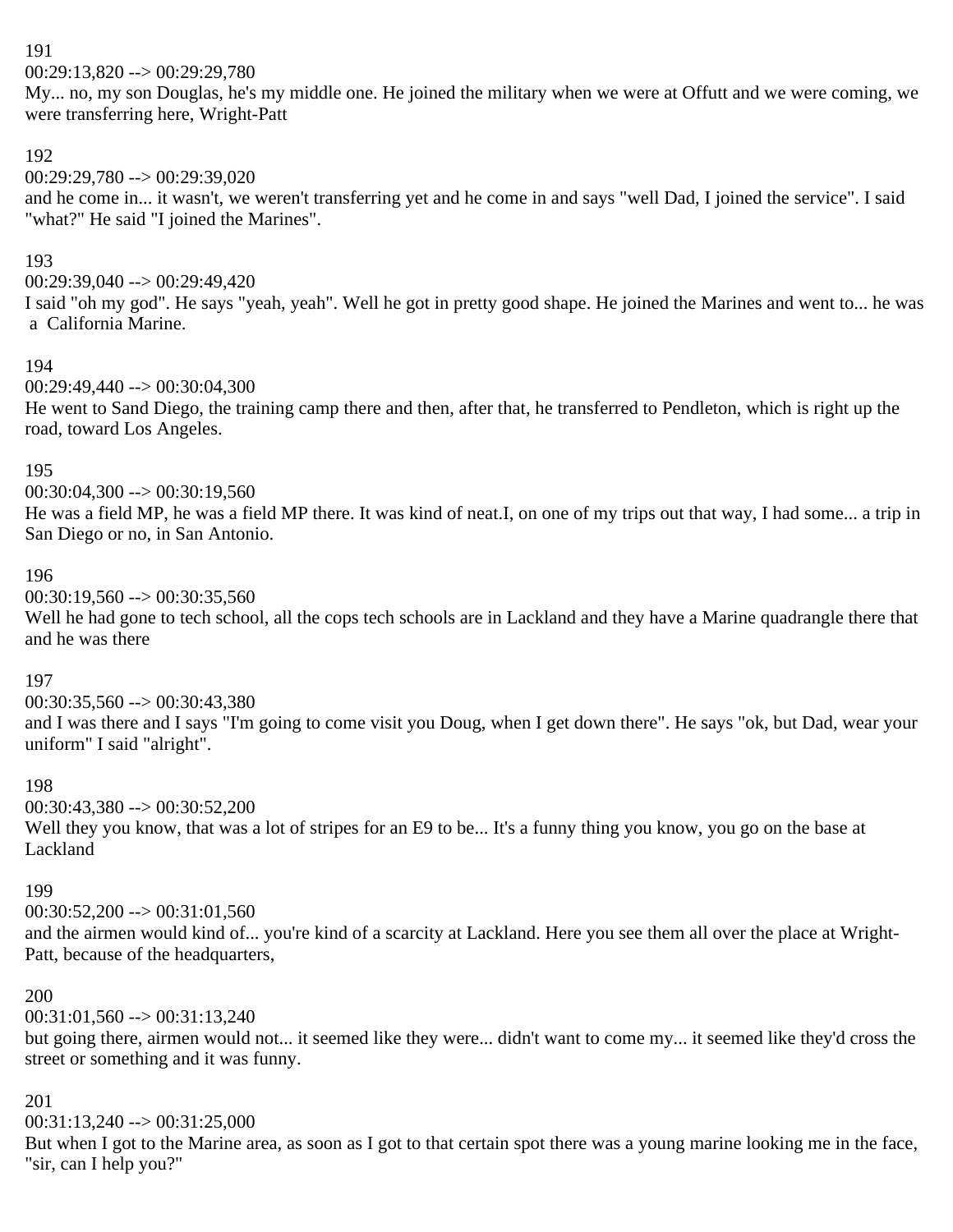$00:31:25,000 \rightarrow 00:31:34,100$ 

He was right there and I asked for Doug Worm and he said "oh he's with Gunny, blah, blah, blah". So I went over there and introduced myself and we went to the chow hall.

#### 203

 $00:31:34,100 \rightarrow 00:31:41,160$ 

He really enjoyed that, sitting there with me at the chow hall, with this guy with all these stripes, you know.

#### 204

 $00:31:41,160 \rightarrow 00:31:48,100$ Even Gunny didn't have near that many stripes. So it was fun though. I enjoyed doing that with him.

#### 205

00:31:48,100 --> 00:31:49,140 How long did he end up serving?

# 206

00:31:49,140 --> 00:31:59,740

He actually injured his... he didn't quite finish up. He injured... he had an accident with a motorcycle back back on the range and he injured his foot pretty bad.

# 207

 $00:31:59,740 \rightarrow 00:32:14,180$ 

It never could get healed, seemed like and marines don't, at least the troops, don't deal well with someone who can't be fully... you know, they don't deal...

# 208

 $00:32:14,180 \rightarrow 00:32:24,500$ 

And so he eventually, he had to quit. I think he was in 3 years, but he could not stay in the whole time. He had to get out.

# 209

 $00:32:24.500 \rightarrow 00:32:33.160$ I mean he's okay. He lives in Maryland now he's a pretty good troop. All three of my boys are pretty good people. They're great.

# 210

 $00:32:33,160 \rightarrow 00:32:42.580$ Yep, on lives in Columbus, one lives in Ellicott City, Maryland, the other lives in Lancaster, Pennsylvania.

# 211 00:32:42,580 --> 00:32:43,420 Oh wow.

212 00:32:43,420 --> 00:32:43,920 Yeah.

213 00:32:43,920 --> 00:32:44,900 All over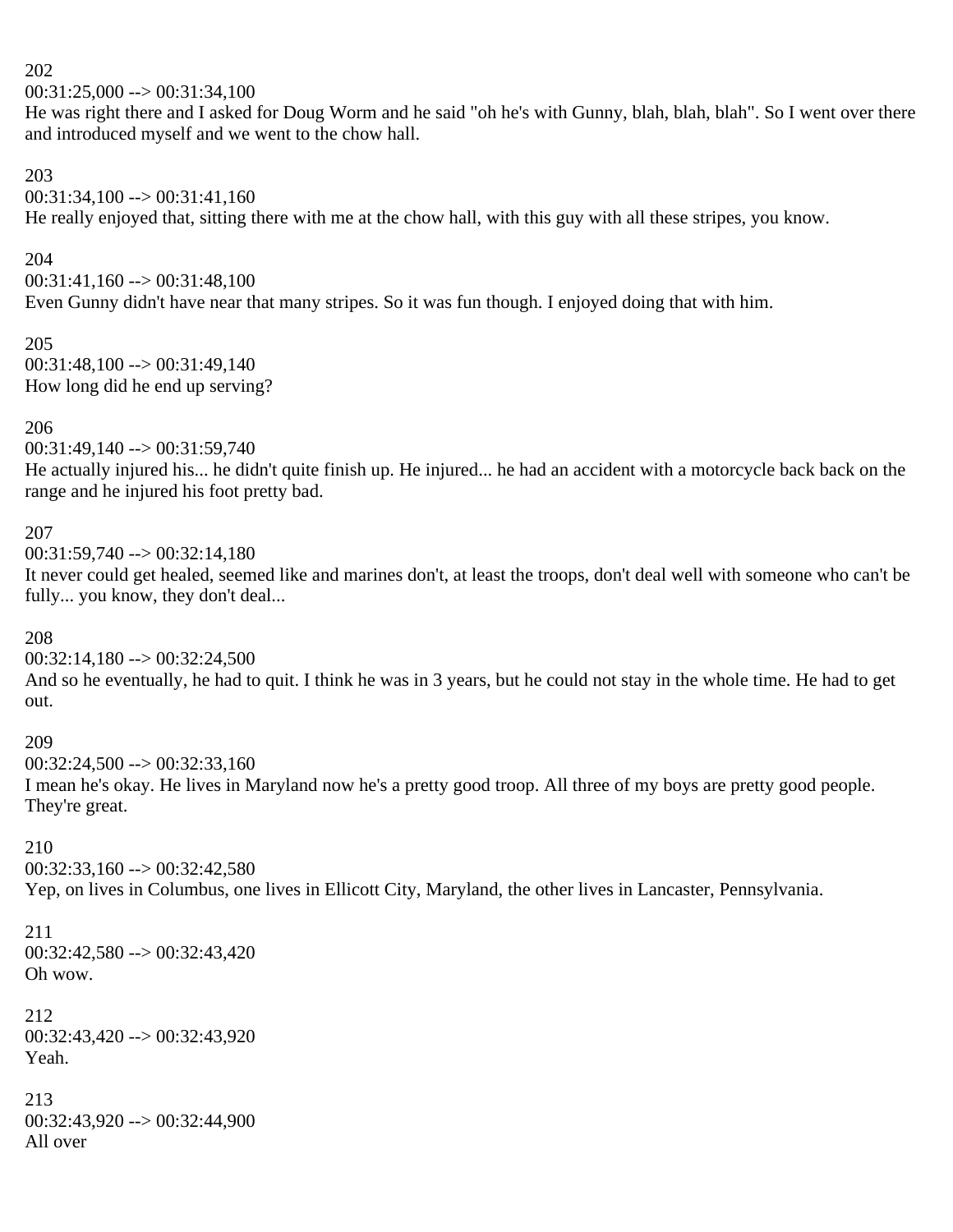00:32:44,900 --> 00:32:54,220

I know, we'll get together here this year sometime. So we try to get together once in a while. I always see the ones in Columbus.

# 215

 $00:32:54,220 \rightarrow 00:32:55,200$ Yeah. [laughing]

#### 216

 $00:32:55,200 \rightarrow 00:32:59,020$ They live in Westerville. They're called the Westerville Worms.

217 00:32:59,020 --> 00:32:59,900 That's a nice, easy drive.

218  $00:32:59,900 \rightarrow 00:33:03,580$ Yeah, they'll be here this weekend.

#### 219

 $00:33:03.580 \rightarrow 00:33:18.280$ 

Okay. Okay, so when you first got to boot camp how did you adjust to the military life? What was the hardest part?

#### 220

00:33:18,280 --> 00:33:34,760

Well you know, it was kind of neat. We're on this bus there was, I remember it was kind of dark and these marines were getting in our face and .... I mean the T.I.s, getting us off there.

# 221

00:33:34,760 --> 00:33:45,180 We're kind of shook up you know. Oh my god, you know and it's kind of a really hard adjustment, especially in July in the heat in that area.

# 222

 $00:33:45.180 \rightarrow 00:34:01.220$ 

I thought I adjusted pretty well. You know I can follow pretty well you know, when I... It's funny, guys change so much when they finally get their -- back then anyway, when they had a lot of...

# 223

 $00:34:01,220 \rightarrow 00:34:08,580$ 

They'd have a big pompadour and all that stuff and they were... This one young short guy

# 224

00:34:08,580 --> 00:34:17,040

and when we went to that -- it was either the next day or the day after -- and got all that hair cut off, he shut up and you couldn't hear him.

# 225

00:34:17,040 --> 00:34:32,280

It was like Delilah sheered Samson. He was just, he wouldn't say nothing and it's funny what young people do like that when they have a nice head of hair and then they don't have it anymore.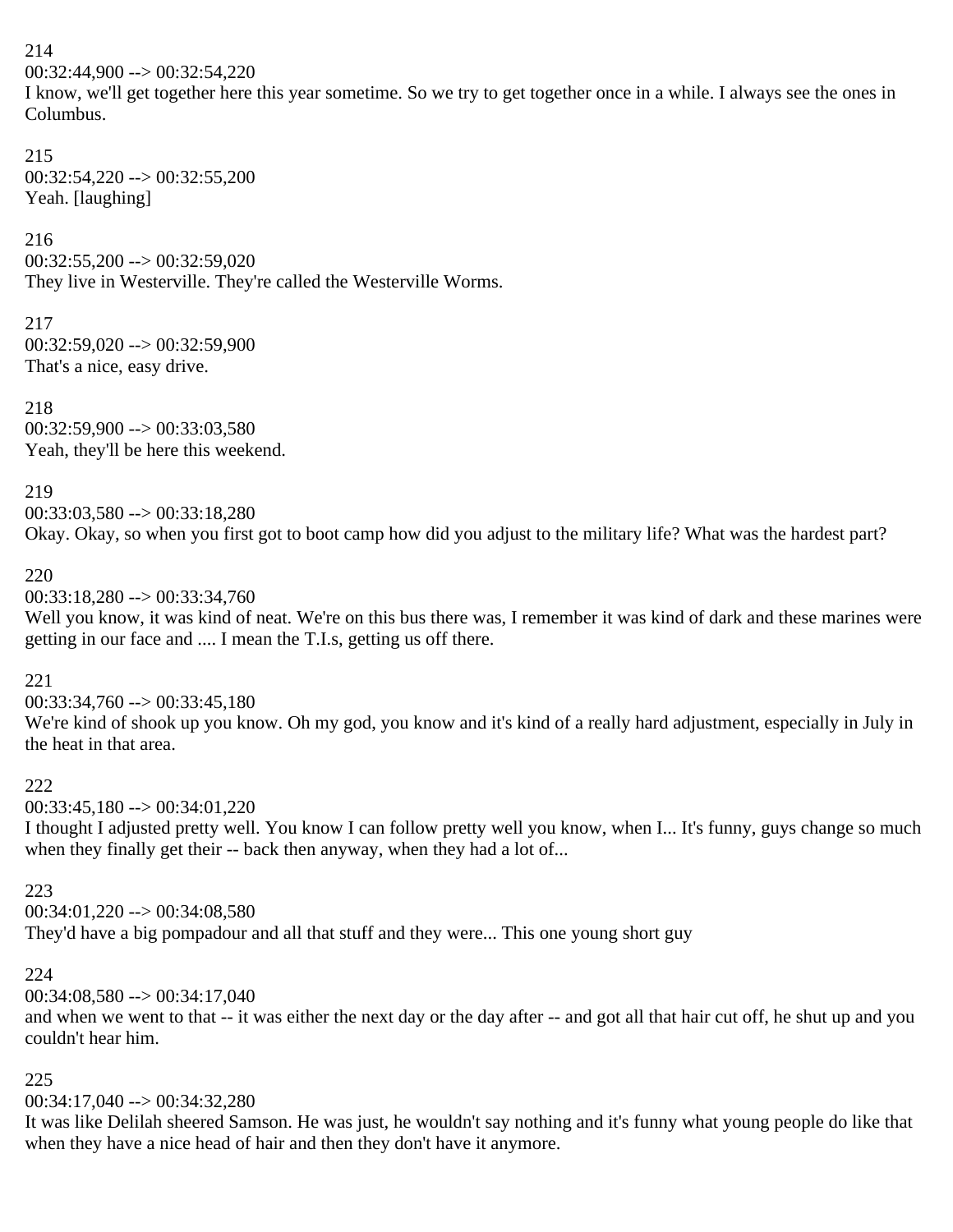00:34:32,280 --> 00:34:39,420

It's part of their lions mane, I guess. You know, it makes them meek. After it's gone, I don't know, but I adjusted pretty well.

# 227

# 00:34:39,420 --> 00:34:53,080

I, like I said, that cigarette was the thing I remember and then of course, getting laid back and up in amp, I still was in Wilfred hall for a long time listening to all the

# 228

 $00:34:53,080 \rightarrow 00:35:02,860$ 

stabbings on the San Diego radio at night, but or San Antonio and it was kind of neat and then I'd come back down there.

#### 229

 $00:35:02,860 \rightarrow 00:35:14,180$ 

I had to... they wouldn't really let you recover. I had to go back again, because I got cellulitis. Kept having to march the best I could.

#### 230

 $00:35:14,180 \rightarrow 00:35:23,700$ 

But I got cellulitis in that ankle, because I was up in the air all the time with it and I had to go back and they had to treat cellulitis. I had to keep it up in the air.

#### 231

00:35:23,700 --> 00:35:33,120

So when I finally went back, the doctor put something as: "this guy will not march" and I became kind of a dorm chief.

# 232

00:35:33,140 --> 00:35:47,820

I was kind of the airman in charge, because I'd been there so long, you know. Oh wow. In fact, when we went to San Antonio I was the only one that had one stripe.

# 233

00:35:47,840 --> 00:36:00,000

I mean when we went to -- San Antonio -- when we went to Amarillo, Texas to tech school, we took a bus from there and I was airman in charge.

# 234

00:36:00,000 --> 00:36:14,840

I had all the meal tickets and on the orders it said "airman in charge" and I said "whoa" and half way up there we stopped in this oh, roadside cafeteria

#### 235

00:36:14,840 --> 00:36:25,300

or whatever, the bus did and as soon as we got in there one of the waitresses, "okay, who's the airman in charge?" and I said "ope", she says "give me your vouchers".

# 236

 $00:36:25.300 \rightarrow 00:36:35.760$ 

So everybody ate and then we went on up, but tech school was interesting. I like that. It was different. Yeah, Amarillo is really different, because it can be...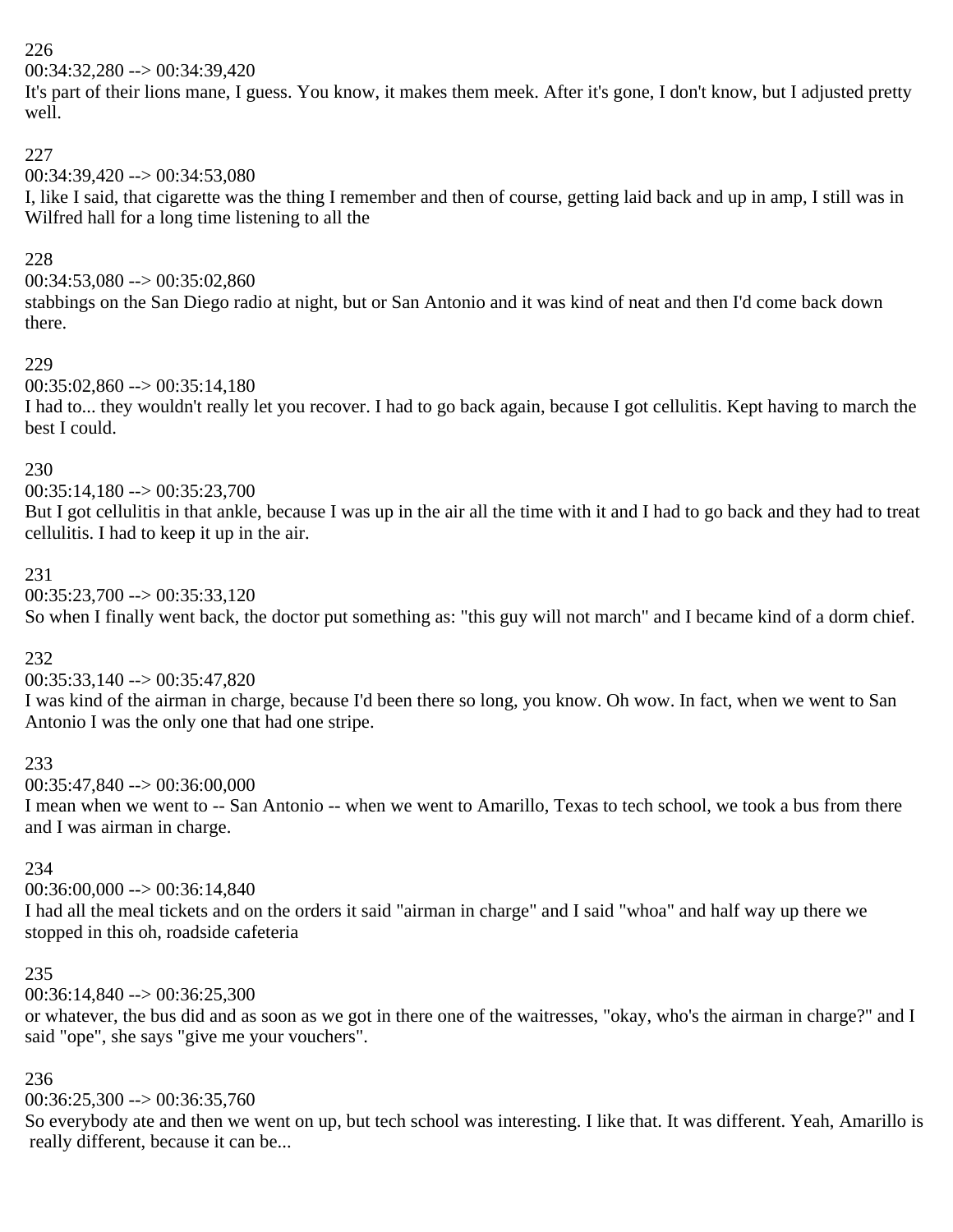$00:36:35,760 \rightarrow 00:36:46,620$ 

I remember in the middle of December it was snowing like hell and all of the sudden for 4 days, we were in t-shirts. The sun was out, blah, blah, blah

#### 238

00:36:46,620 --> 00:37:00,900 and then it hit again. We were right back in the cold here. It was funny. Yeah, but I enjoyed all the learning that I've got in the Air Force that I really enjoyed.

#### 239

00:37:00,900 --> 00:37:05,320 So speaking of that, what exactly was your first job?

#### 240

 $00:37:05.320 \rightarrow 00:37:13.040$ 

My first job was at Grissom Air Force Base, was on a B-58 ground crew member. I was a ground crew member.

241 00:37:13,040 --> 00:37:14,520 Okay.

242  $00:37:14,520 \rightarrow 00:37:16,940$ I was a ground crew member.

243  $00:37:16.940 \rightarrow 00:37:20.180$ And would you explain what a B-58 is.

244

00:37:20,180 --> 00:37:33,500 A B-58 was made by Condor. It was the first supersonic bomber. It was a delta wing with 4 J-79 engines on it. It would do mach 2, twice the speed of sound.

245 00:37:33,500 --> 00:37:34,460 Oh wow.

#### 246

 $00:37:34,460 \rightarrow 00:37:45,380$ 

It's a bomber and it had a big pod in the middle of it that had fuel in it, but also it only carried nuclear weapons. It was meant as a deterrent.

#### 247

 $00:37:45,380 \rightarrow 00:37:54,540$ 

We had on the wings, when we'd go on alert and we were on alert all the time. It was always so many on alert on the Christmas tree.

# 248

00:37:54,540 --> 00:38:02,920

There were coming out. They could come out, hit right the runway and take off. When the clacks would go off we would scramble the air...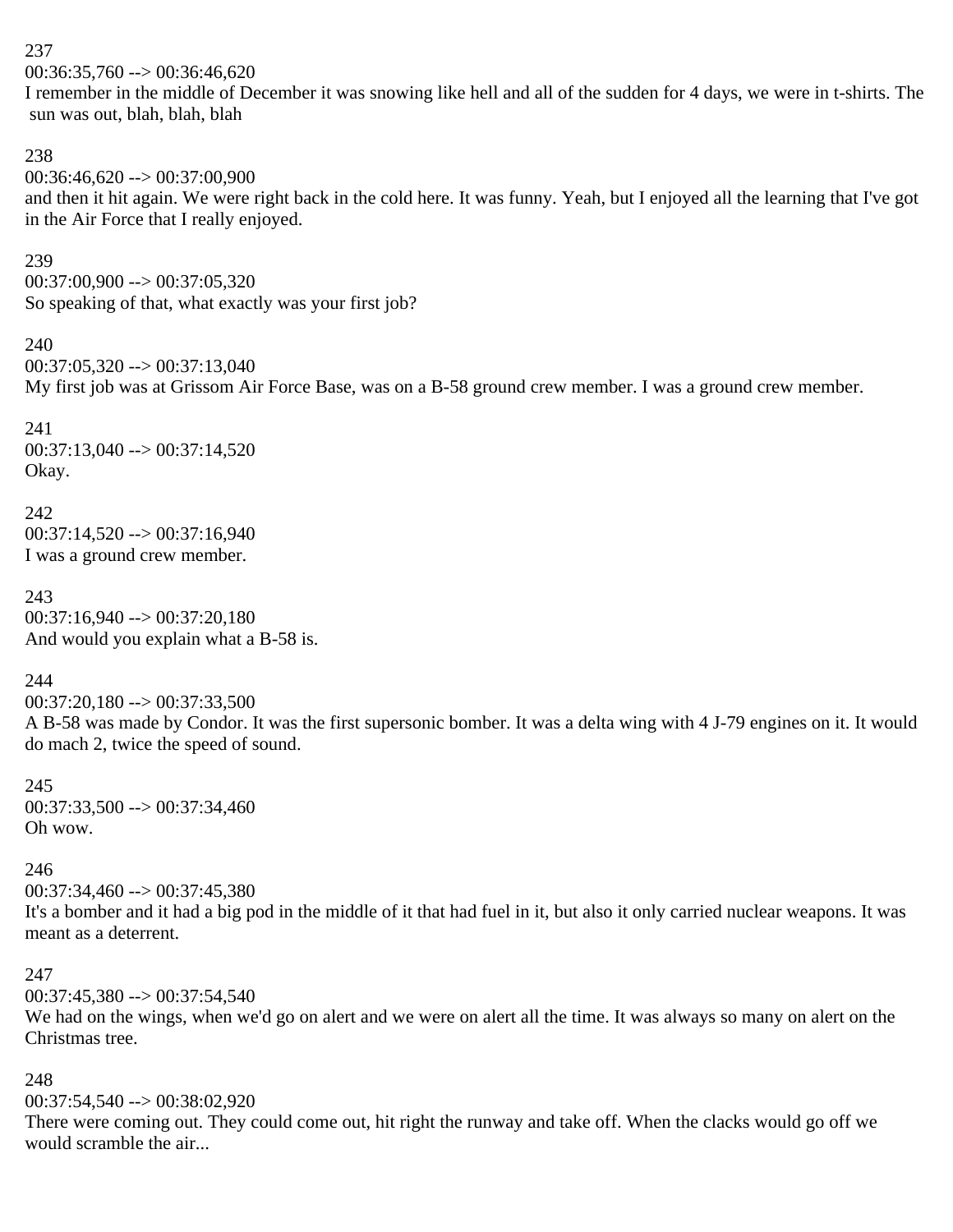00:38:02,920 --> 00:38:15,080 Anyway, I was on... I was a ground crew member on the B-58s and of course I became an assistant crew chief later and then a crew chief on trainer bombers, so, 250  $00:38:15,080 \rightarrow 00:38:20,060$ which was one that didn't... that had a trainer. It was a different layout for training. 251  $00:38:20,060 \rightarrow 00:38:26,840$ Well if we can, let's go back to the B-58s. So you were... how old were you when you started working on them? 252 00:38:26,840 --> 00:38:34,480 Gosh, I must have been 21 or 2. I think I joined the service when I was 21. 253 00:38:34,480 --> 00:38:34,980 So... 254 00:38:34,980 --> 00:38:36,840 I was a young person yet. 255 00:38:36,840 --> 00:38:37,980 22's still pretty young. 256 00:38:37,980 --> 00:38:39,200 Yeah, I guess. 257  $00:38:39.200 \rightarrow 00:38:42.740$ And you were working on nuclear bombers? 258 00:38:42,740 --> 00:38:53,780 Yeah, that's when... and that's what... yeah they had under each wing we had 4 under each wing and then one was in the upper pod. 259 00:38:53,780 --> 00:39:01,260 There was on inside the pod that they would drop if they, you know. But yeah, there were 5 nuclear weapons on each one of them, 260 00:39:01,260 --> 00:39:04,780 5 nuclear bombs on each one of those. 261 00:39:04,780 --> 00:39:07,880 So how aware were you guys of...

249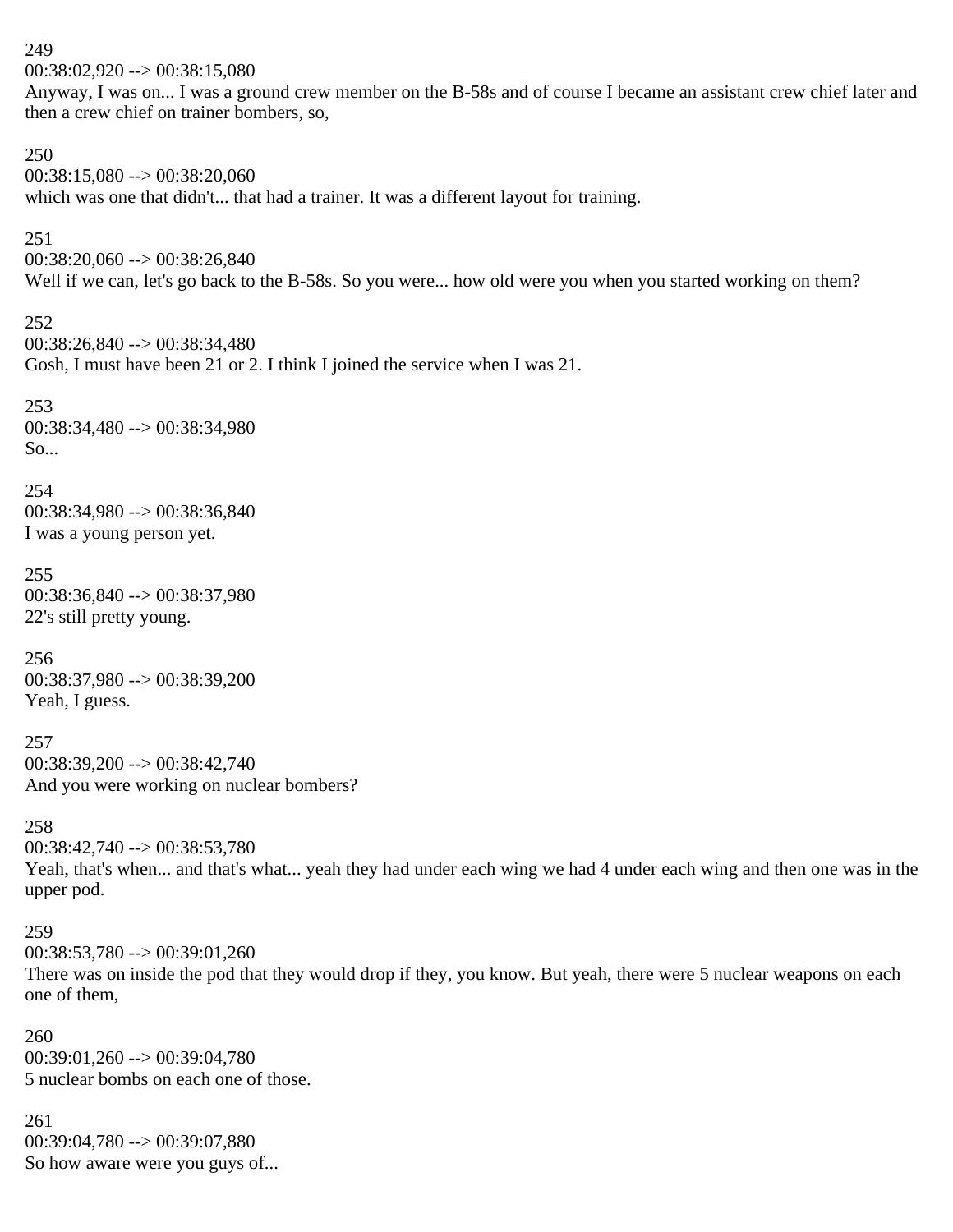$00:39:07.880 \rightarrow 00:39:21.160$ 

I don't know, I don't know how where... One of the things that comes back to me is I remember I was in crawl way changing the batteries between the defensive.

# 263

00:39:21,160 --> 00:39:30,580 It had a pilot sit, they were tandem with canopies that went up and a big stand would be on the side for each one to get up.

# 264

00:39:30,580 --> 00:39:44,260

The pilot and navigator and defensive systems operator and they had a Gatling gun on the back -- I want to say it was 90 millimeter -- on the back.

#### 265

00:39:44,260 --> 00:39:52,340 It was a... oh it was... it'd fire a thousands rounds a second, a minute I mean. But it was monstrous.

#### 266

00:39:52,340 --> 00:39:57,900

Anyway, that was their defensive, because no ones going to be in front of them or on the side of them, they'd be behind them.

# 267

00:39:57,900 --> 00:39:58,840 Yeah.

# 268

00:39:58,840 --> 00:40:11,040

And they had chaff that would you know, that they'd dump. It was all aluminum particles and if they were threatened by some type of a ground fire or something,

# 269

00:40:11,040 --> 00:40:17,200 they would you know, it was the seeking an object they'd do the chaff and it would confuse them.

270  $00:40:17,200 \rightarrow 00:40:18,600$ It confuses the radar.

#### 271

00:40:18,600 --> 00:40:24,360

Because the whole sky would be full of aluminum so they couldn't... That was part of the defense.

# 272

00:40:24,360 --> 00:40:34,240

Anyway, I remember I was in the crawl space changing the battery. My crew chief come up and he looked, he says "hey Worm, come up here a minute".

#### 273

 $00:40:34.240 \rightarrow 00:40:43.360$ So I went up there, he says "president Kennedy's been assassinated". "You're shitting me?" I said. "No, he's been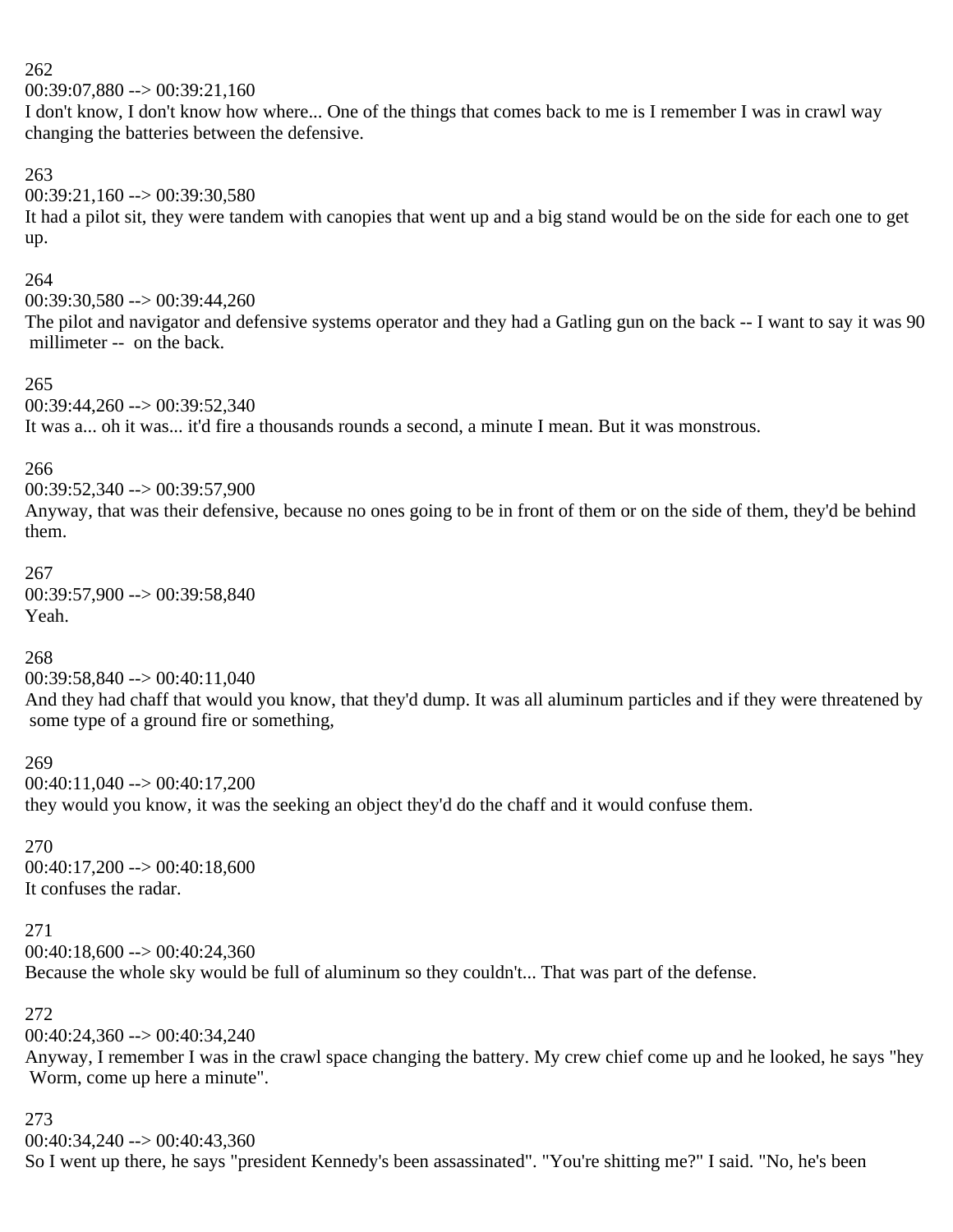assassinated".

#### 274

 $00:40:43.360 \rightarrow 00:40:51.540$ 

You always remember where you were at when Kennedy was assassinated for some reason, you do and I did of course.

# 275

 $00:40:51,540 \rightarrow 00:41:02,020$ 

And I remember that part of it, but it was kind of a neat... We used to on alert duty, on the B-58, we would spend one week on and one week off.

#### 276

 $00:41:02.040 \rightarrow 00:41:09.920$ 

That's on the first part and it was good duty to go on alert duty. You'd be over there all the time. My wife would come, we'd meet in the parking lot down there

#### 277

 $00:41:09,920 \rightarrow 00:41:17,100$ 

and visit you know, after certain hours just outside the gate of the alert area.

#### 278

 $00:41:17,100 \rightarrow 00:41:25.980$ 

But you'd be in that area all the time and when the Klaxon went off you had to scramble, you had to scramble to your airplane.

#### 279

00:41:25,980 --> 00:41:36,780

There'd be you... if there was two of us on each airplane, assigned to each airplane, a crew chief and an assistant, that may or may not be their airplane.

#### 280

 $00:41:36,780 \rightarrow 00:41:45,180$ 

It could be. Most of the time it was the crew chief and assistant on that airplane, but it could be someone else stumping for the other one. It doesn't matter.

# 281

 $00:41:45,180 \rightarrow 00:41:59,600$ 

They all knew what to do and you would hustle out. Each aircraft had a big stand in front of it, but you'd hustle out get them up into the cockpits and get the stand out of the way.

# 282

 $00:41:59,600 \rightarrow 00:42:10,160$ 

They'd start their engines and you'd start them taxiing and they'd hit the... and head off and they'd runway and hit afterburner.

# 283

 $00:42:10,160 \rightarrow 00:42:18,600$ 

That was called a cocoa, that's when you'd taxi, hit afterburner, went to the end of the runway, turn around and come back.

# 284

 $00:42:18,600 \rightarrow 00:42:27,120$ 

And they would all do that and then a bravo was where you just went out and started engines.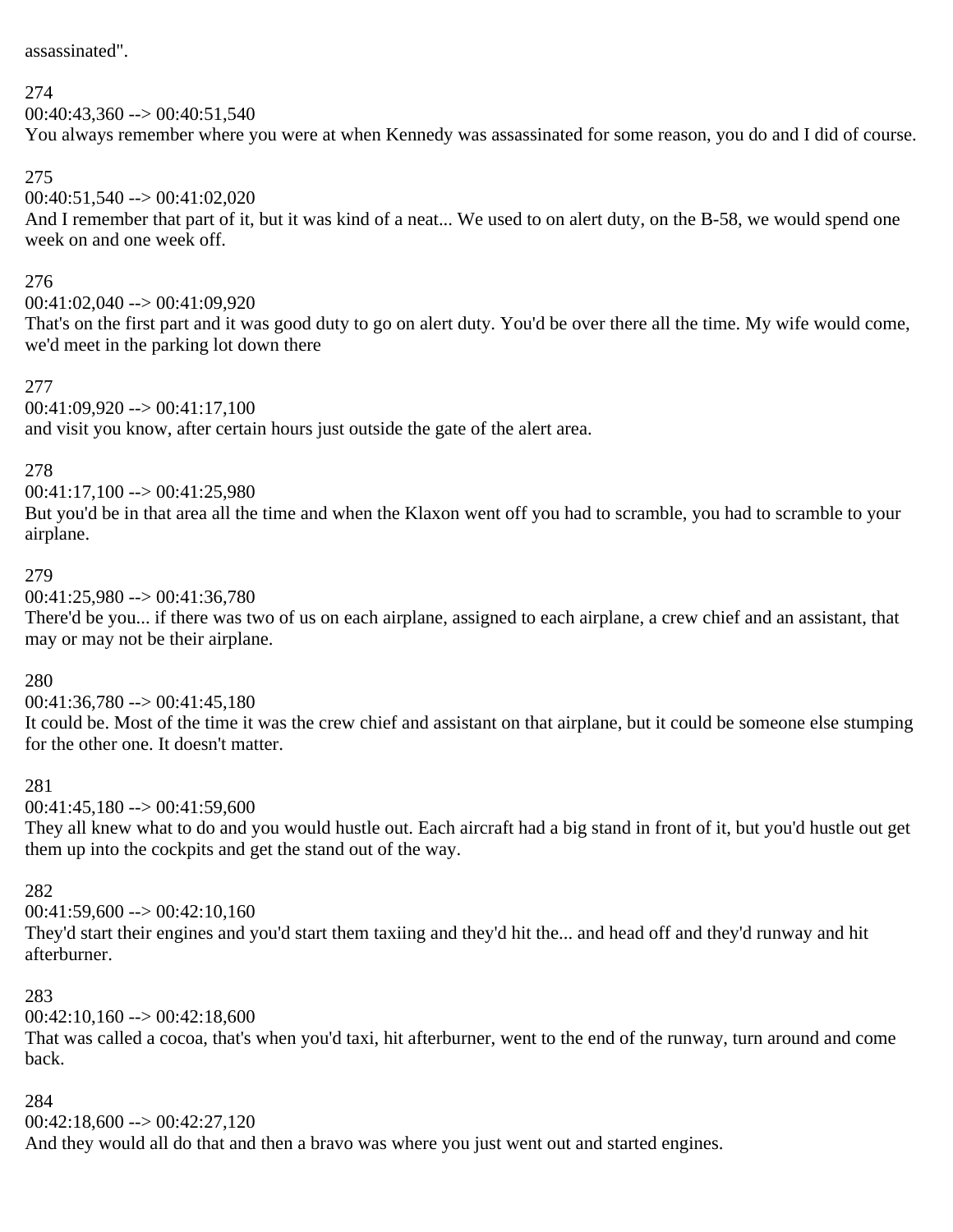285  $00:42:27,120 \rightarrow 00:42:31,100$ Did you guys know ahead of time that it was drill or just the sirens going off?

286  $00:42:31,100 \rightarrow 00:42:37,440$ 

Nope, never knew, never knew it was drill. They don't tell you it's a drill. It's always for real.

287

00:42:37,440 --> 00:42:42,060 Any given day when that siren went off, that could have been the start of a nuclear war.

288

 $00:42:42,060 \rightarrow 00:42:44,940$ It could have been the start.

289 00:42:44,940 --> 00:42:46,940 What did that feel like? Was that..?

290

00:42:46,940 --> 00:42:54,960 I don't know. You know, when you're in the middle of it you really don't think about it that much. I mean it's... you're just at your job.

#### 291

00:42:54,960 --> 00:43:07,280

You know, you do what you've got to do and I always enjoyed it. I don't know if I'd ever... back then, I don't know if I'd ever been able to go and work the same place every day and punch a clock,

292

 $00:43:07,280 \rightarrow 00:43:13,120$ come home, go back the next morning, punch a clock, come home. You know, I don't know if I'd been able to do that.

293

 $00:43:13,120 \rightarrow 00:43:20,800$ So I enjoyed doing that kind of work. So I mean back then I didn't realize how good it was.

294

00:43:20,800 --> 00:43:27,840 But I mean, we worked hard. We didn't... we had certain things we had to do everyday, we had to pre-flight.

# 295

00:43:27,840 --> 00:43:39,300

But when you're on alert they fed you good. Oh my goodness, they fed you good on alert and we played a lot of poker, shot a lot of pool, played a lot of ping pong.

296

 $00:43:39,300 \rightarrow 00:43:46,200$ 

You know and there were mole holes. I mean there were... they have some over here at 445th when SAC used to be here.

# 297

00:43:46,200 --> 00:43:52,820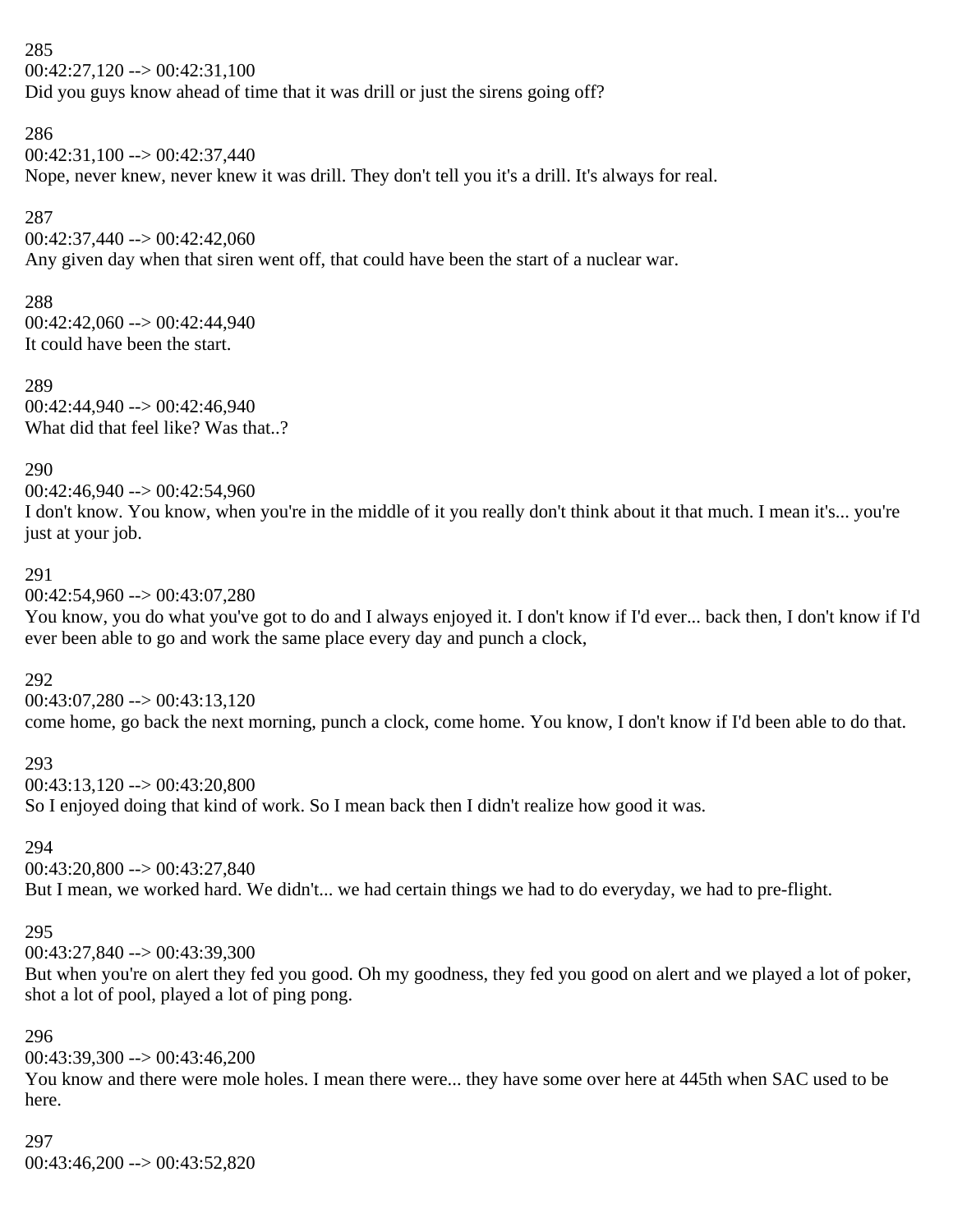They had an alert area over there. It's kind of an... it's not all underground, part of it's underground with tunnels coming up.

# 298

 $00:43:52,820 \rightarrow 00:44:01,220$ 

If you were in your quarters you were underground. If you were dining it up you were above ground in the building.

299

# 00:44:01,220 --> 00:44:09,800

But a lot of the quarters were underground, but then you'd come up those tunnels and head for your airplane running.

# 300

 $00:44:09.800 \rightarrow 00:44:23.260$ Well and then if you had to go somewhere on base we had trucks called 6 packs. They were you know, extended cab: four doors in a pickup truck

#### 301

 $00:44:23,260 \rightarrow 00:44:38,560$ 

and every place on base had alert parking and you backed in, you backed into alert parking and if the Klaxon went you hustled back and got back as quick as you could.

#### 302

 $00:44:38,560 \rightarrow 00:44:47,580$ But one of the crew was always... now sometimes the crew would be gone, but on of you... both of you couldn't be gone off the same airplane.

#### 303

 $00:44:47,580 \rightarrow 00:44:53,520$ 

I mean three of you from three airplanes could be gone, but you had to have someone there to respond.

#### 304

 $00:44:53,520 \rightarrow 00:44:54,340$ One man for each plane.

# 305

00:44:54,340 --> 00:45:04,760

Yeah and you knew when your flight crew was gone. If they had to go somewhere, you knew your flight crew was gone. But as soon as they got back you were ready.

# 306

 $00:45:04,760 \rightarrow 00:45:10,360$ So how long did it take from the time the siren went off to the planes ready to take off?

#### 307

00:45:10,360 --> 00:45:22,720

Oh my god, not long. We were... not long, not long at all. I don't know, I really don't know. It didn't take long. It was minutes.

308  $00:45:22,720 \rightarrow 00:45:23,620$ A couple minutes, wow.

# 309

 $00:45:23,620 \rightarrow 00:45:36,700$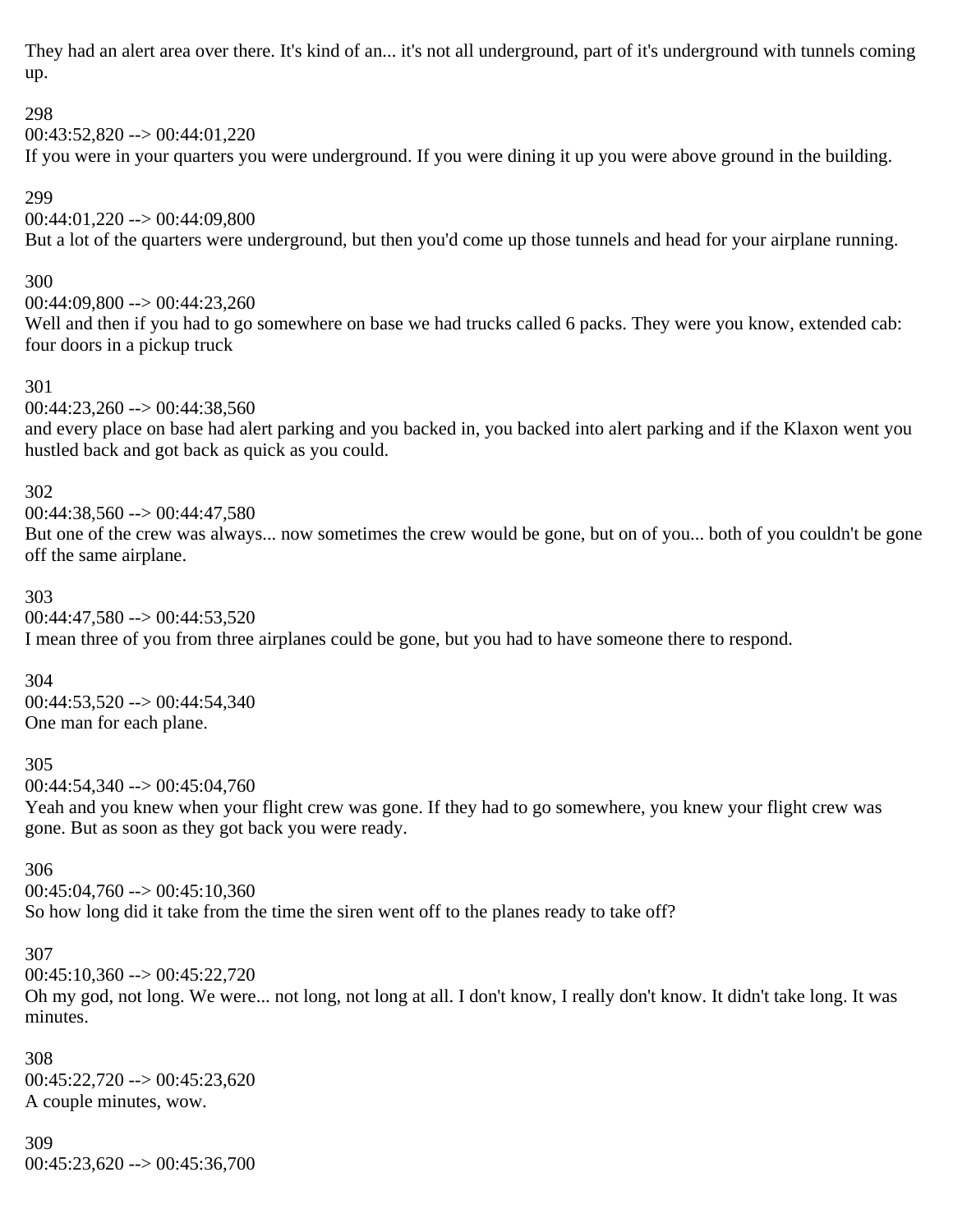Oh it was minute. I don't know, a couple. The hardest job there was the security police. Each one of those had a cop standing out in front of it, standing all day.

310  $00:45:36,700 \rightarrow 00:45:38,580$ Because they were armed sitting on the runway.

311  $00:45:38,580 \rightarrow 00:45:46,320$ 

Yeah, no and they're there. They may not be right in front, they may be off to the side, but they were patrolling that.

312  $00:45:46,320 \rightarrow 00:45:55,300$ I think they had 8 hour shifts, but they had security cops for each revetment or each alert shelter.

313

 $00:45:55,300 \rightarrow 00:46:03,360$ They were tin, they were roofs like this and they were long and that's what they set, the airplanes did

314

00:46:03,360 --> 00:46:14,240

and they patrolled that everyday and of course, they had a flight chief out there running around checking everybody bringing them water,

# 315

 $00:46:14.240 \rightarrow 00:46:24.000$ 

giving them a potty break, because he'd would always have a spare guy. But I always felt, when we'd go out and we'd sit and chit chat with him and try to take him out some goodies or something,

# 316

 $00:46:24,000 \rightarrow 00:46:31,160$ because I felt sorry for the security cops. Man, that was a hell of a place to be out there.

317  $00:46:31,160 \rightarrow 00:46:33,940$ Well the planes had a bomb on it?

318 00:46:33,940 --> 00:46:35,940 They had 5 bombs on them.

319  $00:46:35,940 \rightarrow 00:46:37,560$ They were loaded at any time?

320  $00:46:37,560 \rightarrow 00:46:39,240$ They were loaded. When they're on alert they're loaded.

321 00:46:39,240 --> 00:46:39,980 Wow.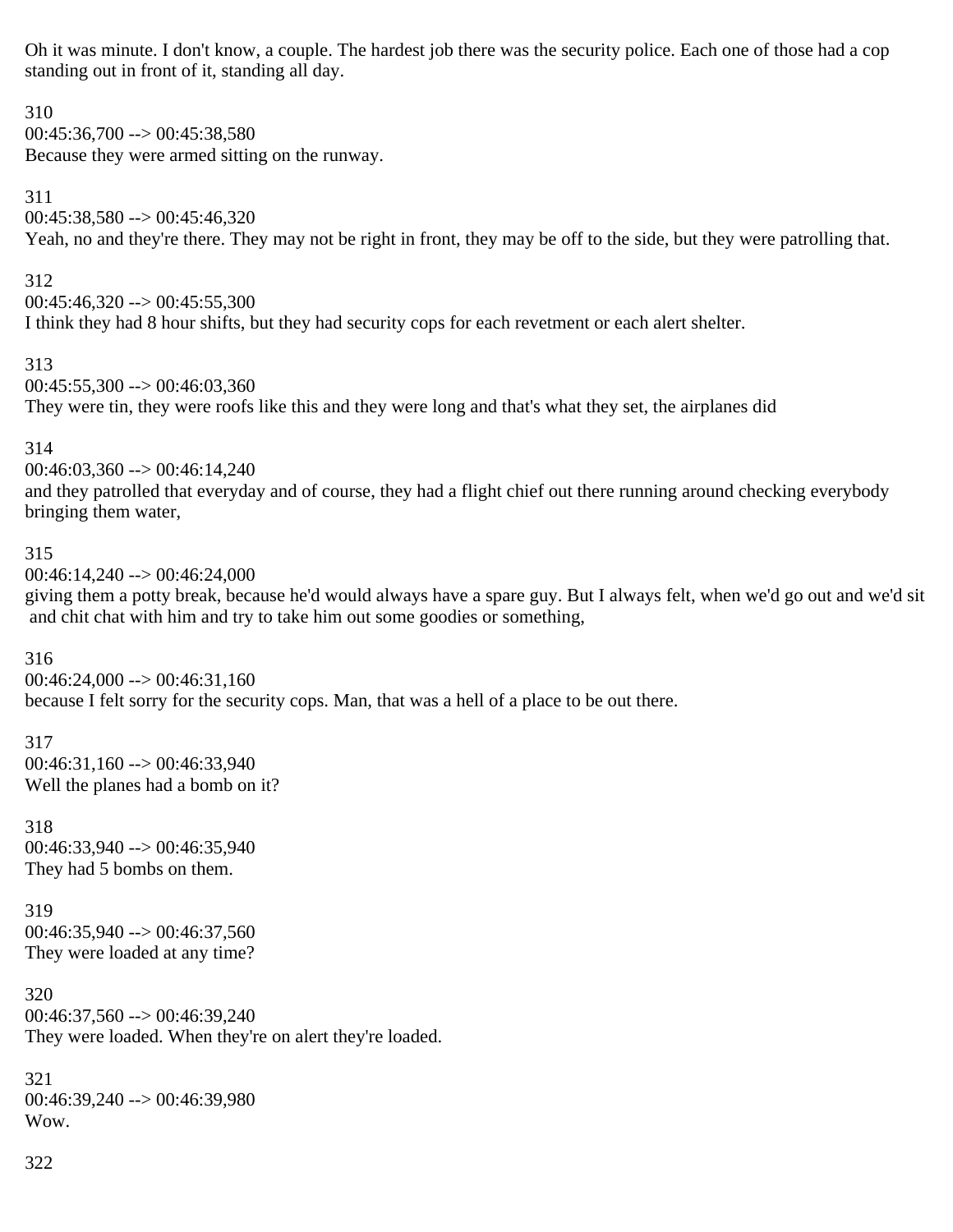00:46:39,980 --> 00:46:44,100 They're ready, they're going to war. That's what they're there for. I can't remember how many we had on alert.

323  $00:46:44,100 \rightarrow 00:46:51,600$ 2, 4, 6... I want to say 8 at a time.

324  $00:46:51,600 \rightarrow 00:46:53,880$ So there'd be 40 nuclear bombs sitting right there?

325  $00:46:53,880 \rightarrow 00:46:55,580$ Yeah, oh yeah.

326  $00:46:55,580 \rightarrow 00:46:56,160$ Wow.

327

00:46:56,160 --> 00:47:08,180

Yeah, they were... oh yeah, that was a lot of firepower. Oh we could annihilate and we're not the only ones. There was b-52s on alert.

#### 328

00:47:08,180 --> 00:47:09,260 On the same base?

329 00:47:09,260 --> 00:47:11,940 No, on a B-52 base.

330 00:47:11,940 --> 00:47:13,240 Oh wow.

331

00:47:13,240 --> 00:47:24,980 B-52 base and some of the B-52s, they'd have a hot bomber all the time that like at Plattsburg -- Plattsburg? -- they always had a hot bomber out on the

332 00:47:24,980 --> 00:47:26,980 [tapping the table]

333

00:47:26,980 --> 00:47:42,840

out on the... this was later on, but I remember them having a hot bomber so the satellites could look down and see them, that they were out there, ready to go.

334

00:47:42,840 --> 00:47:50,240

So, I mean that one would be gone. They'd still have some more to go. We never really had any... Yeah we did. There was a couple times.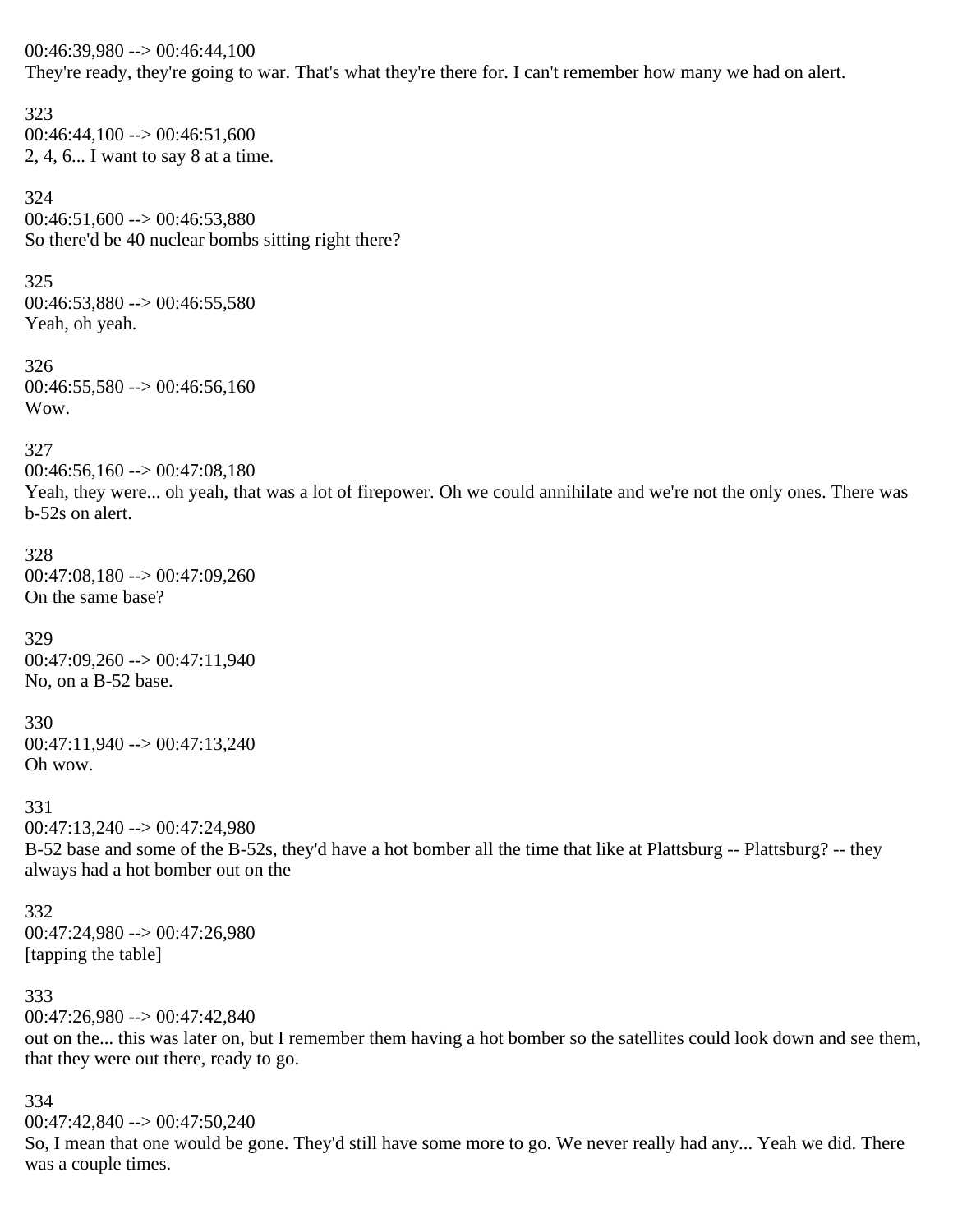335 00:47:50,240 --> 00:47:57,900 We had an increased activity, we would put a couple of bombers out on the... I mean they were out there. 336 00:47:57,900 --> 00:48:04,600 The crew was inside for a period of time. You know and they'd take turns, but yeah. 337  $00:48:04,600 \rightarrow 00:48:05,500$ Wow. 338  $00:48:05,500 \rightarrow 00:48:15.980$ But it depended on what they call the DEFCON :defense condition, 1,2,3,4, whatever it was. Yeah, it was interesting. 339 00:48:15,980 --> 00:48:23,180 So what do you think now in hindsight, now that you have gone through the 80s and the Cold War's over? 340 00:48:23,180 --> 00:48:31,960 I don't know, it was all... it's all kind of interesting. I really... I;'m glad I did it. 341 00:48:31,960 --> 00:48:41,760 You know, I'm not sure if what could've happened any other way you know, given the Cold War you know, scenario. 342 00:48:41,760 --> 00:48:53,700 I don't know, I suppose Russia had the same stuff over there, you know. So but yeah, it was surely different, yeah. 343  $00:48:53,700 \rightarrow 00:49:04,260$ Okay so let's go back to during Vietnam when you were in Guam.

344 00:49:04,260 --> 00:49:05,620 In Guam.

345  $00:49:05.620 \rightarrow 00:49:08.260$ You mentioned operation linebacker. Can you tell us about that?

346 00:49:08,260 --> 00:49:15,980 Yeah, Linebacker 2 -- there was a Linebacker and a Linebacker 2 and I don't remember their dates. There was also a Bullet Shot.

347 00:49:15,980 --> 00:49:25,300 I don't remember all those dates, but I think Linebacker 2 was there when I went in '72, which was...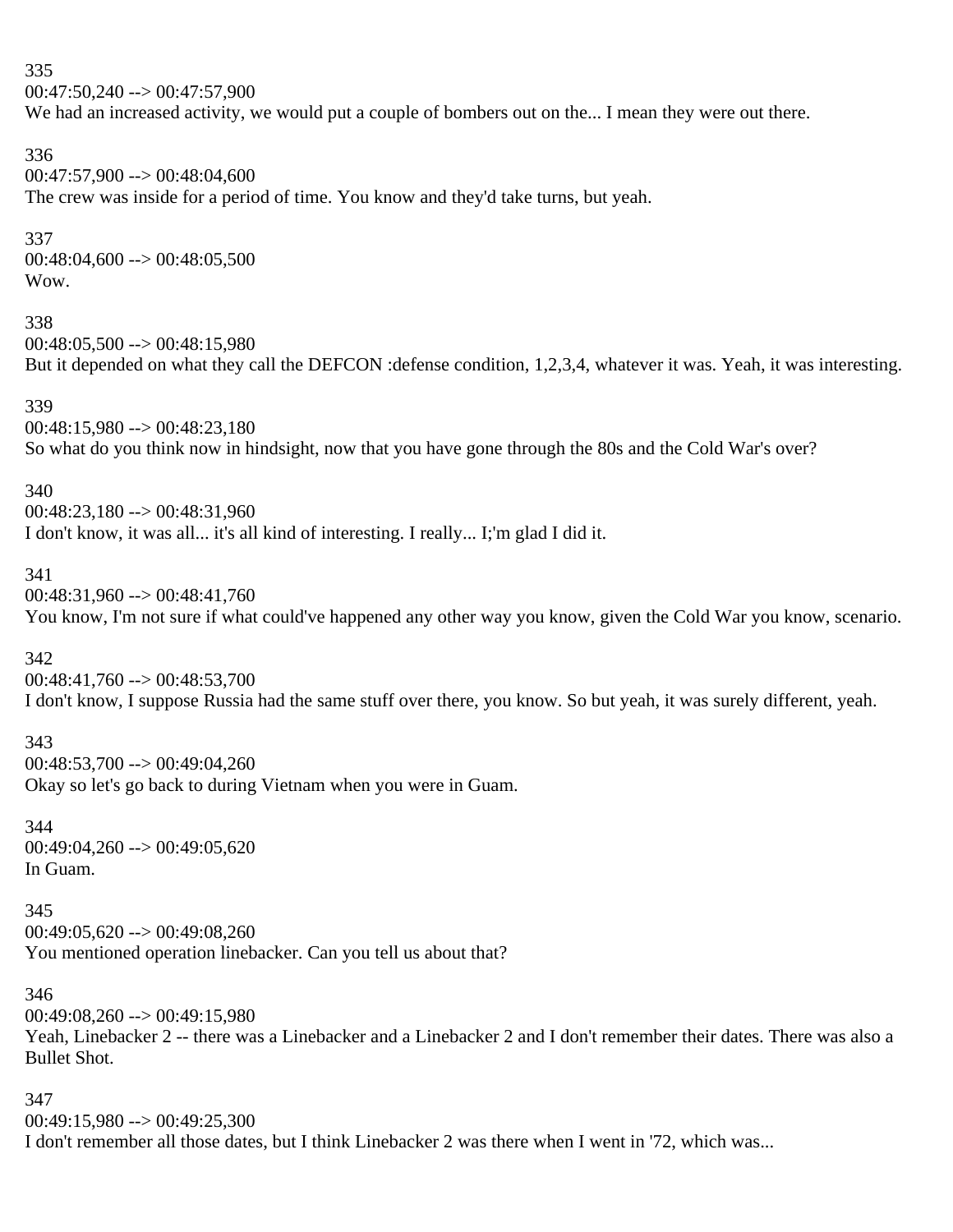$00:49:25.300 \rightarrow 00:49:34.980$ 

I remember one time and when I went back, not the first two years, but when I went back in '72 I remember one time...

#### 349

 $00:49:34.980 \rightarrow 00:49:45.820$ 

See, on Guam when you launched you had what we called ballgames. They were 2-3 ships cells and a spare.

# 350

 $00:49:45,820 \rightarrow 00:49:59,160$ 

You had an unmanned spare and a manned spare. Every hour we launched another cell. Every hour out of Guam, every hour 6 airplanes left.

#### 351

00:49:59,160 --> 00:50:09,960

Over Vietnam 6 B-52s left every hour of the day. I don't know what they did with all those bombs, I can not...

#### 352

00:50:09,960 --> 00:50:20,380 They were normally... I think they had 500 pounders on the wings and 750s in the bomb bay. That's a lot of ammunition.

#### 353

00:50:20,380 --> 00:50:30,640 And remember you'd have a, every hour you'd have a... and maintenance was different there, they'd always have roll call

#### 354

00:50:30,660 --> 00:50:38,760

and they would... job control would come... maintenance control would come down and tell you the line up of airplanes that were most ready to go.

# 355

00:50:38,760 --> 00:50:55,480

And that was the next ballgame, because you had a 3 cell and they'd give you the line up and you'd have -- maybe it wasn't. It was a 3 cell and a... I'm trying to think.

# 356

 $00:50:55,480 \rightarrow 00:51:07,520$ 

Anyway, you'd have 1 and 1 plane running and 1 that just had a crew. They had a lot of flight crews and every hour they'd come down, they'd give you the line up and

# 357

00:51:07,520 --> 00:51:16,400

they'd tell you what ballgame you were going to be in. You had to be ready for that ballgame. You took a lot of short cuts to get there,

# 358

 $00:51:16,400 \rightarrow 00:51:27,900$ 

because as soon as the plane'd land you'd be, of course at the bottom of the list, you'd put it in the revetment, turn it around and start going on and you'd start.

# 359

 $00:51:27,900 \rightarrow 00:51:36,060$ 

You'd usually try to fix the engine problems first. If and when we... the first thing you do is refill, fill it full of fuel.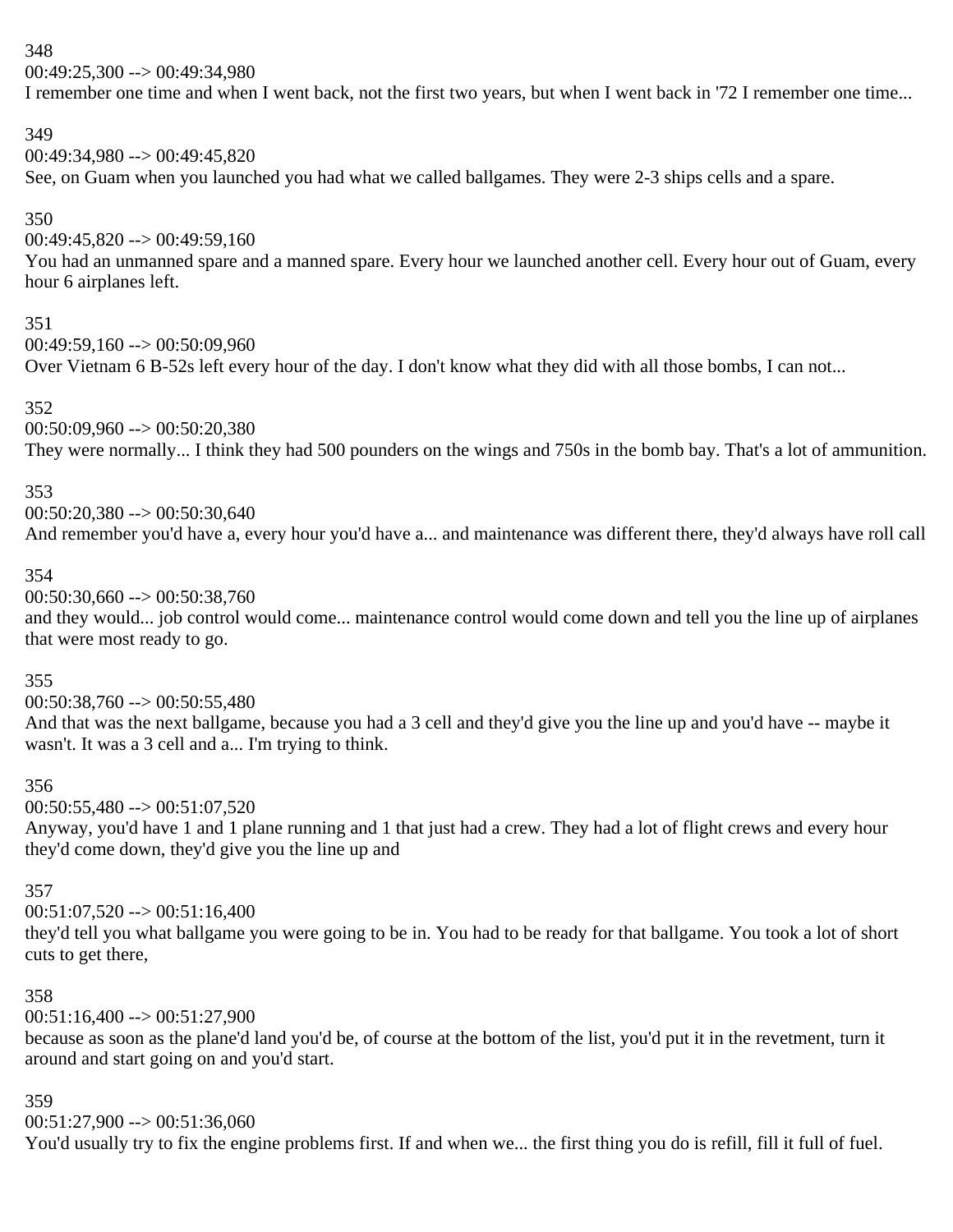$00:51:36,060 \rightarrow 00:51:43,280$ 

If you had a engine problem on the outboard side you wouldn't fill that tip tank, keep that engine up in the air on that up,

#### 361

 $00:51:43,280 \rightarrow 00:51:51,580$ 

because when you run an engine it really tears up. If you've got it down like that and you're running all the time in there, especially if you go into mill power,

#### 362

 $00:51:51,580 \rightarrow 00:52:00,360$ 

you can do some damage to the concrete or to the revetment surface.

#### 363

 $00:52:00,360 \rightarrow 00:52:01,100$ Oh wow.

#### 364

 $00:52:01,100 \rightarrow 00:52:14,660$ 

And so you'd do that, you know. Bomb crews always had the priority. When you knew a bomb crew was coming, they had priorities no matter what.

#### 365

 $00:52:14,660 \rightarrow 00:52:25,600$ 

The flaps went up, they'd open the bomb doors and split them so they could go way up. They couldn't do it and then they'd bring their jammers, that was these,

#### 366

 $00:52:25.600 \rightarrow 00:52:32.780$ 

oh these carts with wheels and they'd have long arms that lifted and that and they'd have bomb on them.

# 367

 $00:52:32.780 \rightarrow 00:52:40.620$ 

They'd jam from a... they drove from a truck, come over and jam it up into the... And then there be two guys up there and they'd jam another one up there.

#### 368

 $00:52:40.620 \rightarrow 00:52:46.200$ We called them jammers. So they had priority. When they were coming everything else stopped.

# 369

 $00:52:46.200 \rightarrow 00:52:58.980$ 

You had to let the bomb... the munitions guys load when they came. They took priority, always. And when they got loaded you go back to all your other stuff you know, working and stuff.

# 370

00:52:58,980 --> 00:53:07,880

You'd figure out... there three types of conditions. A red cross was you... and they put them in there forms.

# 371

00:53:07,880 --> 00:53:17,300 A red cross was you couldn't fly with that item. If it would have a red diagonal it was flyable, but you'd tried to fix it.

# 372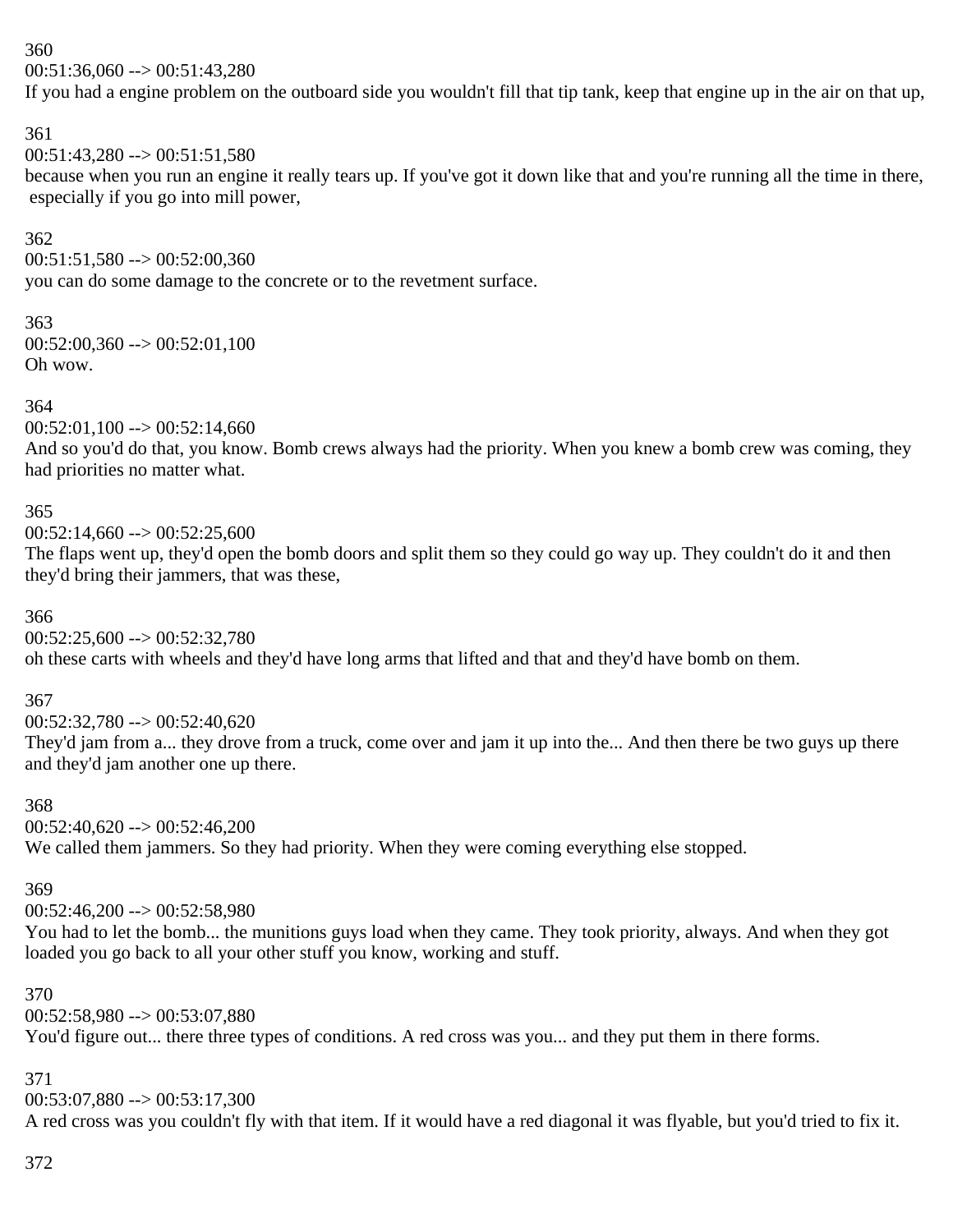#### $00:53:17,300 \rightarrow 00:53:27,480$

And then there were a lot of note items that [tapping on table] you know, they're mostly cosmetic, but we flew with a lot of...

#### 373

 $00:53:27.480 \rightarrow 00:53:37.180$ 

If you had any downtime at all you tried to get on those items that were red diagonals. You'd fix as many things as you could at flight safety.

#### 374

 $00:53:37,180 \rightarrow 00:53:43,400$ 

But sometimes... if you came back in good shape, your ass is going pretty soon.

#### 375

 $00:53:43,400 \rightarrow 00:53:44,120$ Really?

#### 376

 $00:53:44,120 \rightarrow 00:53:44,640$ Oh yeah.

#### 377

 $00:53:44,640 \rightarrow 00:53:45,160$ Like..?

#### 378

 $00:53:45,160 \rightarrow 00:53:56,440$ 

It... the condition of the plane was what the priority that they were and they kept the priority... and they'd keep juggling as conditions changed.

#### 379

00:53:56,440 --> 00:54:03,980 They'd always call a roll call out. They'd call a roll call, oh they'd come out with a... they'd call it a roll call

#### 380

 $00:54:03,980 \rightarrow 00:54:15,620$ 

and all the trucks that were on the flight line would come back and do a roll call and they would say "copy bomber 1, copy bomber 2, copy bomber 3, copy bomber super"

#### 381

 $00:54:15,620 \rightarrow 00:54:21,800$ and then someone would come on and say "copy Russian trawler", because there's trawlers out there spying.

#### 382

 $00:54:21,800 \rightarrow 00:54:36,740$ 

Anyway, it was funny. And they would then come up with an new line up and we had a big board right here in the truck that was lit up and you did it with colored grease pencils

#### 383

 $00:54:36,740 \rightarrow 00:54:47,880$ 

and as you put stuff on it would glow and you'd erase it all and you'd do this one here and you'd put another mark over there and red mint this, green mint that.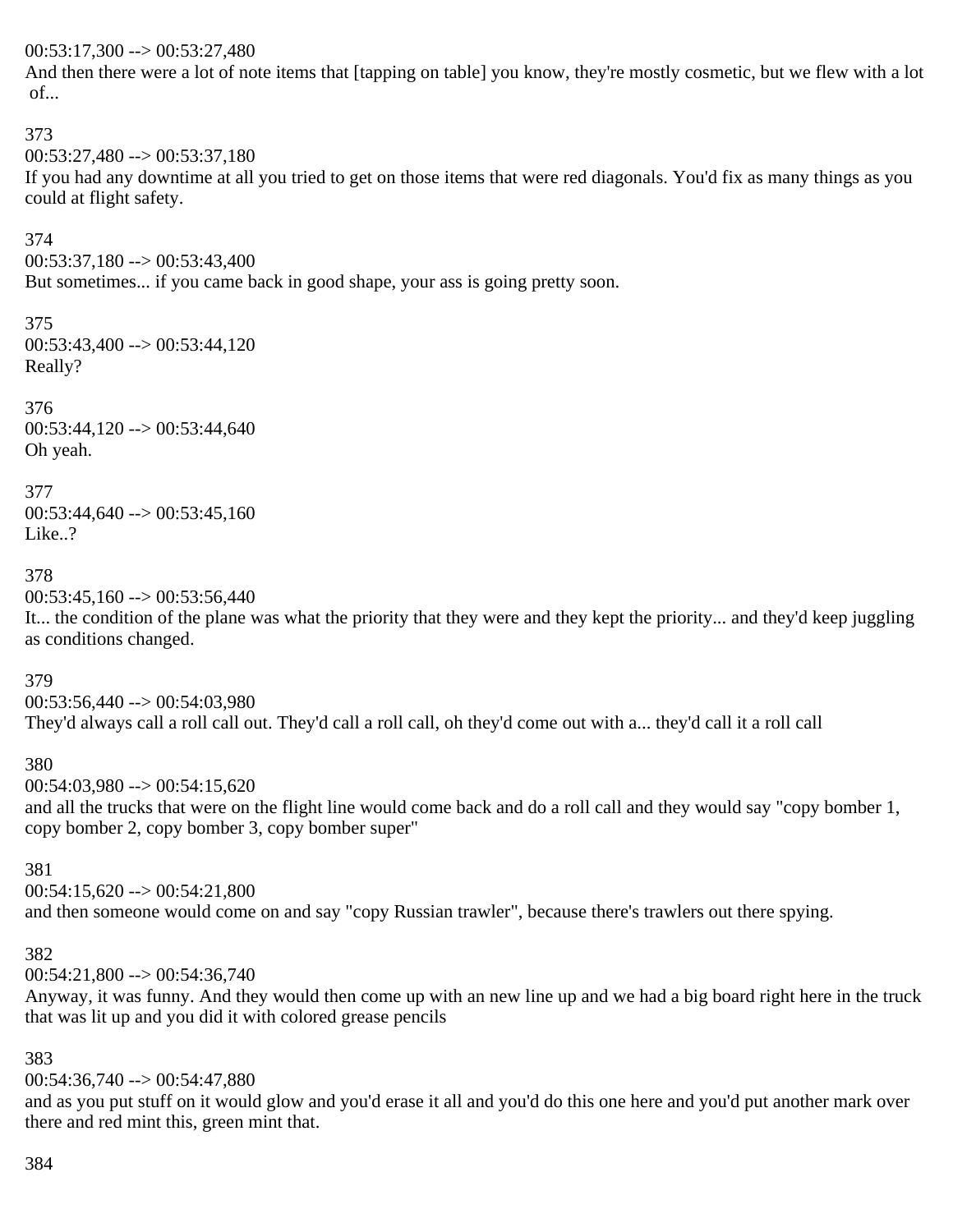#### $00:54:47,880 \rightarrow 00:54:57,180$

The aircraft tail numbers would be there, the ones you were in charge of, the tail numbers. On North Ramp 3 I had so many tail numbers I was in charge of

#### 385

 $00:54:57,180 \rightarrow 00:55:06,400$ and I knew their condition and as things got fixed I would erase it, as something else came up, I'd add it.

#### 386

 $00:55:06,400 \rightarrow 00:55:13,620$ 

If somebody was... I'd know who's coming out to the airplane. They'd have hydraulics on the way, they'd have electricians on the way. They'd tell you,

#### 387

 $00:55:13.620 \rightarrow 00:55:24.860$ 

"they're coming here, here, and here". "Okay". So a lot stuff, I don't know how we kept them damn things together, because we had rivets, rivets, rivets.

#### 388

 $00:55:24,860 \rightarrow 00:55:35,720$ 

We were always... because those wings on the D-model would go like this. They would... but a B-52 took off like this, nose down and then it'd straighten up

#### 389

 $00:55:35,720 \rightarrow 00:55:42,120$ 

and it'd go over Paddy's Point and it'd be so heavy that they'd go out of site and they come back up.

390  $00:55:42,120 \rightarrow 00:55:42,800$ Huh.

#### 391

 $00:55:42.800 \rightarrow 00:55:53.020$ 

Off going, because north, yeah, when they go off over Paddy's Point, which was a big cliff going out over the ocean and they'd drop in out of site

#### 392

 $00:55:53.020 \rightarrow 00:56:00.780$ and then they'd come up and they'd take off, but 3 would take off, then 3 more would take off.

#### 393

 $00:56:00,780 \rightarrow 00:56:06,760$ 

If one of them couldn't go the hot one went. If one of the other ones had a problem the one on standby would start up.

#### 394

 $00:56:06,760 \rightarrow 00:56:18,360$ 

The cold... the one on standby would start up. So we very rarely missed a ballgame, very rarely, because there was always...

# 395

 $00:56:18,360 \rightarrow 00:56:29,860$ 

That was just full. Those ramps, we had a north ramp, a center ramp, and a south ramp; planes, planes, planes. It's unbelievable the planes that were there.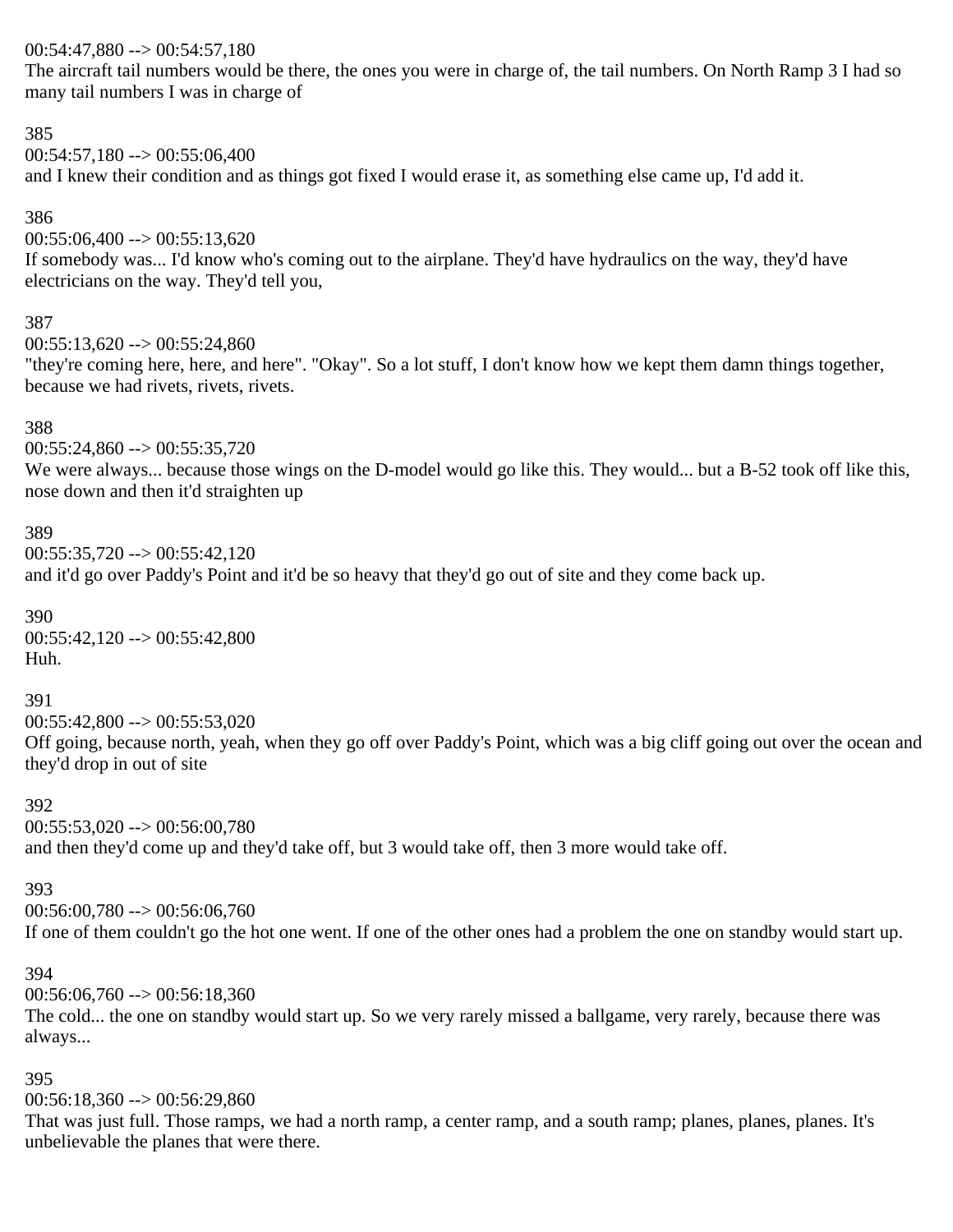00:56:29,860 --> 00:56:39,880

I remember when we did Linebacker 2 at one time, we launched everything, launched everything. No planes on the ramp.

# 397

 $00:56:39.880 \rightarrow 00:56:52.760$ 

I says "you've got to be..." Except a couple of really bad ones. All were gone and it was so quiet there and I remember then they all came back.

# 398

 $00:56:52,760 \rightarrow 00:57:01,140$ 

We'd park them nose into the revetments just to get them in, out of the way as it went down.

#### 399

 $00:57:01,140 \rightarrow 00:57:11,980$ 

Put them all in the revetments. There wasn't a place necessarily to park them all, because you've got think, over a 24 hour period, there's 24 bombers at least, in the air, at all times.

# 400

 $00:57:11,980 \rightarrow 00:57:14,540$ I mean that's a 12 hour mission out of Guam.

# 401

00:57:14,540 --> 00:57:15,040 Okay.

# 402

 $00:57:15,040 \rightarrow 00:57:22,580$ 12 hour, in fact, we always that gunner sitting all the way... On the D model there was a gunner in back. He was in back.

# 403

 $00:57:22,580 \rightarrow 00:57:30,640$ He had a crawl space, he would get up... But we'd always give him extra urinals to... Poor guy.

# 404

 $00:57:30,640 \rightarrow 00:57:37,860$ 

But I remember that when we'd just... and then we'd slowly tow them and back them around and put them back in the revetments.

# 405

 $00:57:37,860 \rightarrow 00:57:43,520$ But that one time we emptied the ramp, I don't know why, it was some big push.

# 406  $00:57:43.520 \rightarrow 00:57:46.460$ About how many planes do you think were..?

# 407

 $00:57:46,460 \rightarrow 00:58:00,180$ I have no idea. I... If I gave you numbers they'd be wrong. I'm trying to certain things about that, but I really it was a lot.

# 408

00:58:00,180 --> 00:58:03,100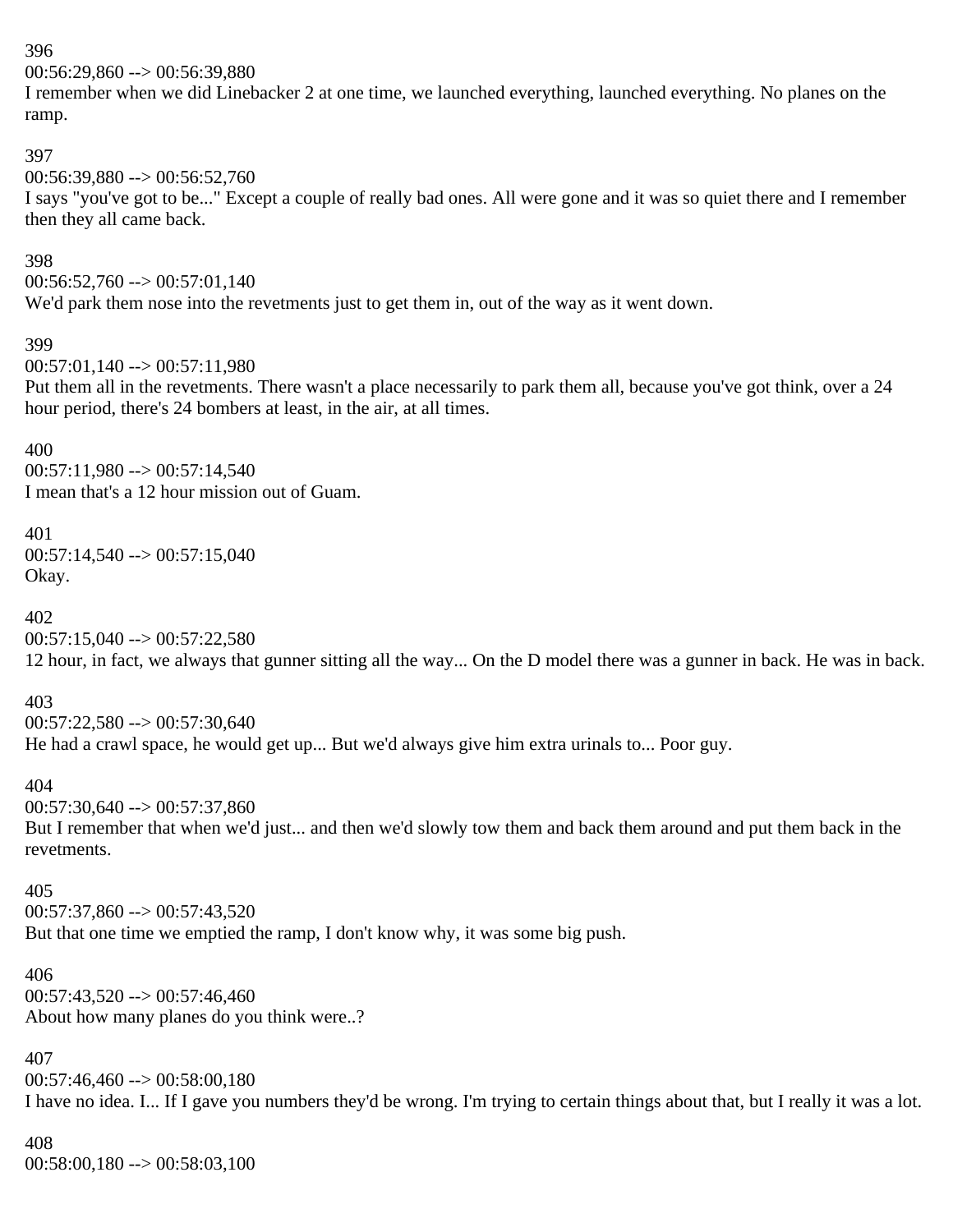But we launched every hour, every hour on the clock.

#### 409

 $00:58:03,100 \rightarrow 00:58:06,280$ Wow. For how long did that last?

#### 410

 $00:58:06,280 \rightarrow 00:58:16,860$ Well it... They didn't launch... When I first got there they weren't launching quit as much. I don't remember how long it lasted.

#### 411

 $00:58:16,860 \rightarrow 00:58:25,620$ I know during that one push time, when I started coming back, we were almost doing nothing on Guam in '68.

#### 412

 $00:58:25,620 \rightarrow 00:58:38,320$ We had planes on alert duty in '68 when I... Oh, in '70 when I came back. The second time I went was a lot busier.

413 00:58:38,320 --> 00:58:43,240 They really were jamming. So that was in '72.

#### 414

00:58:43,240 --> 00:58:50,880 Well and do I remember correct, Linebacker 2 was when they opened up bombing on North Vietnam, right?

415 00:58:50,880 --> 00:58:52,280 That maybe, yeah.

#### 416

 $00:58:52,280 \rightarrow 00:58:53,160$ Okay.

#### 417

 $00:58:53.160 \rightarrow 00:59:05.860$ Yeah. The only time I left Guam, I went and left Guam twice. I went on a little R&R to Okinawa and did a shopping trip.

#### 418

 $00:59:05,860 \rightarrow 00:59:13,760$ You know, got back all kinds of stuff, but my wife said "bring me back this, bring me back that, I want one of these, I want one of that".

#### 419

 $00:59:13,760 \rightarrow 00:59:21,760$ 

I all kinds of crap. The funny thing, when we got on that tanker, the tanker was coming back, it was loaded. It would've had already been loaded...

#### 420

00:59:21,760 --> 00:59:31,300

... to the shop and I remember it was coming back from Thailand, it was already loaded. When we got on there this was full.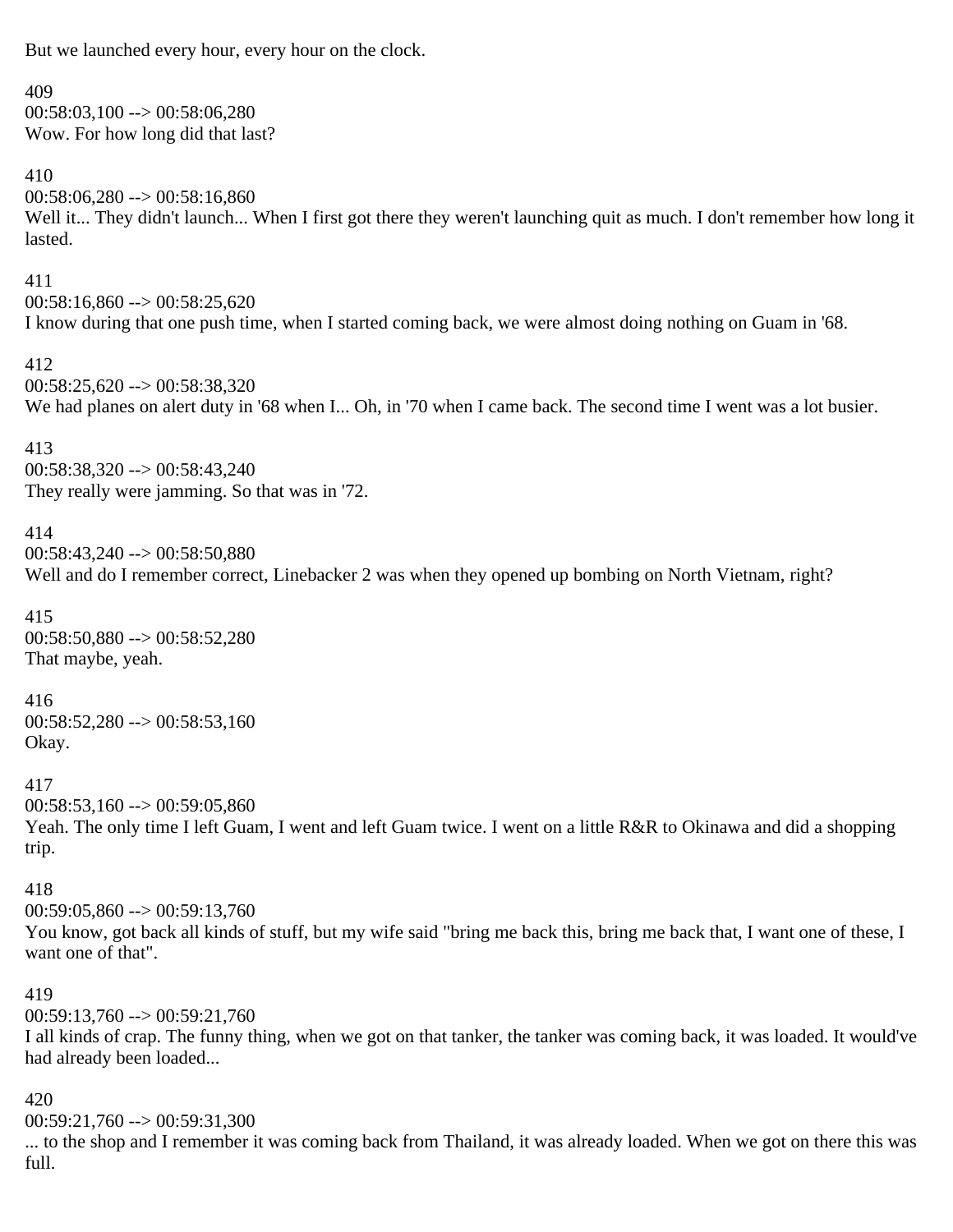421  $00:59:31,300 \rightarrow 00:59:45,460$ 

The whole center was full. I had my feet on a rickshaw and I remember they go into water, the tankers do when they -- the older ones, the other ones have fans now, but the water was increased thrust.

# 422

00:59:45,460 --> 00:59:52,020 They'd inject water into the engine and it really increased the thrust a lot.

# 423

 $00:59:52,020 \rightarrow 00:59:52,520$ Huh.

#### 424

 $00:59:52,520 \rightarrow 00:59:58,600$ 

Water injection's what they call it. Makes it smoke like crazy. But we were in water.

# 425

00:59:58,600 --> 01:00:07,480

I remembering him taking off and going down runway... This was loaded. [mumbling] I says "you know, we're fixing to run out of water".

# 426

 $01:00:07,480 \rightarrow 01:00:15,480$ And just before we ran out of water he rotated and got us off the ground. Oh, I said "oh my god".

# 427

 $01:00:15,480 \rightarrow 01:00:24,300$ 

But we were loaded. He had to be overloaded. The only other time I left was on a typhoon evac. We had some typhoons. They would tear you up.

# 428

 $01:00:24,300 \rightarrow 01:00:33,420$ 

I had to leave. We took a whole bunch of bombers to Thailand and I had to go there for several days.

# 429

 $01:00:33,420 \rightarrow 01:00:45,340$ And actually, that's the reason I've got the Vietnam thing, because we flew over Vietnam airspace during wartime.

# 430

 $01:00:45,340 \rightarrow 01:00:54,560$ So if you flew over that airspace, even though I was never on Vietnam I qualified for a Vietnam ribbon.

# 431  $01:00:54,560 \rightarrow 01:00:57,480$

So even sending all the bombers over Vietnam..?

# 432

 $01:00:57,480 \rightarrow 01:01:03,760$ Well if you just stayed on Guam you didn't qualify for no Vietnam ribbon at that time.

# 433

 $01:01:03,760 \rightarrow 01:01:18,200$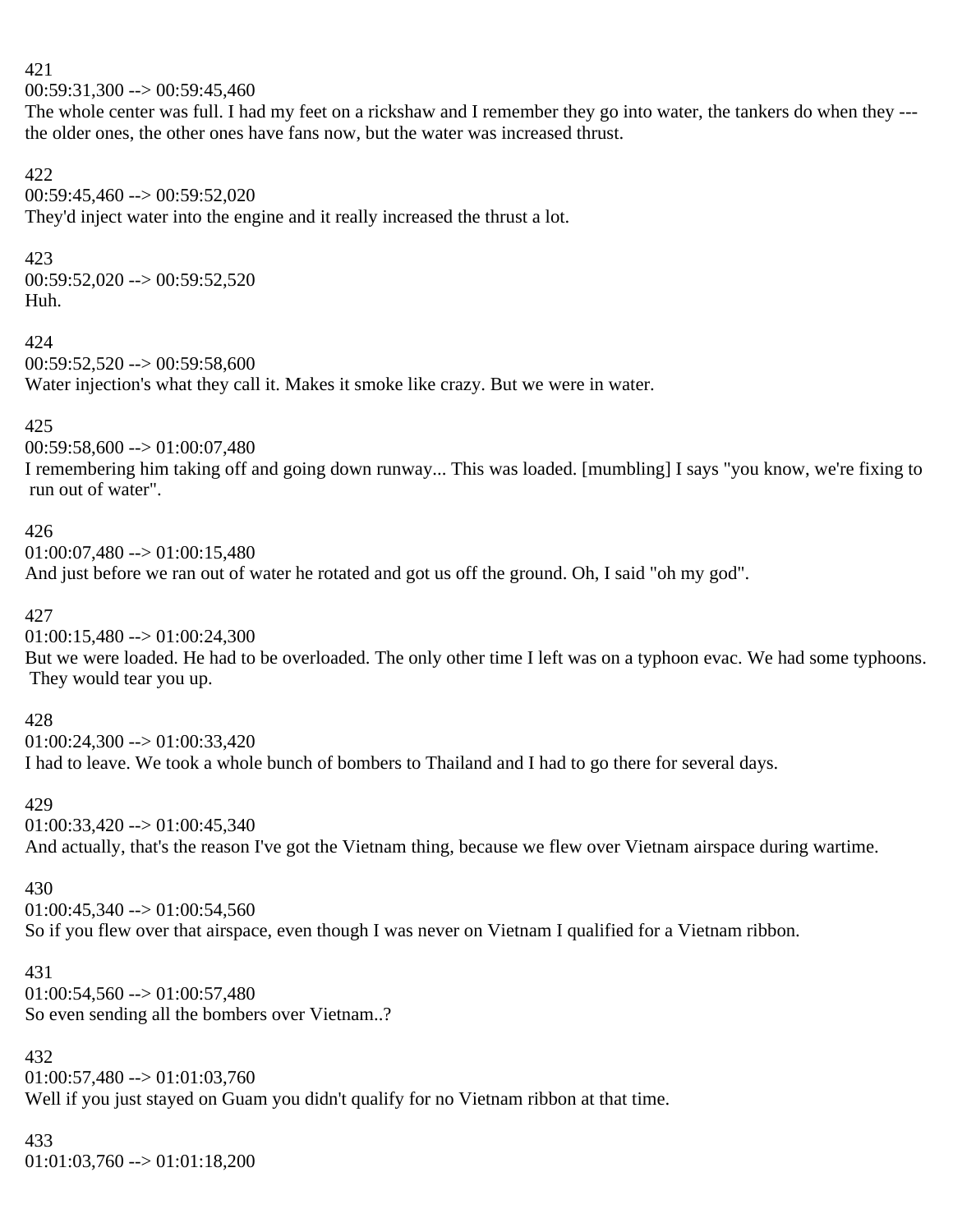You know, that was a like a vacation spot. Gee whiz. Those grunts in the jungles there and traipsing through the marshes and getting shot at and watching everybody head blow off,

# 434

 $01:01:18,200 \rightarrow 01:01:33,360$ 

they'd give anything to trade with you. You know, I wasn't complaining. I was always helping out a lot, but I always counted my blessings that I was there and not in country.

# 435

 $01:01:33,360 \rightarrow 01:01:37,020$ I'd hope that many bombers helped something.

#### 436

 $01:01:37,020 \rightarrow 01:01:49,460$ 

They must have killed a lot of foliage. But you know, when I think back on that I look at us trying to solve the ethnic and problems and religious problems

# 437

 $01:01:49,460 \rightarrow 01:02:01,060$ that are caused in Iraq and Afghanistan. I says "we can't win doing that". I don't think we can win there.

# 438

 $01:02:01,060 \rightarrow 01:02:10,140$ There's never going to be a win. It's going to be at best, a stand-off and then when we leave the country's going to become what the country is,

# 439

 $01:02:10,140 \rightarrow 01:02:19,460$ regardless of our perception of what it should be. It's going to be what it is and we just need to leave it the hell alone.

# 440

 $01:02:19,460 \rightarrow 01:02:29,240$ The only problem is I don't want them blowing up anymore towers. So, that's the only thing I think about is well, if it keeps from that then so be it.

# 441

 $01:02:29.240 \rightarrow 01:02:37.320$ 

You know, if that's what it takes to keep us from being bombed in our cities, I don't know.

# 442

 $01:02:37,320 \rightarrow 01:02:45,900$ Yeah, anyway, Guam was good. By order of the base commander [laughing] as we all have the saying.

# 443

 $01:02:45,900 \rightarrow 01:02:50,880$ So how about buddies that you had while you were in?

# 444

 $01:02:50,880 \rightarrow 01:03:10,020$ 

Oh my god, I had all kinds of buddies, I mean... Some of them I remember well. I even worked... even I am in a camping group with Robey Farmer who was with me at Grissom Air Force Base back in --

# 445

 $01:03:10,020 \rightarrow 01:03:17,700$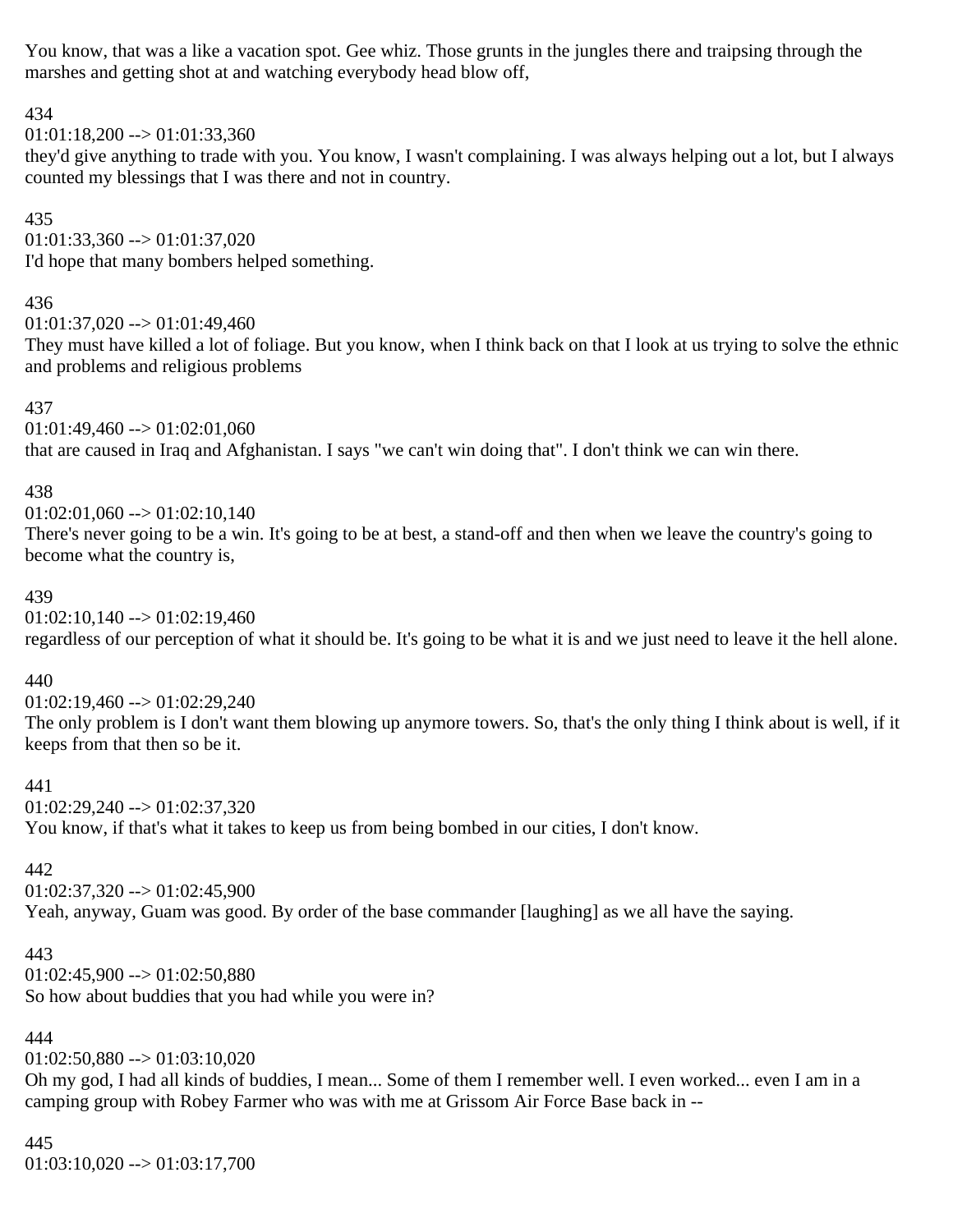I can't remember what time I was there -- but he lives here, he lives in Fairborn.

# 446

 $01:03:17,700 \rightarrow 01:03:24,140$ He was... he worked in the F-15 school and tech orders for a long time, as a civilian after he retired.

# 447

 $01:03:24,140 \rightarrow 01:03:34,800$ 

So, but I remember him from back there. Every once in a while I run into somebody that knows somebody that I knew, you know.

# 448

 $01:03:34,800 \rightarrow 01:03:43,660$ There's a guy that I left that I was a Grissom with the first, John Kissinger. He lives in Kokamo yet.

# 449

 $01:03:43,660 \rightarrow 01:03:54,820$ I haven't seen him. He's got muscular dystrophy pretty bad. So I haven't seen him in a long time. But you keep running across people you knew,

# 450

 $01:03:54,820 \rightarrow 01:04:14,120$ 

you know from time to time. I belong to the B-58 Hustler Association. I don't go to their conventions too much, because it's mostly officers and crew-dogs, you know.

#### 451

 $01:04:14,120 \rightarrow 01:04:23,880$ 

So that's alright. On Guam we used to call them tea drinkers. Oh, when they'd come into the aircraft, when the crew would show up, we'd say "tea drinkers at 611".

# 452

01:04:23,880 --> 01:04:24,840 [laughing]

#### 453

 $01:04:24,840 \rightarrow 01:04:33,900$ 

That was the code: "tea drinkers at 611", you know or whatever the airplane was. That was the code. When the pilots were there, tea drinkers were there.

#### 454

 $01:04:33,900 \rightarrow 01:04:35,900$ What did they call you guys?

# 455

 $01:04:35,900 \rightarrow 01:04:45,060$ 

I don't know what they called us. Those things they put in the urinals you know, to make them smell good were crew cakes. That's what we called them, was crew cakes.

#### 456

 $01:04:45,060 \rightarrow 01:04:56,140$ It's funny, but you have all kinds of... we had codes over the radio also on Guam and I can't remember what they were.

# 457

 $01:04:56,140 \rightarrow 01:05:01,420$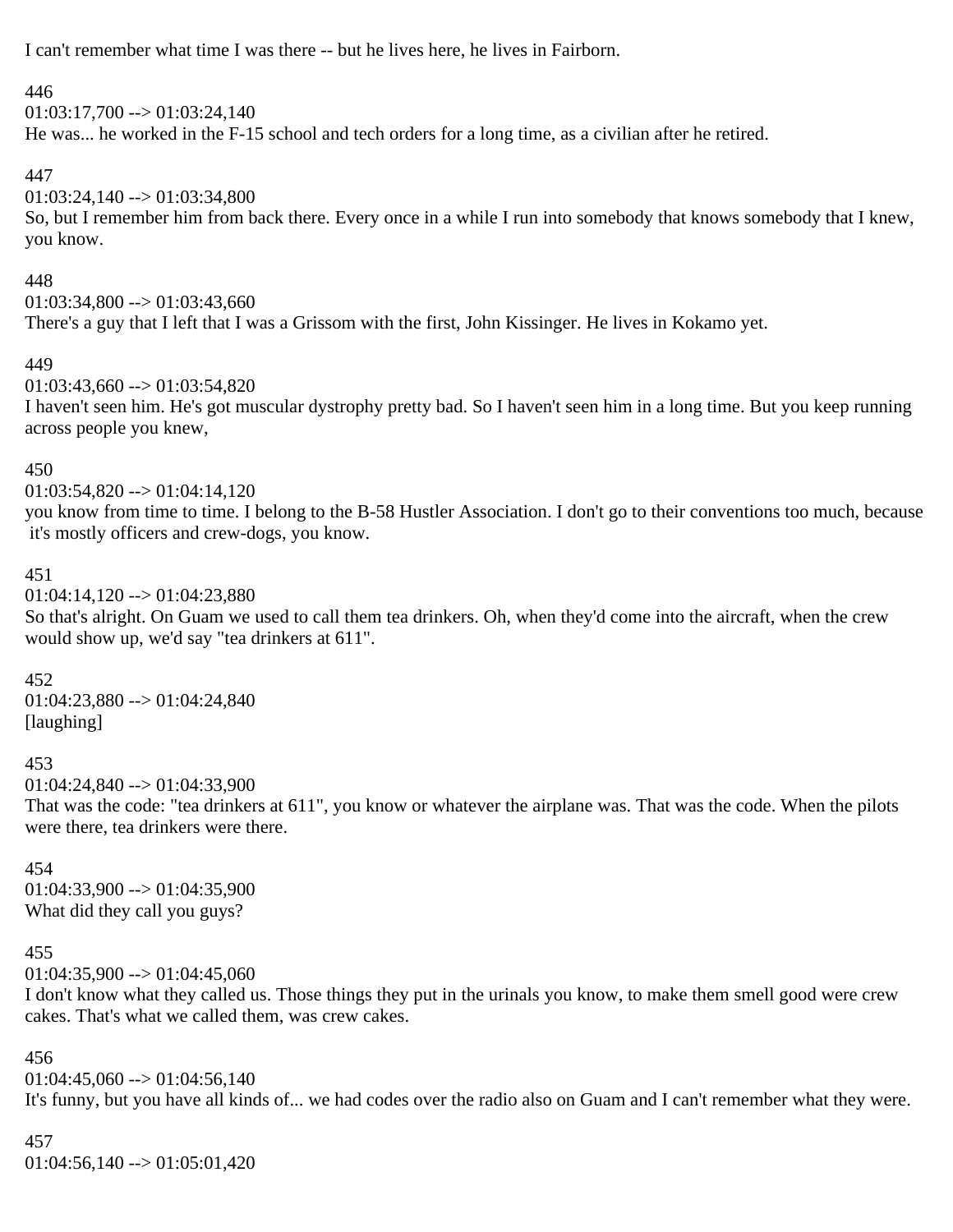One would be "copy", one would be -- I can't say what some of them are.

#### 458

 $01:05:01,420 \rightarrow 01:05:03,300$ [laughing]

# 459

 $01:05:03,300 \rightarrow 01:05:07,640$ Like one of them would be "big fucking deal" or something like that. It was code, 301.

# 460

 $01:05:07,640 \rightarrow 01:05:17,120$ 

"That's a 202, that's a..." and you knew what they were, they just didn't have to say it all and some of it could be cussing. It didn't matter.

#### 461

 $01:05:17,120 \rightarrow 01:05:19,480$ They weren't cussing, they were just saying numbers.

# 462

 $01:05:19,480 \rightarrow 01:05:20,300$ [laughing]

# 463

 $01:05:20,320 \rightarrow 01:05:35,020$ 

So there was a code system that you kind of knew that... I remember, they had so much beer... actually pop cost more than Budweiser did there, I think

# 464

 $01:05:35,020 \rightarrow 01:05:47,420$ 

and it was... and I remember getting some cans of Budweiser that had rust on the bottom. I don't know why. I always think of that.

#### 465

 $01:05:47,420 \rightarrow 01:05:50,160$ Man, that stuff's been around for a while.

#### 466  $01:05:50.160 \rightarrow 01:05:52.160$ Yeah in old steel cans.

#### 467  $01:05:52,160 \rightarrow 01:05:58,760$ Yeah, but yeah, it was a real interesting time.

468  $01:05:58,760 \rightarrow 01:06:05,700$ Okay so what made you finally decide to retire?

469  $01:06:05,700 \rightarrow 01:06:16,020$ Oh I guess it was age. I was getting... I was in my 50's and I says "well, I don't want to quit, quit".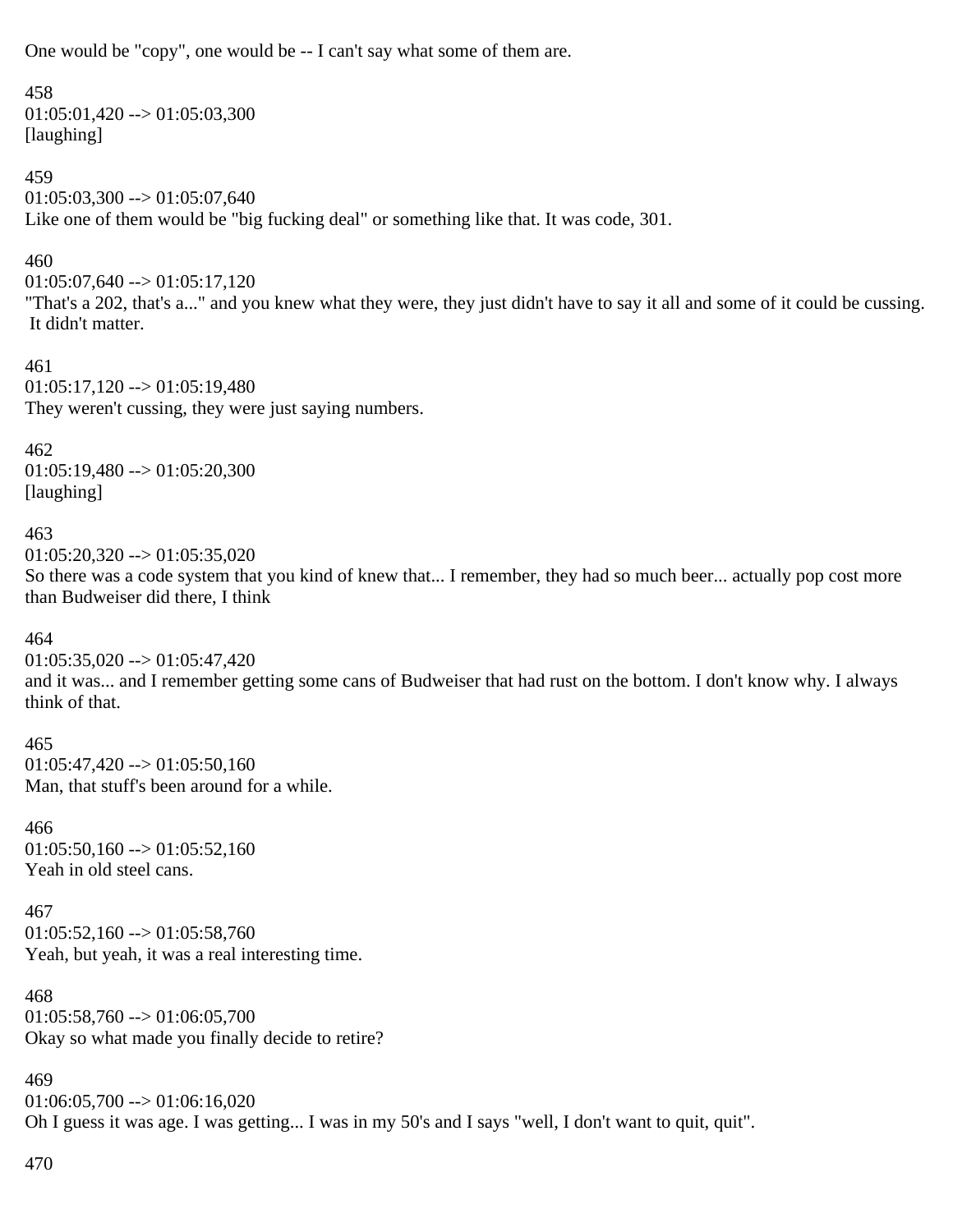#### $01:06:16,020 \rightarrow 01:06:24,120$

I says "I need get out while I'm still young enough to get another job". I figured well if I stayed until I'm 30, I'll be in the 60's.

#### 471

# $01:06:24,120 \rightarrow 01:06:36,900$

How hire-able am I at 60-something? I don't know. Fortunately, I told my boss a year, no...

#### 472

 $01:06:36,900 \rightarrow 01:06:46,580$ 

I told my boss when I there, the colonel, I says "sir, I'm going to be leaving in 1988". This was in '86. So he said "okay".

# 473

 $01:06:46,580 \rightarrow 01:06:58,680$ 

Anyway, one of my last blue 2 visits was a software blue 2 visit to Dyess... one of the things was Dyess Air Force Base, Texas

#### 474

 $01:06:58,680 \rightarrow 01:07:07,260$ 

and we usually land at DFW and we'd drive out there, which was an hour and a half one way and an hour and a half back to the desert.

#### 475

 $01:07:07,260 \rightarrow 01:07:20,380$ 

And I had with me an SES, which is a senior executive service guy and our assistant, which she was a 14, GM14, which is pretty high up,

#### 476

 $01:07:20,380 \rightarrow 01:07:31,580$ 

just under SCS. And I was kind of their chauffeur. I was the chief, but I was still... I was the team chief for that blue 2 visit.

#### 477

 $01:07:31,580 \rightarrow 01:07:43,880$ 

I was the team chief for all the blue 2 visits I was on and I made sure they happened right. But I was kind of their chauffeur on their way to and from DFW out.

#### 478

 $01:07:43,880 \rightarrow 01:07:52,160$ 

And we talked, talked, talked, and this general or SES said to me, he says "what are you going to do when you get out?" I says "I don't know".

#### 479

 $01:07:52,180 \rightarrow 01:07:59,220$ 

I says "I've got some thoughts, I've got a couple irons in the fire". He says "would you be interested coming back civil service?"

# 480

 $01:07:59,220 \rightarrow 01:08:14,880$ 

I says "sure." He says "okay, we'll look into that". So shortly after I got back his chief up that worked up at personnel came down and started asking me some question.

# 481

01:08:14,880 --> 01:08:27,420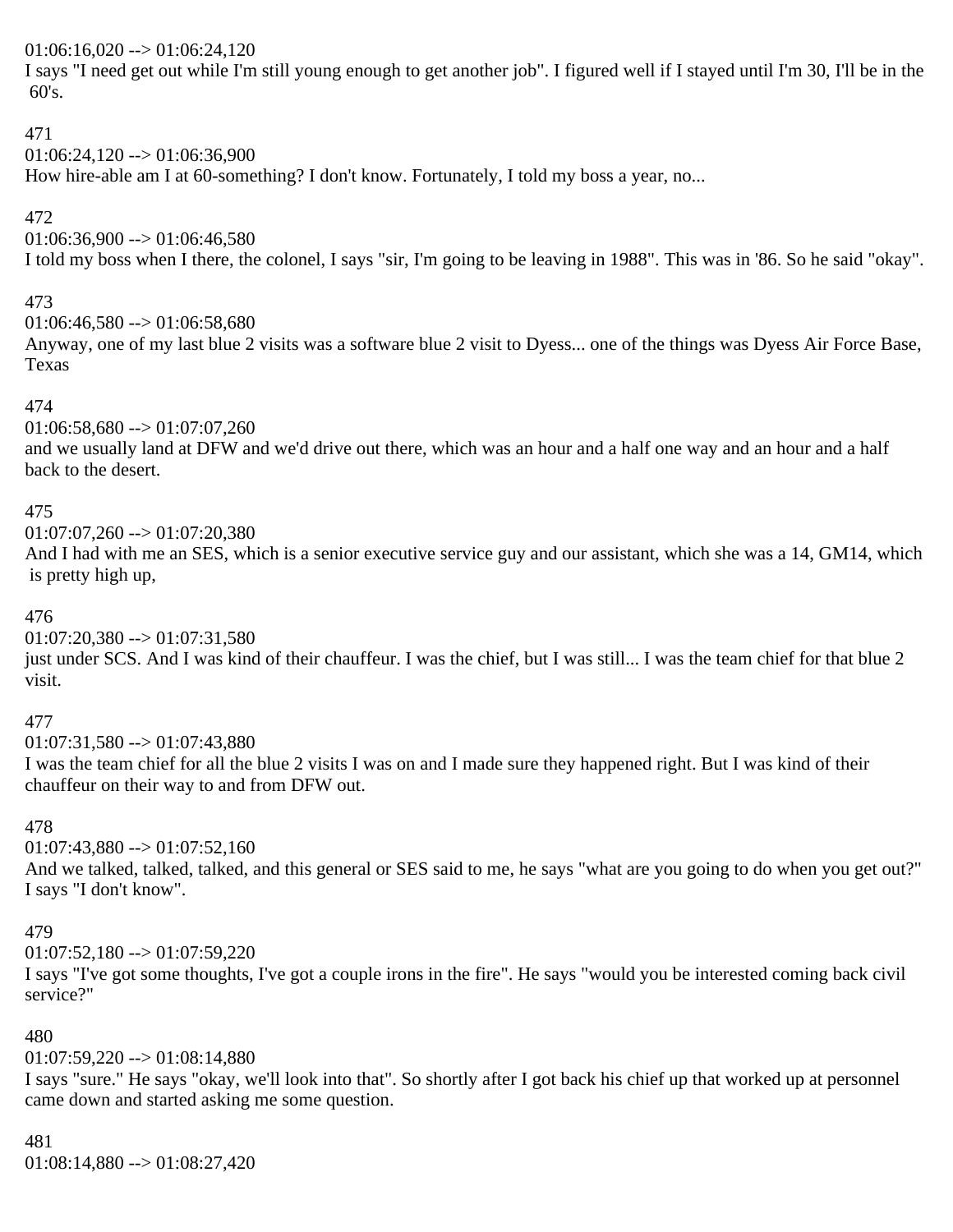I says... he says "the 2 star wants you to... might want you to come back into aeronautical systems as a logy or as some function.

# 482

 $01:08:27,420 \rightarrow 01:08:44,220$ 

So sure enough, I said "okay". I did retire, a really nice time and I got a job with Aeroquip Corporation up in Jacksonville, Michigan, but I worked out of my house here.

# 483

 $01:08:44,220 \rightarrow 01:08:56,940$ 

I was kind of their government liaison to... I took them to the ALCs and they did a lot of metal; they did a lot of tubing repair work and other fastener work for the Air Force.

# 484

 $01:08:56.940 \rightarrow 01:09:04.480$ 

And I knew them before by their products and that being engineer division. So I went to work 6 months out of my house.

# 485

 $01:09:04,480 \rightarrow 01:09:13,300$ 

They paid me like a contractor. So I mean so many hours, so many dollars a day and I usually tried to work 10 days a month.

# 486

 $01:09:13,300 \rightarrow 01:09:19,620$ 

I didn't work... I kept track of my hours. I mean I worked 3 hours this day, 4 hours this day, 5... It was really nice.

#### 487

 $01:09:19,620 \rightarrow 01:09:33,800$ 

But I got a call right after that saying "well we want you to come in for an interview". So I went in for the interview and they says "well we're going to make a GS-346-12.

# 488

 $01:09:33,800 \rightarrow 01:09:48,780$ 

Set 12 is pretty good to start, damn good. Oh yeah. I said "okay". So and I didn't have to go back early. The personnel guy was glad that he didn't have to do a lot of paperwork,

# 489

 $01:09:48.780 \rightarrow 01:09:56.660$ 

because you're not supposed to go... You're supposed to be out 6 months before you come back in. Then officers couldn't, but enlisted had to.

#### 490

 $01:09:56,660 \rightarrow 01:10:05,080$ 

Officers had kind of a problem coming back. They don't anymore, in the civil service, it was I don't know, something.

# 491

 $01:10:05.080 \rightarrow 01:10:19.240$ 

But I was sure glad to come back and I was a logistics manager specialist in reconnaissance in the black world. I really enjoyed that, that was fun.

# 492

 $01:10:19,240 \rightarrow 01:10:30,260$ 

And then after that I was... they had a rift, they cut back a lot of 346s. We had a lot of logies which was 346s and my...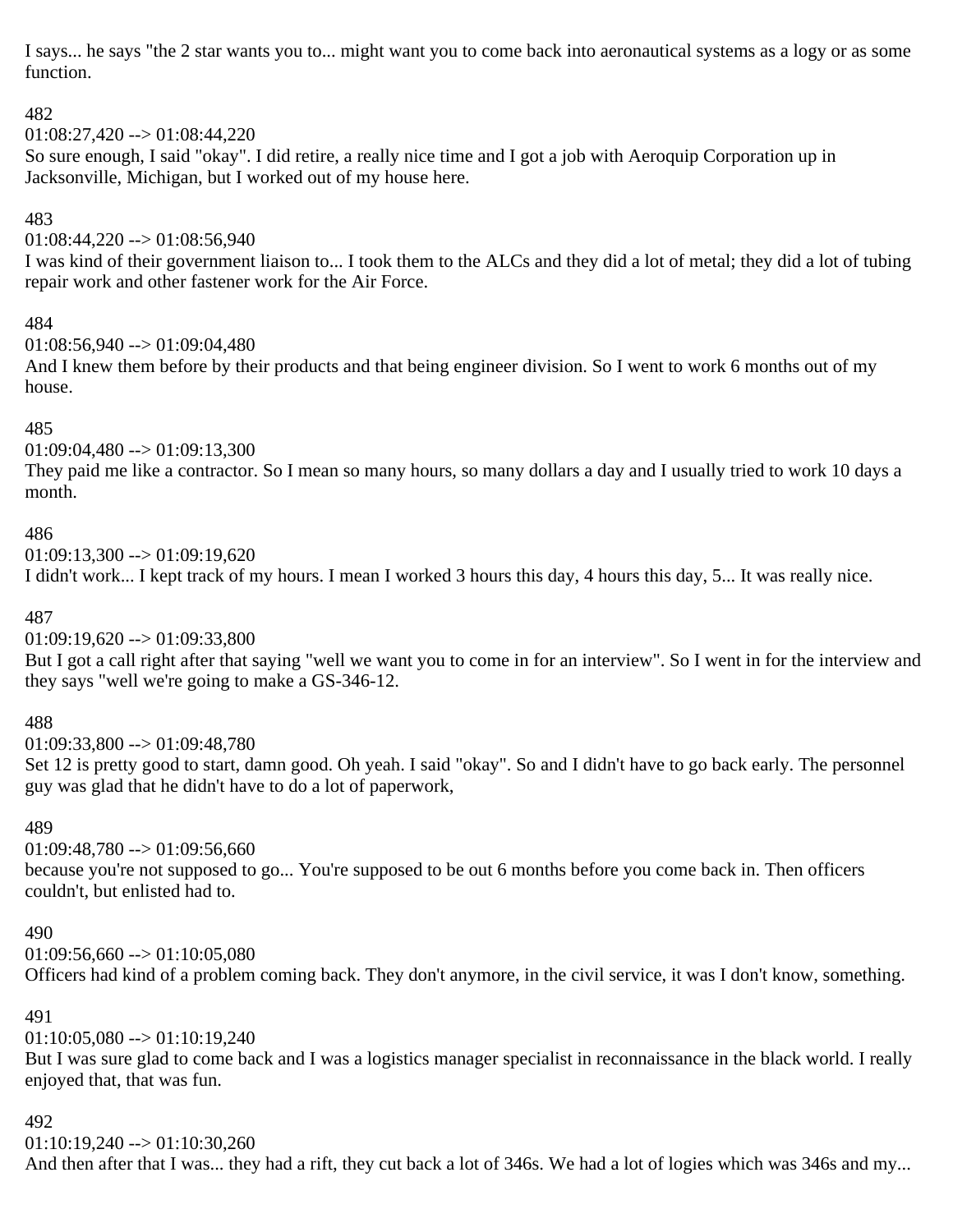$01:10:30,260 \rightarrow 01:10:39,340$ 

they had just gotten me and I had to work about 6 years and finally I ended up getting a top secret clearance to do...

#### 494

 $01:10:39.340 \rightarrow 01:10:48.900$ 

We worked on... back then I.. After that I transferred to program that was in a vault. Everybody was in a vault. You couldn't take notes out, you could't bring new stuff in.

#### 495

 $01:10:48,900 \rightarrow 01:10:54,920$ What was there was there and when you went TDY you couldn't take nothing with you.

#### 496  $01:10:54,920 \rightarrow 01:10:55,960$ Wow.

#### 497

 $01:10:55,960 \rightarrow 01:11:07,120$ 

You couldn't take notes and b ring them back. It was really hush, hush. He finally got my top secret SCI, which is special compartmental information

#### 498

 $01:11:07,120 \rightarrow 01:11:15,120$ 

and that takes... Finally got my... and then this thing came out. I was excessesed. He was fit to be tied.

# 499

 $01:11:15,120 \rightarrow 01:11:22,020$ 

"You son of a..." he says "you know how much it took me to get a top secret for that guy and now you're..."

# 500

 $01:11:22.040 \rightarrow 01:11:29.680$ 

So then I went on this thing where they evaluate you in different areas. I got evaluated at the... in different areas.

# 501

 $01:11:29,680 \rightarrow 01:11:44,280$ 

I got restoration at the museum, airplane restore -- which would've been a good job -- and several other things and I got picked up in transportation management up in headquarters AMFC.

#### 502

 $01:11:44,280 \rightarrow 01:11:56,100$ 

So I went up there and my boss says "you know there are more people qualified than you for this?" I says "no shit". I says "but guess what? You're stuck with me.

# 503

 $01:11:56,100 \rightarrow 01:12:07,460$ 

And he said "yeah I know". In civil service you can hardly fire them guys. You know, anyway, I said... and I worked hard for him, he wasn't disappointed.

# 504

 $01:12:07,460 \rightarrow 01:12:17,520$ 

I mean I can learn anything and I've got a great work ethic and that was so... It's easy excel in civil service after being in the military.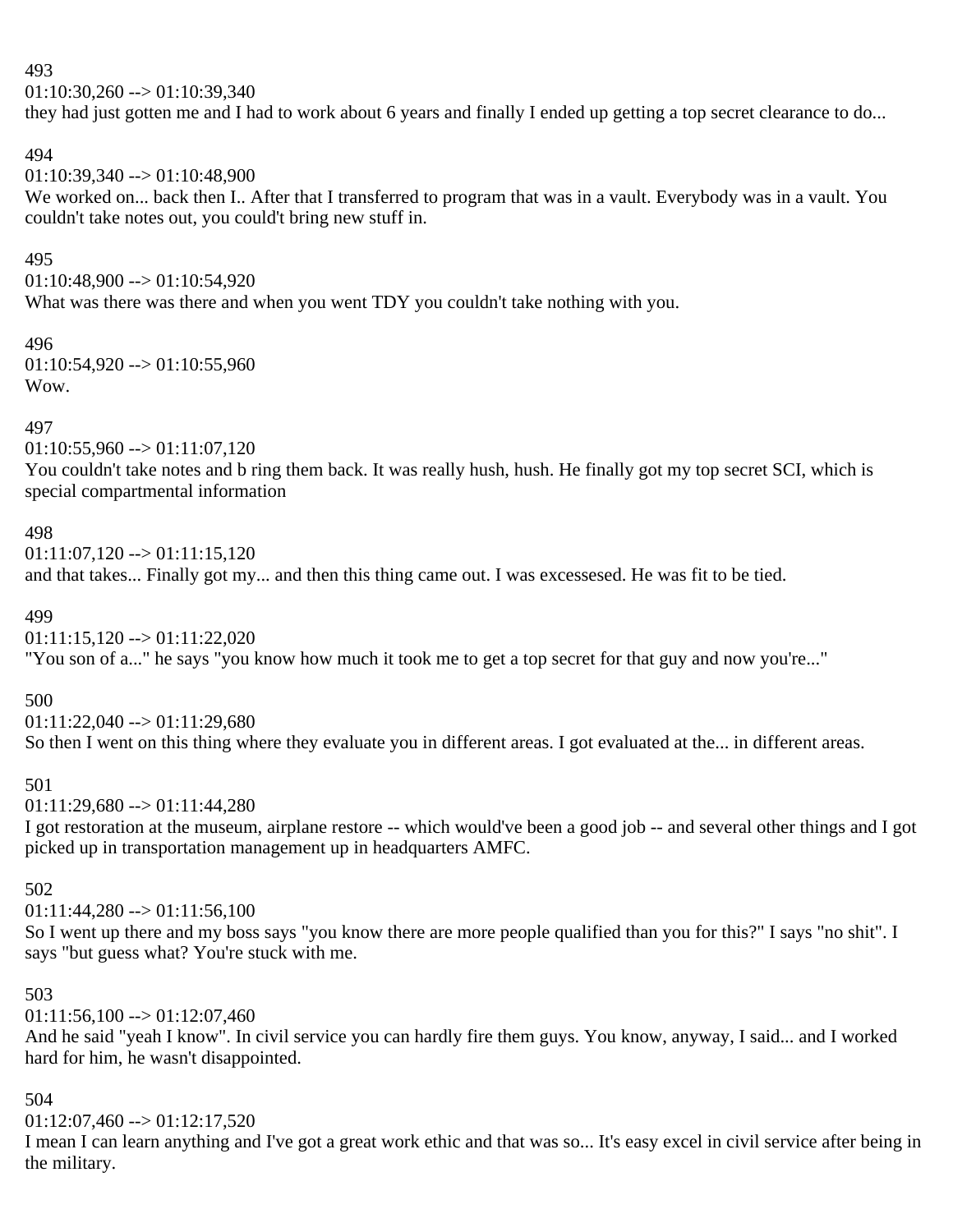```
505
01:12:17,520 \rightarrow 01:12:26,160It's easy to be a excellent civil servant. I know some that don't do anything, but I enjoyed it. I was in transportation 
management.
506
01:12:26,160 \rightarrow 01:12:36,180Vehicle management specialist was my main job, but I really enjoyed that. And then in 2005 I gave it up for good.
507
01:12:36,180 \rightarrow 01:12:47,780I bought me an RV in early 2005 and on my birthday, June 30th -- which was yesterday -- I went out the door in 2005
508
01:12:47,780 \rightarrow 01:12:56,060and got in my RV and have been all over the US of A and Canada and Alaska. Got a lot of miles on that vehicle.
509
01:12:56,060 \rightarrow 01:12:56,580Huh.
510
01:12:56,580 \rightarrow 01:13:05,700And still driving it. We still go places when it's cold, but I really enjoyed it. I stay active though. I used to be the agitent
here.
511
01:13:05,700 \rightarrow 01:13:11.140I don't stay as active in VFW, I stay active with Military Order of the Cootie. Do you know what that is?
512
01:13:11,140 --> 01:13:11,780
No I don't.
513
01:13:11,780 \rightarrow 01:13:21,440That's the honor degree with the VFW. Our main job is hospital work. That's Cooties there.
514
01:13:21,440 \rightarrow 01:13:22,060Okay.
515
01:13:22,100 \rightarrow 01:13:31,340That's the ladies. The men are back there, see those men? My picture's up there as the... called the seem squirreled, 
which is kind of the commander of the pup tent,
516
01:13:31,340 \rightarrow 01:13:40,220which is the group that's within the... and each post doesn't have one. There's a pup tent and several people from
```
different posts belong to it.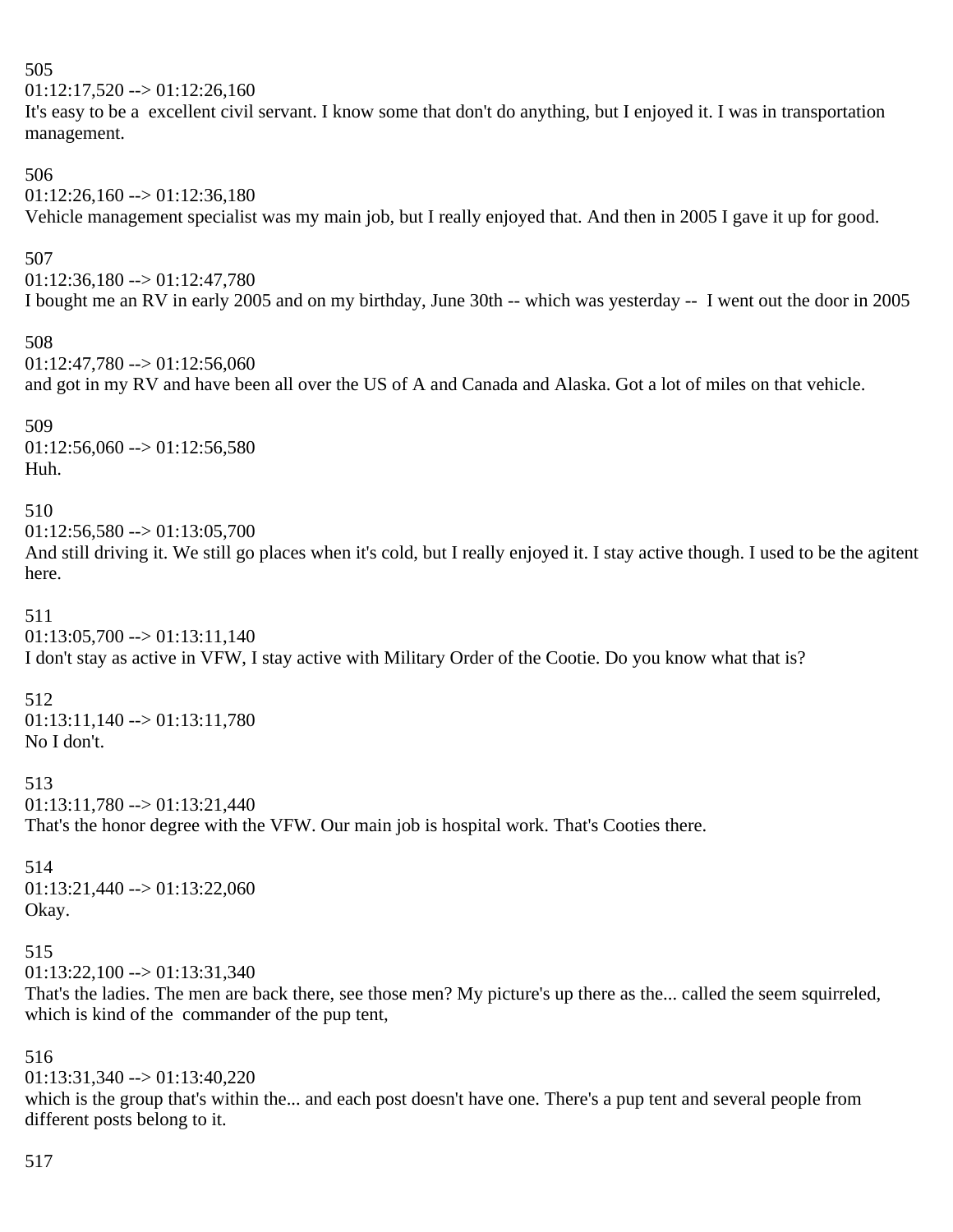$01:13:40,220 \rightarrow 01:13:53,560$ 

We've got a pup tent 83 here and I work with them a lot. I used to be the seem squirrel, now I'm the blank-a-bum, which I can't get into...

```
518
01:13:53.560 \rightarrow 01:13:58.440The treasurer is called a CCDB, which is a Custodian of the Crumby Duffel Bag.
```
519 01:13:58,440 --> 01:13:59,940 [laughing]

#### 520

 $01:13:59,940 \rightarrow 01:14:10,000$ 

I'd have to kill you if I told you all our secrets. We have all these codes and stuff, you know, it's like grand poobahs and things like that. It's fun though, it's a lot of fun.

#### 521

 $01:14:10,000 \rightarrow 01:14:18,720$ 

Fun and frolic is what we call it and my biggest job is with the Air Force Sergeants Association. I really enjoy working with them.

#### 522

 $01:14:18,720 \rightarrow 01:14:28,060$ 

I'd stayed busy with them, I'm kind of their ops guy now. I used to be their president. That's many years ago. I've done every job for them since the 80's.

#### 523

 $01:14:28,060 \rightarrow 01:14:35,180$ You know, but I really enjoyed working with them. We do a lot of stuff. We're an international organization they are.

#### 524

 $01:14:35,180 \rightarrow 01:14:38,300$ So they have chapters all over the world.

# 525

 $01:14:38,300 \rightarrow 01:14:39,200$ Oh, okay.

#### 526  $01:14:39,200 \rightarrow 01:14:40,340$ Yeah, so...

527  $01:14:40,340 \rightarrow 01:14:43,880$ So what made you want to join the VFW?

# 528

 $01:14:43,880 \rightarrow 01:14:57,580$ I don't know, my dad was a VFW man. He was always their top poppy salesman. He was a great guy. Everybody loved him.

# 529

 $01:14:57,580 \rightarrow 01:15:06,540$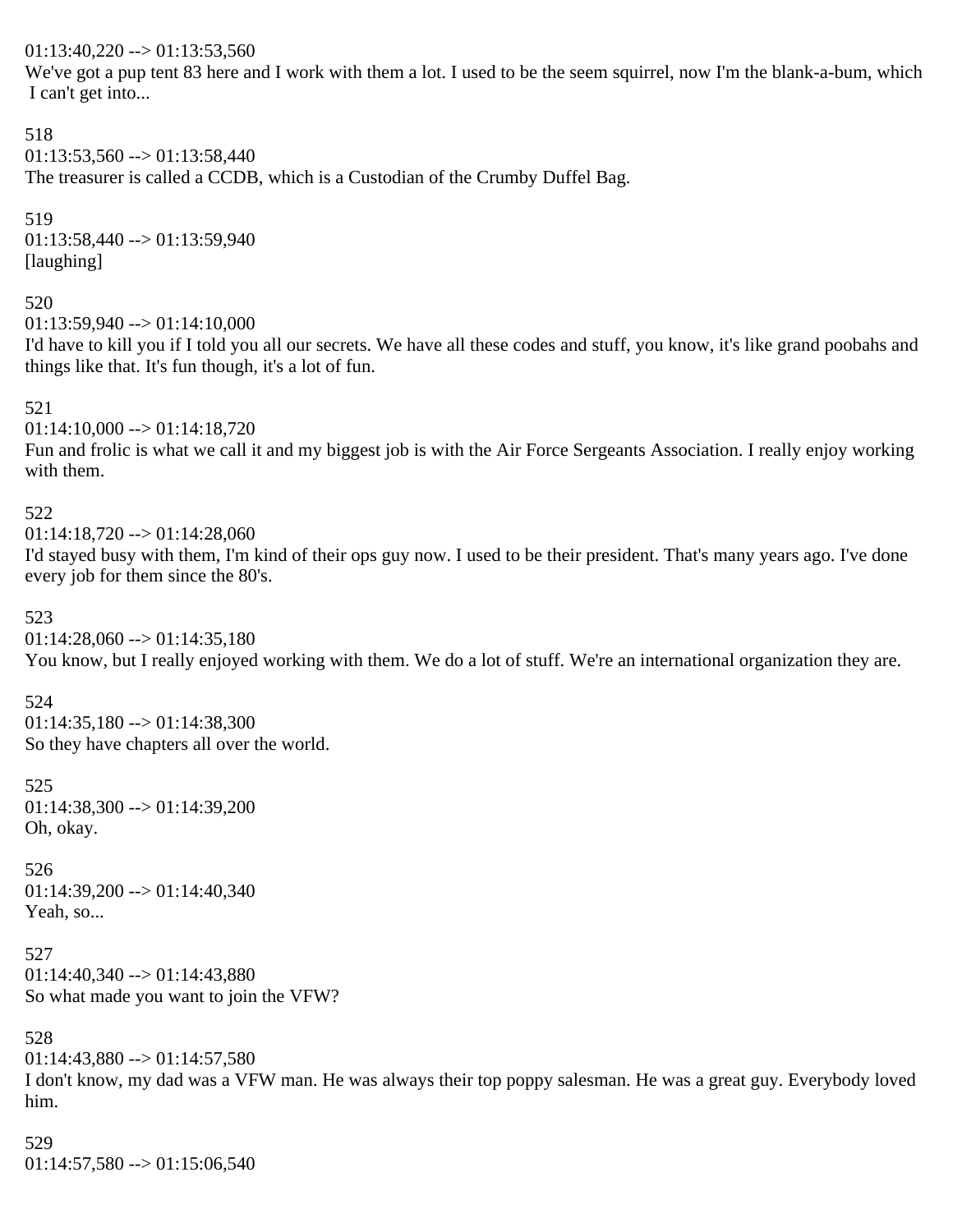Dick Worm, that was his name. Open the door Richard. Anyway I joined the VFW in Grand Rapids with him

#### 530

 $01:15:06,540 \rightarrow 01:15:16,020$ and I stayed a member of that club because he was a member of that post and his son was in the Air Force and I stayed.

# 531

 $01:15:16,020 \rightarrow 01:15:23,380$ I was in there for the whole 26 years, I was a member of that. Even when my dad passed, I still was a member of that VFW

#### 532

 $01:15:23,380 \rightarrow 01:15:32,940$ and I sent them my dues every year. And then Larry Peters, which is part of this post, he was my friend.

#### 533

 $01:15:32,940 \rightarrow 01:15:44,000$ Well I knew him at Auffit, he retired there as a P Mail guy, a chief. He retired there and he came here.

#### 534

 $01:15:44,000 \rightarrow 01:15:54,800$ 

The next year I came here, but I was still on active duty, I still had 2 years to go. But when I got here I said "I think I'm going to join a VFW here".

#### 535

 $01:15:54.800 \rightarrow 01:16:02.400$ So I went to the one in Fairborn on Funderburg and it's kind of a little hole in the wall and it's okay.

#### 536

 $01:16:02,400 \rightarrow 01:16:10,140$ 

Larry Peter's invited, "why don't you come over to me and Brenda at our VFW", which was up here where the hole is now, that's where it was.

#### 537

 $01:16:10.140 \rightarrow 01:16:12.140$ It was a big, it was like a 2 story building.

538 01:16:12,140 --> 01:16:12,740 Oh wow.

#### 539

 $01:16:12,740 \rightarrow 01:16:21,440$ 

This wasn't here. This was just a field and I joined there and we started making friends and man, we just never looked back.

540  $01:16:21.440 \rightarrow 01:16:31.680$ 

I just stayed a part of this group and built this building -- it's been a long time now -- and tore that one down.

#### 541

 $01:16:31,680 \rightarrow 01:16:38,400$ So I've been with this bunch a long time. I belong to the Legion in Fairborn and I go there once in a while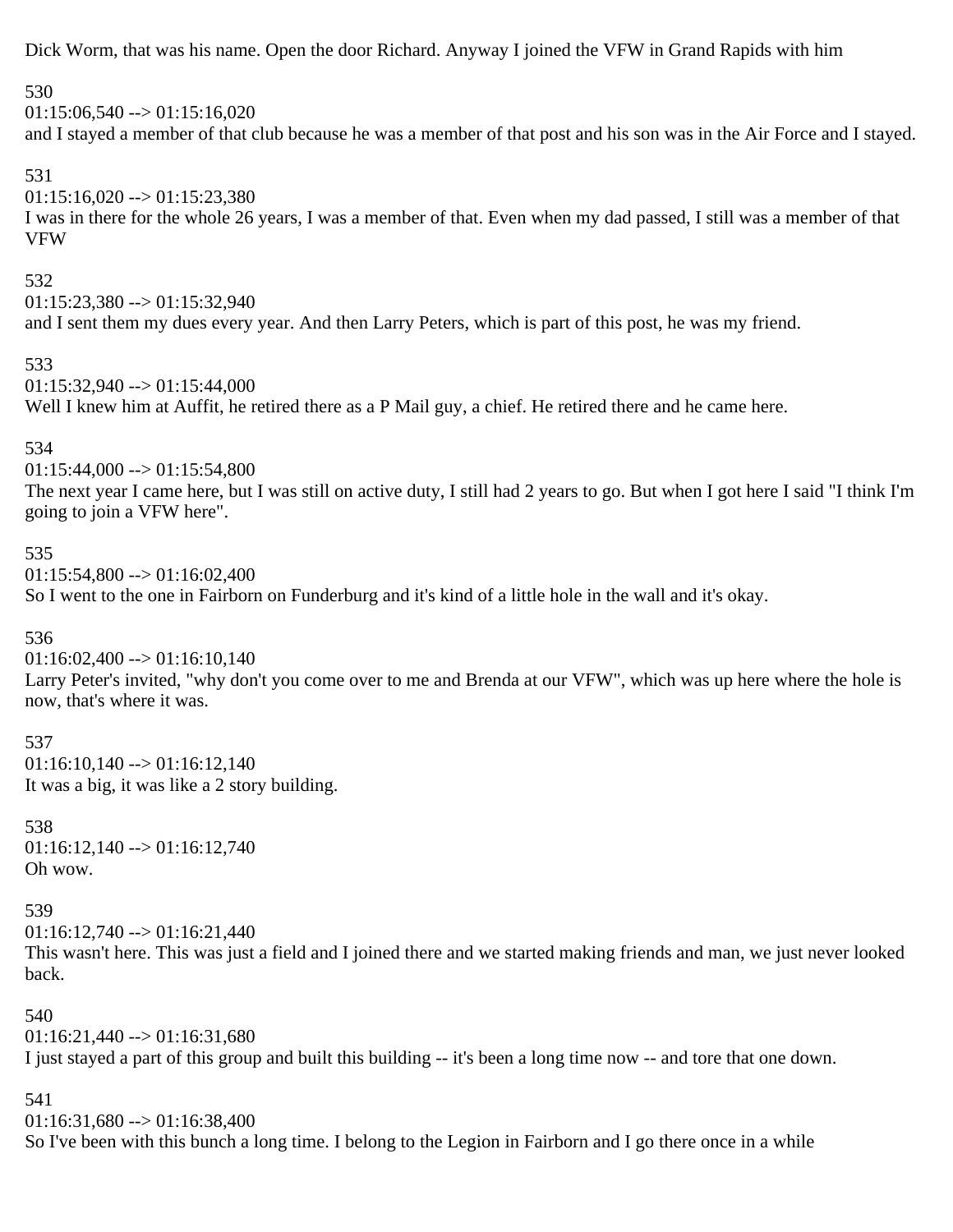01:16:38,400 --> 01:16:49,800

I mainly take our ASFA people there when we... we host one month a year we host a Fairborn chamber chat at the Legion there, because each...

# 543

 $01:16:49,800 \rightarrow 01:17:00,340$ 

We're Fairborn members, chamber members, so as an organization that belongs to the chamber, we host one a year. Each one hosts one a month.

# 544

 $01:17:00,340 \rightarrow 01:17:09,000$ 

So, but I stay active with them a lot, but I've really enjoyed being a part. I've done every job here except commander.

# 545

 $01:17:09,000 \rightarrow 01:17:19,400$ 

I said "I'm not going to be commander here". It's a hard. Butch has a hard time and he's good for it, he's good for it.

# 546

 $01:17:19,400 \rightarrow 01:17:32,100$ 

I hope to see him. I'm not sure. Tommy may take over. Tommy is not doing well. He has his problems. I think he's got some kind of cancer too.

# 547

 $01:17:32,100 \rightarrow 01:17:38,840$ So I don't know, but he's... and he wont quit smoking. He should've quite smoking. He wont quit smoking.

# 548

 $01:17:38,840 \rightarrow 01:17:46,880$ 

So it's getting where his voice is kind of raspy, you know and he's a nice enough guy, but yeah.

# 549

 $01:17:46,880 \rightarrow 01:17:55,580$ But anyway, that's... and I belong to a lot of organizations, but those are the ones I do most with, you know.

# 550

 $01:17:55,580 \rightarrow 01:18:00,800$ I should join up or volunteers anonymous, you know.

# 551

 $01:18:00,800 \rightarrow 01:18:01,680$ [laughing]

# 552  $01:18:01,680 \rightarrow 01:18:05,520$ Yeah, I'm Chuck, I volunteer. Yeah.

553  $01:18:05.520 \rightarrow 01:18:07.720$ That would just give you one more organization to be in.

# 554  $01:18:07,720 \rightarrow 01:18:10,000$ Oh yeah. [groaning]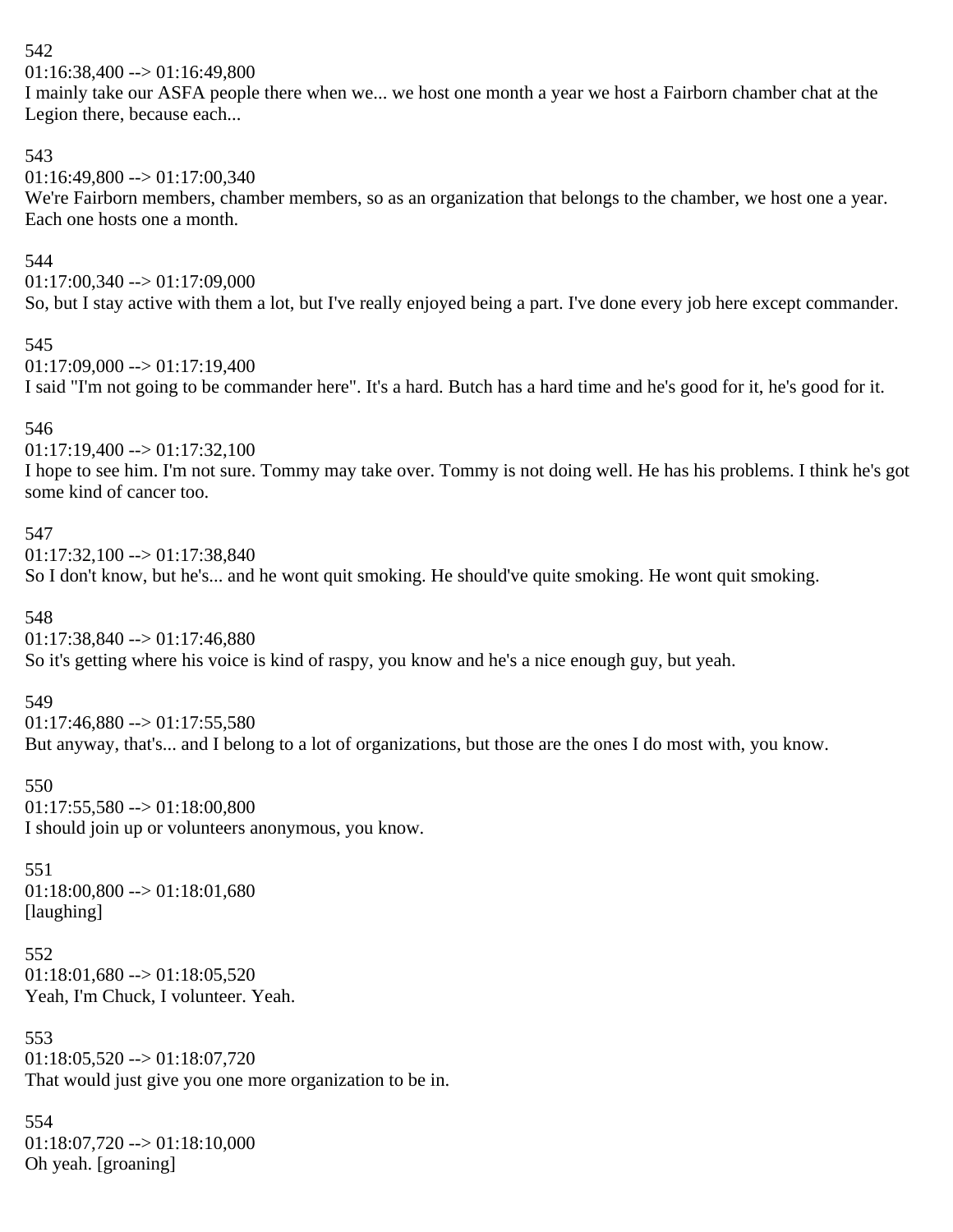555  $01:18:10,000 \rightarrow 01:18:12,460$ Alright, well we've got time for one more question.

#### 556

 $01:18:12.460 \rightarrow 01:18:16.360$ Okay, I've got time for one more answer. I probably talked too much.

#### 557

 $01:18:16,360 \rightarrow 01:18:24,860$ 

No, this is perfect. Okay, so this video is going to be in the library of congress and future generations may see this.

#### 558

 $01:18:24.860 \rightarrow 01:18:35.780$ What's one piece of advise or one thing you've learned that you want later generations to know?

#### 559

 $01:18:35,780 \rightarrow 01:18:40,480$ Lead, follow, or get out of the way.

# 560

01:18:40,480 --> 01:18:42,080 [laughing]

# 561

 $01:18:42,080 \rightarrow 01:18:49,640$ Do one of those things. Don't do anything else. Just lead, follow, or get out of everybody's way.

# 562

 $01:18:49,640 \rightarrow 01:18:58,460$ That's the three things you can do and the secret, the biggest secret is to knowing when to do any of them.

# 563

 $01:18:58,460 \rightarrow 01:19:03,580$ Sometimes I can lead, sometimes I don't mind following, sometimes I need to get the hell out of the way.

#### 564

 $01:19:03,580 \rightarrow 01:19:08,180$ I guess that's kind of... I don't know if that's a big thing. That's the way I feel.

# 565

 $01:19:08,180 \rightarrow 01:19:11,900$ The second part, I like that. That's good.

566  $01:19:11,900 \rightarrow 01:19:13,900$ Yeah?

567  $01:19:13.900 \rightarrow 01:19:18.760$ Alright, well is there anything else? Anything we missed or anything else you want to add?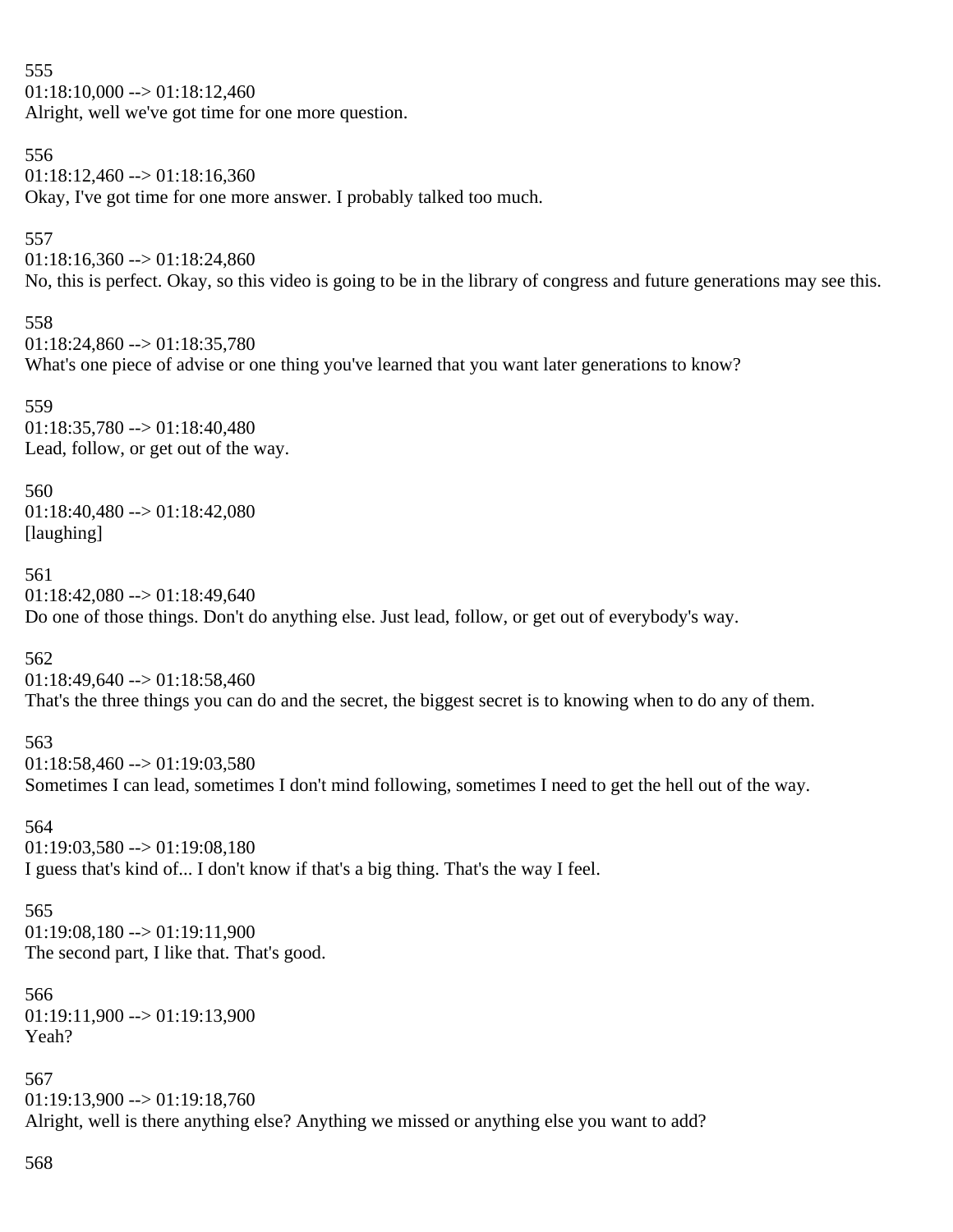# $01:19:18,760 \rightarrow 01:19:32,480$

You know probably. My life has been so full of things, I couldn't possibly.... And now, it seems like I remember more yesterday than or 7 or 8 years ago

# 569

 $01:19:32.480 \rightarrow 01:19:46.220$ 

than I do yesterday. You know, but that's the way old folks are. And my take on the past is probably somewhat, I don't know, tainted by a lot of things.

# 570

 $01:19:46,220 \rightarrow 01:19:57,880$ 

I may not have remembered it exactly right, but I think I've still got the gist of it. So enough to... and I really enjoyed my service life. I really did.

#### 571

 $01:19:57,880 \rightarrow 01:20:08,500$ 

The Air Force has been super good to me and I try and that's why I still think I belong to the Air Force [inaudible], because I get to deal...

# 572

 $01:20:08,500 \rightarrow 01:20:20,240$ 

I get to be involved with the Air Force active duty and most of those people have such a great work ethic and honor system

# 573

 $01:20:20.240 \rightarrow 01:20:29.640$ 

that I really feel comfortable with them you know, as a opposed to -- nothing against civilians, but I just think we have a different code.

# 574

 $01:20:29,640 \rightarrow 01:20:38,760$ 

I guess that is what the service is and I'm glad to be associated with that. I think that's what keeps me you know, feeling good is being with them and

# 575

 $01:20:38,760 \rightarrow 01:20:45,100$ 

I think that's why I stay involved with them, with that group and I enjoy messing with...

# 576

 $01:20:45,100 \rightarrow 01:20:55,240$ 

I'm the veterans... I'm the VA volunteer services representative for ASFA in the chapter here.

# 577

 $01:20:55,240 \rightarrow 01:21:05,760$ 

So I attend their quarterly meetings and kind of feel what's going on out there. I've got to tell you -- I'll show up and pop popcorn once a week in the lobby --

# 578

 $01:21:05,760 \rightarrow 01:21:14,080$ I talk to a lot veterans. I don't hear any bad stories, I don't. Now, I'm sure they're out there.

# 579

 $01:21:14,080 \rightarrow 01:21:25,700$ 

I think I hear a lot of this. I hear politicians say stuff, I hear the newspaper stuff, I listen to this report that Channel 7 is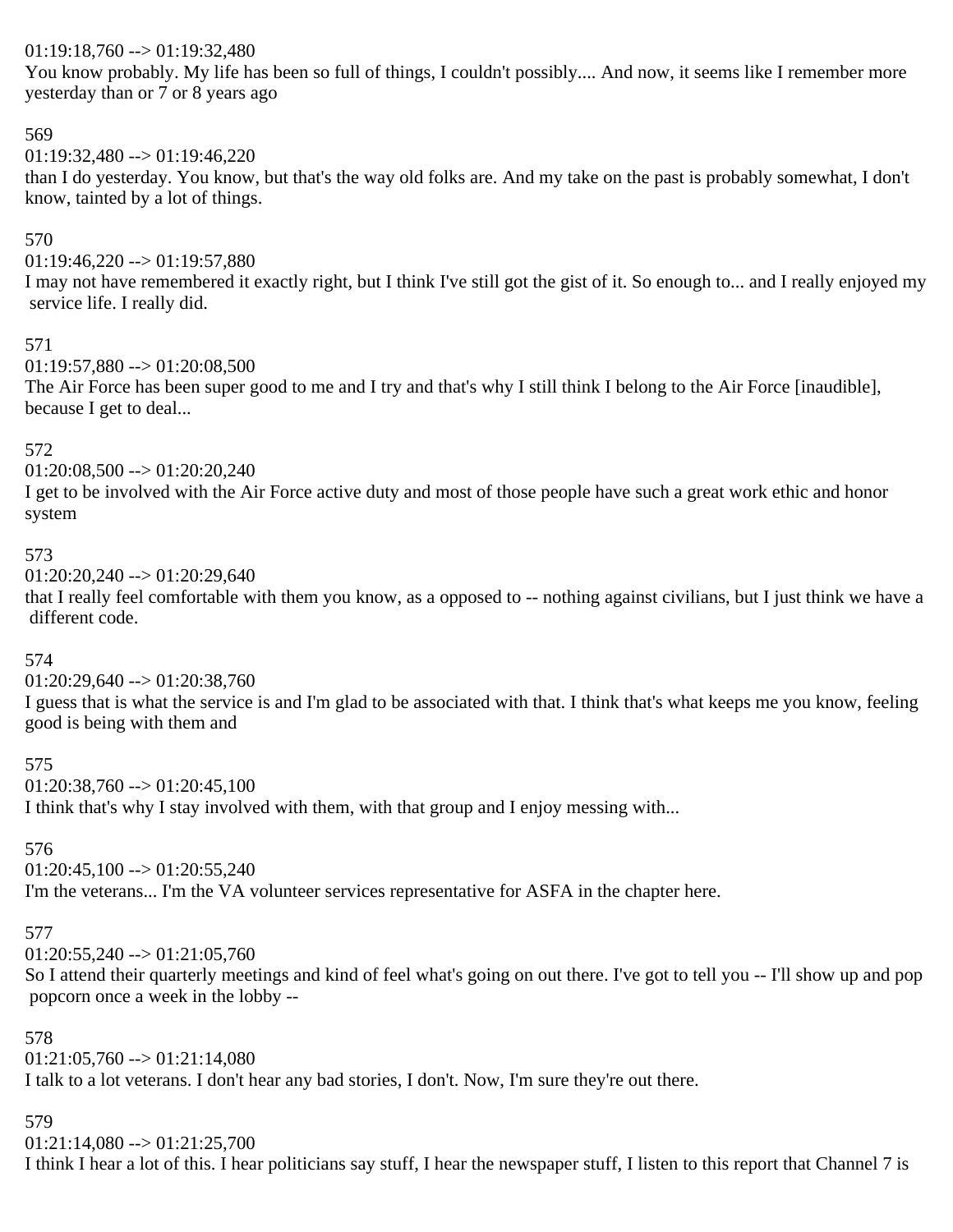doing now,

#### 580

 $01:21:25,700 \rightarrow 01:21:37,060$ that kind of to make their report seem... they glamorize or they enhance what they're saying. They bring people that have grudges. I hear them.

#### 581

 $01:21:37,060 \rightarrow 01:21:46,260$ But I don't think... At this VA here, I know the director, Kausty, Glenn Kausty. This guy is one of the best people I have ever met.

#### 582

 $01:21:46,260 \rightarrow 01:21:58,440$ 

He is such a good person. I can't imagine him being... and he... in fact they're sending him to Phoenix to take over until they get a permanent...

#### 583

 $01:21:58,440 \rightarrow 01:22:05,320$ But he said he's coming back here. He's the guy going to Phoenix to kind of get them over the hump.

#### 584

 $01:22:05,320 \rightarrow 01:22:16,120$ 

And I think this VA is one of the best ones. I can't speak for Cincinnati, Cleveland, or any of those, but this is a good VA here, for the most part.

#### 585

 $01:22:16,120 \rightarrow 01:22:26,580$ 

When you talk about a government agency, it probably don't get funded enough, it's loaded with civilian government employees.

#### 586

 $01:22:26,580 \rightarrow 01:22:34,020$ I'm telling you that they're doing a fairly good all and all. Yeah, and we've got a lot of veterans that need help.

#### 587

 $01:22:34,020 \rightarrow 01:22:44,860$ 

I think there's things that the government can do to make it better, but it's going to take more than just the VA administration to do it.

#### 588

 $01:22:44.860 \rightarrow 01:22:57.220$ 

It's going to come from... See I had mixed emotions. Anytime the US government gets involved in a program it doesn't always come out good.

#### 589

 $01:22:57,220 \rightarrow 01:23:05,940$ 

And anytime they start a program it always seems to get its own legs and never goes away, even when it's not needed anymore.

#### 590

 $01:23:05,940 \rightarrow 01:23:18,740$ 

But anyway, those are all things that we live with. So you know, the things you can change and the things you can't, so and live with all of them.